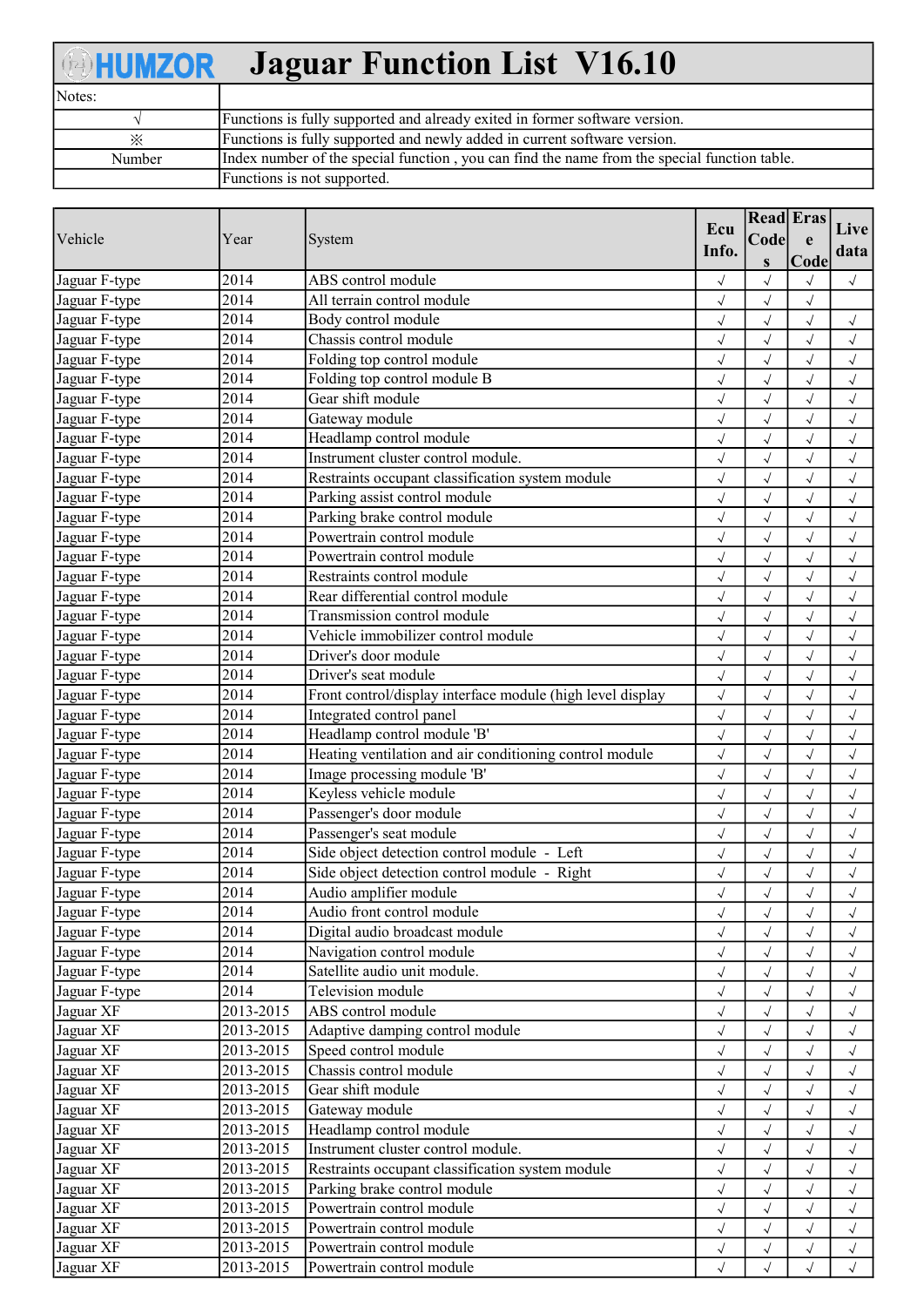| Jaguar XF | 2013-2015 | Powertrain control module                                       | $\sqrt{}$    | $\sqrt{}$    |              | $\checkmark$         |
|-----------|-----------|-----------------------------------------------------------------|--------------|--------------|--------------|----------------------|
| Jaguar XF | 2013-2015 | Restraints control module                                       | $\sqrt{ }$   | $\checkmark$ | $\sqrt{}$    | $\checkmark$         |
| Jaguar XF | 2013-2015 | Rear differential control module                                | $\sqrt{ }$   | $\sqrt{}$    | $\sqrt{}$    | $\checkmark$         |
| Jaguar XF | 2013-2015 | Safety belt pretensioner control module B - passengers side     | $\checkmark$ | $\checkmark$ | $\sqrt{ }$   | $\sqrt{2}$           |
| Jaguar XF | 2013-2015 | Transfer case control module                                    | $\sqrt{ }$   | $\checkmark$ | $\sqrt{ }$   | $\checkmark$         |
| Jaguar XF | 2013-2015 | Transmission control module                                     | $\sqrt{ }$   | $\checkmark$ | $\checkmark$ | $\checkmark$         |
| Jaguar XF | 2013-2015 | Vehicle immobilizer control module                              | $\sqrt{ }$   | $\checkmark$ | $\sqrt{ }$   | $\checkmark$         |
| Jaguar XF | 2013-2015 | Driver's climate seat module                                    | $\sqrt{2}$   | $\checkmark$ |              | $\sqrt{2}$           |
| Jaguar XF | 2013-2015 | Driver's door module                                            | $\sqrt{2}$   |              |              | $\checkmark$         |
| Jaguar XF | 2013-2015 | Driver's seat module                                            | $\sqrt{}$    | $\checkmark$ | $\sqrt{ }$   | $\sqrt{ }$           |
| Jaguar XF | 2013-2015 | Front control/display interface module (high level display      |              |              |              |                      |
|           |           | Front controls interface module 'B' (front audio control panel) | $\sqrt{ }$   | $\checkmark$ | $\sqrt{}$    | $\sqrt{ }$           |
| Jaguar XF | 2013-2015 |                                                                 | $\sqrt{ }$   | $\checkmark$ | $\sqrt{ }$   | $\checkmark$         |
| Jaguar XF | 2013-2015 | Central junction box (body control                              | $\sqrt{ }$   | $\checkmark$ | $\sqrt{}$    | $\sqrt{2}$           |
| Jaguar XF | 2013-2015 | Headlamp control module 'B'                                     | $\sqrt{ }$   | $\sqrt{}$    | $\sqrt{ }$   | $\checkmark$         |
| Jaguar XF | 2013-2015 | Heating ventilation and air conditioning control module         | $\sqrt{ }$   | $\sqrt{}$    | $\checkmark$ | $\checkmark$         |
| Jaguar XF | 2013-2015 | Keyless vehicle module                                          | $\sqrt{ }$   | $\checkmark$ | $\sqrt{2}$   | $\checkmark$         |
| Jaguar XF | 2013-2015 | Parking assist control module                                   | $\sqrt{2}$   | $\sqrt{}$    |              | $\sqrt{2}$           |
| Jaguar XF | 2013-2015 | Passenger's door module                                         | $\sqrt{}$    | $\sqrt{}$    | $\sqrt{}$    | $\checkmark$         |
| Jaguar XF | 2013-2015 | Passenger's seat module                                         | $\sqrt{ }$   | $\sqrt{}$    | $\sqrt{ }$   | $\sqrt{}$            |
| Jaguar XF | 2013-2015 | Rear gate / trunk module                                        | $\sqrt{ }$   | $\checkmark$ |              | $\checkmark$         |
| Jaguar XF | 2013-2015 | Auxiliary junction box (body control module B)                  | $\sqrt{ }$   | $\checkmark$ | $\checkmark$ | $\checkmark$         |
| Jaguar XF | 2013-2015 | Side object detection control module - Left                     | $\sqrt{ }$   | $\sqrt{}$    | $\sqrt{ }$   | $\sqrt{ }$           |
| Jaguar XF | 2013-2015 | Side object detection control module - Right                    | $\sqrt{ }$   | $\sqrt{}$    | $\sqrt{ }$   | $\sqrt{ }$           |
| Jaguar XF | 2013-2015 | Tire pressure monitor module                                    | $\sqrt{ }$   | $\sqrt{2}$   | $\sqrt{2}$   | $\checkmark$         |
| Jaguar XF | 2013-2015 | Audio amplifier module                                          | $\sqrt{2}$   | $\checkmark$ |              | $\sqrt{2}$           |
| Jaguar XF | 2013-2015 | Audio front control module                                      | $\sqrt{}$    | $\sqrt{}$    | $\sqrt{ }$   | $\checkmark$         |
| Jaguar XF | 2013-2015 | Digital audio broadcast module                                  | $\sqrt{}$    | $\checkmark$ | $\sqrt{ }$   | $\sqrt{ }$           |
| Jaguar XF | 2013-2015 | Navigation control module                                       | $\sqrt{ }$   | $\checkmark$ | $\sqrt{}$    | $\sqrt{ }$           |
| Jaguar XF | 2013-2015 | Satellite audio unit module.                                    | $\checkmark$ | $\sqrt{2}$   | $\sqrt{2}$   | $\sqrt{2}$           |
| Jaguar XF | 2013-2015 | Television module                                               |              |              |              |                      |
|           |           |                                                                 | $\sqrt{ }$   | $\checkmark$ | $\sqrt{ }$   | $\checkmark$         |
| Jaguar XF | 2010-2011 | ABS control module                                              | $\sqrt{2}$   | $\sqrt{}$    | $\checkmark$ | $\sqrt{ }$           |
| Jaguar XF | 2010-2011 | Adaptive damping control module                                 | $\sqrt{ }$   | $\checkmark$ | $\sqrt{}$    | $\checkmark$         |
| Jaguar XF | 2010-2011 | Speed control module                                            | $\sqrt{2}$   | $\checkmark$ |              | $\sqrt{2}$           |
| Jaguar XF | 2010-2011 | Gear shift module                                               | $\sqrt{ }$   |              |              | $\checkmark$         |
| Jaguar XF | 2010-2011 | Headlamp control module                                         | $\sqrt{ }$   | $\sqrt{}$    | $\sqrt{}$    | $\checkmark$         |
| Jaguar XF | 2010-2011 | Impact classification system                                    | $\sqrt{}$    | $\sqrt{}$    | $\sqrt{}$    | $\checkmark$         |
| Jaguar XF | 2010-2011 | Instrument cluster control module.                              | $\sqrt{ }$   | $\checkmark$ |              | $\checkmark$         |
| Jaguar XF | 2010-2011 | Instrument cluster control module.                              | $\sqrt{ }$   | $\checkmark$ | $\sqrt{}$    | $\checkmark$         |
| Jaguar XF | 2010-2011 | Instrument cluster control module.                              | $\sqrt{ }$   | $\sqrt{}$    | $\sqrt{ }$   | $\sqrt{ }$           |
| Jaguar XF | 2010-2011 | Instrument cluster control module.                              | $\checkmark$ | $\checkmark$ | $\sqrt{}$    | $\checkmark$         |
| Jaguar XF | 2010-2011 | Instrument cluster control module.                              | $\sqrt{}$    | $\checkmark$ |              | $\checkmark$         |
| Jaguar XF | 2010-2011 | Restraints occupant classification system module                | $\sqrt{ }$   | $\sqrt{}$    |              | $\checkmark$         |
| Jaguar XF | 2010-2011 | Parking brake control module                                    | $\sqrt{ }$   | $\sqrt{}$    | $\sqrt{}$    | $\sqrt{}$            |
| Jaguar XF | 2010-2011 | Parking brake control module                                    | $\sqrt{ }$   | $\sqrt{ }$   | $\sqrt{ }$   | $\checkmark$         |
| Jaguar XF | 2010-2011 | Parking brake control module                                    | $\sqrt{ }$   | $\sqrt{}$    | $\sqrt{}$    | $\checkmark$         |
| Jaguar XF | 2010-2011 | Parking brake control module                                    | $\sqrt{ }$   | $\checkmark$ | $\sqrt{}$    | $\sqrt{ }$           |
| Jaguar XF | 2010-2011 | Parking brake control module                                    | $\sqrt{ }$   | $\checkmark$ | $\sqrt{ }$   | $\sqrt{ }$           |
| Jaguar XF | 2010-2011 | Powertrain control module                                       | $\sqrt{ }$   | $\sqrt{}$    | $\sqrt{}$    | $\sqrt{ }$           |
| Jaguar XF | 2010-2011 | Powertrain control module                                       | $\sqrt{ }$   | $\sqrt{}$    | $\sqrt{}$    | $\sqrt{ }$           |
| Jaguar XF | 2010-2011 | Powertrain control module                                       | $\sqrt{2}$   | $\sqrt{}$    |              | $\checkmark$         |
| Jaguar XF | 2010-2011 | Powertrain control module                                       | $\sqrt{}$    | $\sqrt{}$    | $\sqrt{}$    | $\checkmark$         |
| Jaguar XF | 2010-2011 | Powertrain control module                                       |              | $\sqrt{}$    | $\sqrt{ }$   |                      |
| Jaguar XF | 2010-2011 | Restraints control module                                       | $\sqrt{ }$   |              |              | $\sqrt{ }$           |
|           | 2010-2011 | Rear differential control module                                | $\sqrt{ }$   | $\sqrt{}$    | $\sqrt{ }$   | $\checkmark$         |
| Jaguar XF |           |                                                                 | $\sqrt{ }$   | $\checkmark$ | $\sqrt{ }$   | $\sqrt{ }$           |
| Jaguar XF | 2010-2011 | Transmission control module                                     | $\sqrt{ }$   | $\sqrt{}$    | $\sqrt{ }$   | $\checkmark$         |
| Jaguar XF | 2010-2011 | Transmission control module                                     | $\sqrt{ }$   | $\sqrt{}$    | $\sqrt{ }$   | $\sqrt{ }$           |
| Jaguar XF | 2010-2011 | Transmission control module                                     | $\sqrt{ }$   | $\sqrt{}$    | $\sqrt{}$    | $\checkmark$         |
| Jaguar XF | 2010-2011 | Transmission control module                                     | $\sqrt{2}$   | $\checkmark$ | $\sqrt{ }$   | $\sqrt{2}$           |
| Jaguar XF | 2010-2011 | Transmission control module                                     | $\sqrt{}$    | $\sqrt{}$    |              | $\checkmark$         |
| Jaguar XF | 2010-2011 | Vehicle immobilizer control module                              | $\sqrt{ }$   | $\sqrt{}$    | $\sqrt{ }$   | $\checkmark$         |
| Jaguar XF | 2010-2011 | Driver's door module                                            | $\sqrt{ }$   | $\sqrt{}$    | $\sqrt{}$    | $\checkmark$         |
| Jaguar XF | 2010-2011 | Driver's seat module                                            | $\sqrt{ }$   | $\checkmark$ |              | $\sqrt{\phantom{a}}$ |
| Jaguar XF | 2010-2011 | Central junction box (body control                              | $\sqrt{ }$   | $\sqrt{}$    | $\sqrt{}$    | $\sqrt{}$            |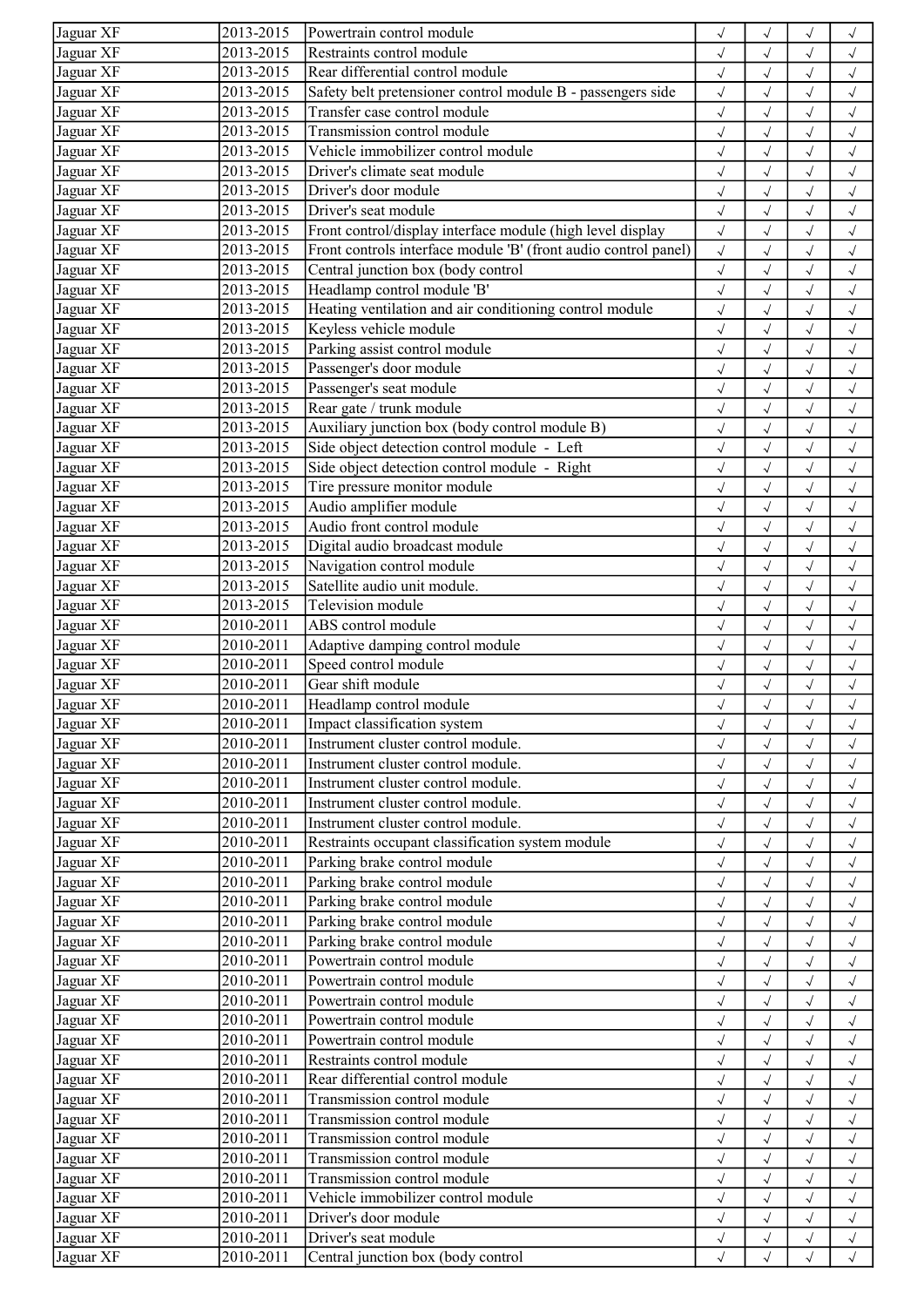| Jaguar XF | 2010-2011 | Heating ventilation and air conditioning control module    | $\sqrt{ }$           | $\checkmark$ |              | $\checkmark$ |
|-----------|-----------|------------------------------------------------------------|----------------------|--------------|--------------|--------------|
| Jaguar XF | 2010-2011 | Infotainment control module.                               | $\sqrt{ }$           | $\checkmark$ | $\sqrt{}$    | $\checkmark$ |
| Jaguar XF | 2010-2011 | Integrated control panel                                   | $\sqrt{ }$           | $\sqrt{}$    | $\sqrt{}$    | $\checkmark$ |
| Jaguar XF | 2010-2011 | Keyless vehicle module                                     | $\sqrt{ }$           | $\checkmark$ | $\sqrt{ }$   | $\checkmark$ |
| Jaguar XF | 2010-2011 | Parking assist control module                              | $\checkmark$         | $\checkmark$ | $\sqrt{}$    | $\sqrt{2}$   |
| Jaguar XF | 2010-2011 | Passenger's door module                                    | $\sqrt{ }$           | $\checkmark$ | $\sqrt{ }$   | $\sqrt{ }$   |
| Jaguar XF | 2010-2011 | Auxiliary junction box (body control module B)             | $\checkmark$         | $\sqrt{}$    | $\sqrt{ }$   | $\sqrt{ }$   |
| Jaguar XF | 2010-2011 | Side object detection control module - Left                | $\checkmark$         | $\sqrt{}$    | $\sqrt{}$    | $\checkmark$ |
| Jaguar XF | 2010-2011 | Side object detection control module - Right               | $\sqrt{\phantom{a}}$ | $\checkmark$ |              | $\sqrt{2}$   |
| Jaguar XF | 2010-2011 | Tire pressure monitor module                               | $\sqrt{}$            | $\sqrt{}$    | $\sqrt{}$    | $\checkmark$ |
| Jaguar XF | 2010-2011 | Forward looking radar                                      | $\sqrt{ }$           | $\sqrt{}$    | $\sqrt{ }$   |              |
| Jaguar XF | 2010-2011 | Audio amplifier module                                     | $\sqrt{ }$           | $\checkmark$ | $\checkmark$ | $\checkmark$ |
| Jaguar XF | 2010-2011 | Audio front control module                                 | $\checkmark$         | $\sqrt{2}$   | $\sqrt{ }$   | $\sqrt{2}$   |
| Jaguar XF | 2010-2011 | Accessory protocol interface module                        | $\sqrt{ }$           | $\checkmark$ | $\sqrt{ }$   | $\checkmark$ |
| Jaguar XF | 2010-2011 | Digital audio control module C                             | $\checkmark$         | $\checkmark$ | $\checkmark$ | $\checkmark$ |
| Jaguar XF | 2010-2011 | Front control/display interface module (high level display | $\sqrt{ }$           | $\checkmark$ | $\sqrt{ }$   | $\checkmark$ |
| Jaguar XF | 2010-2011 | Navigation control module                                  | $\sqrt{2}$           | $\sqrt{2}$   |              | $\sqrt{2}$   |
| Jaguar XF | 2010-2011 | Satellite audio unit module.                               | $\sqrt{ }$           | $\sqrt{}$    |              | $\checkmark$ |
| Jaguar XF | 2010-2011 | Cellular telephone control module                          | $\sqrt{ }$           | $\sqrt{}$    | $\sqrt{}$    | $\sqrt{ }$   |
| Jaguar XF | 2010-2011 | Television module                                          | $\sqrt{ }$           | $\sqrt{}$    | $\sqrt{}$    | $\checkmark$ |
| Jaguar XF | 2010-2011 | Digital audio broadcast module                             | $\sqrt{ }$           | $\checkmark$ | $\checkmark$ | $\sqrt{2}$   |
| Jaguar XF | 2008-2009 | ABS control module                                         | $\sqrt{ }$           | $\checkmark$ | $\sqrt{ }$   | $\checkmark$ |
| Jaguar XF | 2008-2009 | Adaptive damping control module                            | $\sqrt{ }$           | $\checkmark$ | $\sqrt{ }$   | $\checkmark$ |
| Jaguar XF | 2008-2009 | Speed control module                                       | $\sqrt{\phantom{a}}$ | $\checkmark$ |              | $\checkmark$ |
| Jaguar XF | 2008-2009 | Gear shift module                                          | $\sqrt{2}$           | $\checkmark$ | $\checkmark$ | $\sqrt{2}$   |
| Jaguar XF | 2008-2009 | Headlamp control module                                    | $\sqrt{}$            | $\sqrt{}$    |              | $\sqrt{}$    |
| Jaguar XF | 2008-2009 | Impact classification system                               | $\sqrt{}$            | $\checkmark$ | $\sqrt{}$    | $\checkmark$ |
| Jaguar XF | 2008-2009 | Instrument cluster control module.                         | $\sqrt{ }$           | $\checkmark$ | $\sqrt{}$    | $\checkmark$ |
| Jaguar XF | 2008-2009 | Restraints occupant classification system module           | $\sqrt{ }$           | $\checkmark$ | $\sqrt{}$    | $\checkmark$ |
| Jaguar XF | 2008-2009 | Parking brake control module                               | $\sqrt{ }$           | $\sqrt{2}$   | $\checkmark$ | $\sqrt{2}$   |
| Jaguar XF | 2008-2009 | Powertrain control module                                  | $\sqrt{ }$           | $\sqrt{}$    | $\sqrt{ }$   | $\sqrt{ }$   |
| Jaguar XF | 2008-2009 | Powertrain control module                                  | $\sqrt{ }$           | $\checkmark$ | $\sqrt{}$    | $\checkmark$ |
| Jaguar XF | 2008-2009 | Powertrain control module                                  | $\sqrt{ }$           | $\checkmark$ | $\sqrt{2}$   | $\checkmark$ |
| Jaguar XF | 2008-2009 | Powertrain control module                                  | $\sqrt{ }$           | $\checkmark$ |              | $\checkmark$ |
| Jaguar XF | 2008-2009 | Restraints control module                                  | $\sqrt{}$            | $\checkmark$ | $\sqrt{ }$   | $\checkmark$ |
| Jaguar XF | 2008-2009 | Transmission control module                                | $\sqrt{}$            | $\checkmark$ | $\sqrt{}$    | $\sqrt{}$    |
| Jaguar XF | 2008-2009 | Vehicle immobilizer control module                         | $\sqrt{ }$           | $\sqrt{}$    |              | $\checkmark$ |
| Jaguar XF | 2008-2009 | Driver's climate seat module                               | $\checkmark$         | $\sqrt{ }$   | $\sqrt{ }$   | $\checkmark$ |
| Jaguar XF | 2008-2009 | Driver's door module                                       | $\sqrt{ }$           | $\sqrt{}$    | $\sqrt{ }$   | $\sqrt{}$    |
| Jaguar XF | 2008-2009 | Driver's seat module                                       | $\sqrt{ }$           | $\sqrt{}$    | $\sqrt{ }$   | $\sqrt{ }$   |
| Jaguar XF | 2008-2009 | Central junction box (body control                         | $\sqrt{ }$           | $\checkmark$ |              | $\checkmark$ |
| Jaguar XF | 2008-2009 | Heating ventilation and air conditioning control module    | $\sqrt{}$            | $\checkmark$ |              | $\sqrt{2}$   |
| Jaguar XF | 2008-2009 | Infotainment control module.                               | $\sqrt{}$            | $\sqrt{}$    |              | $\checkmark$ |
| Jaguar XF | 2008-2009 | Integrated control panel                                   | $\sqrt{ }$           | $\sqrt{}$    | $\sqrt{}$    |              |
| Jaguar XF | 2008-2009 | Keyless vehicle module                                     | $\sqrt{ }$           | $\sqrt{}$    | $\sqrt{}$    | $\checkmark$ |
| Jaguar XF | 2008-2009 | Parking assist control module                              | $\sqrt{ }$           | $\checkmark$ | $\sqrt{2}$   | $\sqrt{2}$   |
| Jaguar XF | 2008-2009 | Passenger's door module                                    | $\sqrt{ }$           | $\sqrt{}$    |              | $\checkmark$ |
| Jaguar XF | 2008-2009 | Auxiliary junction box (body control module B)             | $\sqrt{ }$           | $\sqrt{}$    | $\sqrt{ }$   | $\sqrt{ }$   |
| Jaguar XF | 2008-2009 | Side object detection control module - Left                | $\sqrt{ }$           | $\sqrt{}$    |              | $\checkmark$ |
| Jaguar XF | 2008-2009 | Side object detection control module - Right               | $\sqrt{}$            | $\checkmark$ |              | $\sqrt{2}$   |
| Jaguar XF | 2008-2009 | Tire pressure monitor module                               | $\sqrt{ }$           | $\sqrt{}$    |              | $\checkmark$ |
| Jaguar XF | 2008-2009 | Forward looking radar                                      | $\sqrt{ }$           | $\sqrt{}$    | $\sqrt{ }$   |              |
| Jaguar XF | 2008-2009 | Audio amplifier module                                     | $\sqrt{ }$           | $\sqrt{}$    | $\sqrt{}$    | $\checkmark$ |
| Jaguar XF | 2008-2009 | Accessory protocol interface module                        | $\sqrt{ }$           | $\sqrt{}$    | $\sqrt{ }$   | $\sqrt{ }$   |
| Jaguar XF | 2008-2009 | Front control/display interface module (high level display | $\sqrt{ }$           | $\checkmark$ | $\sqrt{}$    | $\checkmark$ |
| Jaguar XF | 2008-2009 | Navigation control module                                  | $\sqrt{ }$           | $\checkmark$ | $\sqrt{ }$   | $\checkmark$ |
| Jaguar XF | 2008-2009 | Satellite audio unit module.                               | $\sqrt{ }$           | $\sqrt{}$    | $\sqrt{}$    |              |
| Jaguar XF | 2008-2009 | Cellular telephone control module                          | $\sqrt{}$            | $\sqrt{}$    | $\sqrt{}$    | $\sqrt{}$    |
| Jaguar XF | 2008-2009 | Television module                                          | $\sqrt{ }$           | $\sqrt{}$    |              | $\checkmark$ |
| Jaguar XF | 2008-2009 | Digital audio broadcast module                             | $\sqrt{ }$           | $\sqrt{}$    | $\sqrt{}$    | $\checkmark$ |
| Jaguar XF | 2012      | ABS control module                                         | $\sqrt{}$            | $\sqrt{ }$   | $\sqrt{ }$   | $\sqrt{}$    |
| Jaguar XF | 2012      | Adaptive damping control module                            | $\sqrt{ }$           | $\sqrt{}$    |              | $\sqrt{}$    |
| Jaguar XF | 2012      | Speed control module                                       | $\sqrt{ }$           | $\sqrt{}$    | $\sqrt{}$    | $\sqrt{2}$   |
|           |           |                                                            |                      |              |              |              |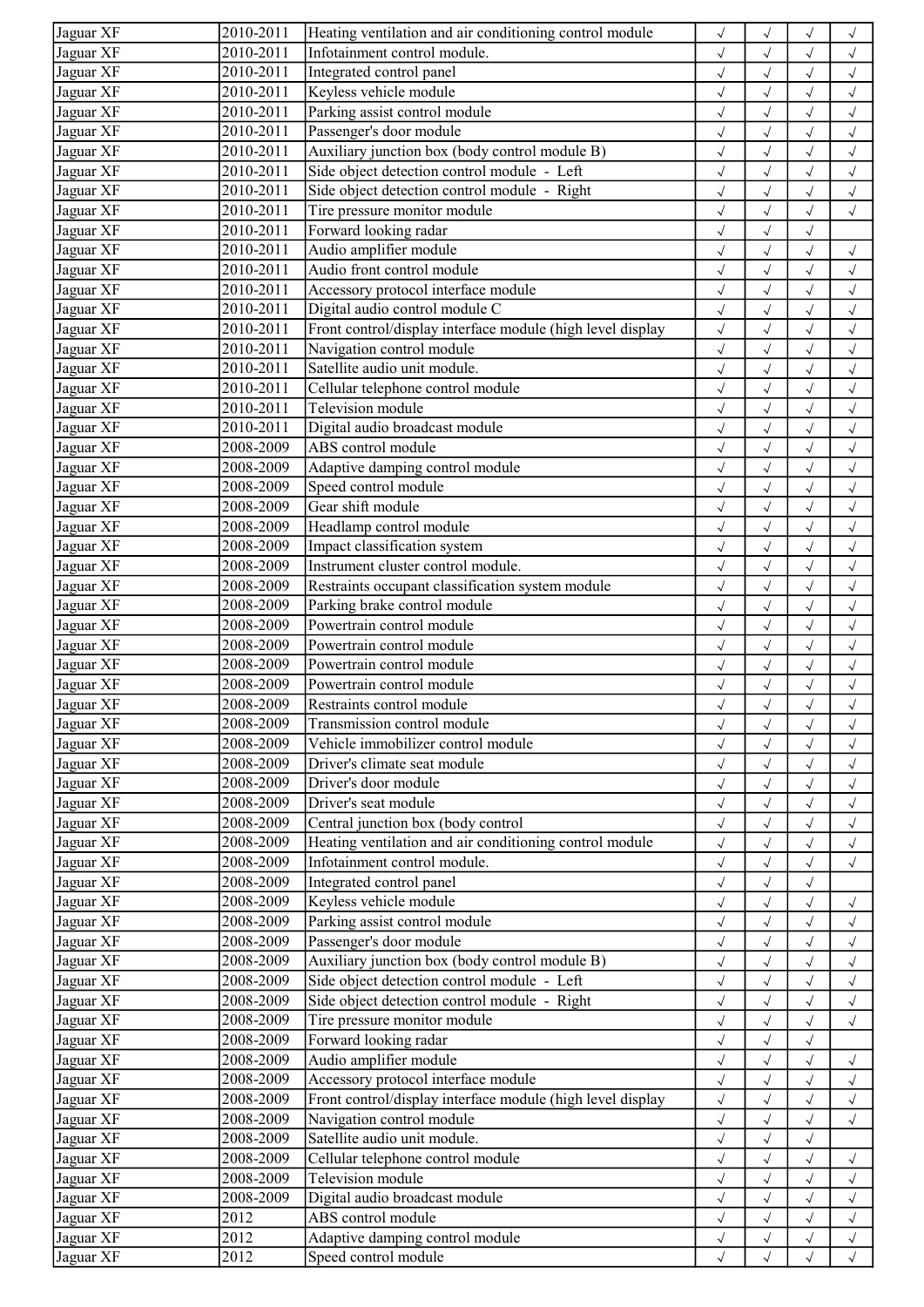| Jaguar XF | 2012                    | Gear shift module                                               | $\sqrt{ }$   | $\checkmark$ |              | $\checkmark$ |
|-----------|-------------------------|-----------------------------------------------------------------|--------------|--------------|--------------|--------------|
| Jaguar XF | 2012                    | Gateway module                                                  | $\sqrt{ }$   | $\sqrt{}$    | $\sqrt{}$    | $\sqrt{}$    |
| Jaguar XF | 2012                    | Headlamp control module                                         | $\sqrt{ }$   | $\sqrt{}$    | $\sqrt{ }$   | $\sqrt{ }$   |
| Jaguar XF | 2012                    | Instrument cluster control module.                              | $\sqrt{ }$   | $\sqrt{}$    | $\sqrt{}$    | $\checkmark$ |
| Jaguar XF | 2012                    | Restraints occupant classification system module                | $\checkmark$ | $\checkmark$ | $\sqrt{}$    | $\sqrt{ }$   |
| Jaguar XF | 2012                    | Parking brake control module                                    | $\sqrt{ }$   | $\sqrt{}$    | $\sqrt{ }$   | $\sqrt{}$    |
| Jaguar XF | 2012                    | Powertrain control module                                       | $\sqrt{ }$   | $\sqrt{}$    | $\sqrt{ }$   | $\sqrt{ }$   |
| Jaguar XF | 2012                    | Powertrain control module                                       | $\sqrt{ }$   | $\sqrt{2}$   | $\sqrt{2}$   | $\sqrt{ }$   |
| Jaguar XF | 2012                    | Powertrain control module                                       | $\sqrt{2}$   | $\checkmark$ |              | $\sqrt{2}$   |
| Jaguar XF | 2012                    | Powertrain control module                                       | $\sqrt{}$    | $\checkmark$ | $\sqrt{}$    | $\checkmark$ |
| Jaguar XF | 2012                    | Powertrain control module                                       | $\sqrt{ }$   | $\sqrt{}$    | $\sqrt{ }$   | $\checkmark$ |
| Jaguar XF | 2012                    | Restraints control module                                       | $\sqrt{ }$   | $\sqrt{}$    | $\sqrt{}$    | $\sqrt{ }$   |
| Jaguar XF | 2012                    | Rear differential control module                                | $\sqrt{2}$   | $\sqrt{2}$   | $\sqrt{2}$   | $\sqrt{2}$   |
| Jaguar XF | 2012                    | Safety belt pretensioner control module A - drivers side        | $\sqrt{ }$   | $\checkmark$ | $\sqrt{ }$   | $\checkmark$ |
| Jaguar XF | 2012                    | Safety belt pretensioner control module B - passengers side     | $\checkmark$ | $\checkmark$ | $\checkmark$ | $\checkmark$ |
| Jaguar XF | 2012                    | Transmission control module                                     | $\sqrt{ }$   | $\checkmark$ | $\sqrt{ }$   | $\checkmark$ |
| Jaguar XF | 2012                    | Transmission control module                                     | $\sqrt{2}$   | $\checkmark$ |              | $\sqrt{2}$   |
| Jaguar XF | 2012                    | Transmission control module                                     | $\sqrt{ }$   | $\sqrt{}$    |              | $\checkmark$ |
| Jaguar XF | 2012                    | Transmission control module                                     | $\sqrt{ }$   | $\sqrt{}$    | $\sqrt{ }$   | $\checkmark$ |
| Jaguar XF | 2012                    | Transmission control module                                     | $\sqrt{ }$   | $\sqrt{}$    | $\sqrt{}$    | $\checkmark$ |
| Jaguar XF | 2012                    | Vehicle immobilizer control module                              | $\checkmark$ | $\checkmark$ | $\sqrt{2}$   | $\sqrt{2}$   |
| Jaguar XF | 2012                    | Driver's climate seat module                                    |              | $\checkmark$ |              |              |
| Jaguar XF | 2012                    | Driver's door module                                            | $\sqrt{ }$   |              | $\sqrt{ }$   | $\checkmark$ |
| Jaguar XF | 2012                    | Driver's seat module                                            | $\sqrt{2}$   | $\checkmark$ | $\checkmark$ | $\checkmark$ |
|           |                         |                                                                 | $\sqrt{ }$   | $\checkmark$ | $\sqrt{ }$   | $\checkmark$ |
| Jaguar XF | 2012                    | Front control/display interface module (high level display      | $\checkmark$ | $\checkmark$ | $\sqrt{}$    | $\sqrt{}$    |
| Jaguar XF | 2012                    | Front controls interface module 'B' (front audio control panel) | $\sqrt{ }$   | $\sqrt{2}$   |              | $\sqrt{}$    |
| Jaguar XF | 2012                    | Central junction box (body control                              | $\sqrt{ }$   | $\sqrt{}$    | $\sqrt{}$    | $\checkmark$ |
| Jaguar XF | 2012                    | Headlamp control module 'B'                                     | $\sqrt{ }$   | $\sqrt{}$    | $\sqrt{ }$   | $\checkmark$ |
| Jaguar XF | 2012                    | Heating ventilation and air conditioning control module         | $\sqrt{ }$   | $\checkmark$ | $\sqrt{}$    | $\checkmark$ |
| Jaguar XF | 2012                    | Keyless vehicle module                                          | $\checkmark$ | $\checkmark$ | $\checkmark$ | $\checkmark$ |
| Jaguar XF | 2012                    | Parking assist control module                                   | $\sqrt{ }$   | $\sqrt{}$    | $\sqrt{ }$   | $\sqrt{ }$   |
| Jaguar XF | 2012                    | Passenger's door module                                         | $\sqrt{ }$   | $\sqrt{}$    | $\sqrt{ }$   | $\checkmark$ |
| Jaguar XF | 2012                    | Passenger's seat module                                         | $\sqrt{ }$   | $\checkmark$ | $\sqrt{}$    | $\checkmark$ |
| Jaguar XF | 2012                    | Auxiliary junction box (body control module B)                  | $\sqrt{2}$   | $\sqrt{2}$   |              | $\checkmark$ |
| Jaguar XF | 2012                    | Side object detection control module - Left                     | $\sqrt{ }$   | $\checkmark$ | $\sqrt{}$    | $\checkmark$ |
| Jaguar XF | 2012                    | Side object detection control module - Right                    | $\sqrt{}$    | $\sqrt{ }$   | $\sqrt{}$    | $\sqrt{}$    |
| Jaguar XF | 2012                    | Tire pressure monitor module                                    | $\sqrt{ }$   | $\sqrt{}$    |              | $\sqrt{ }$   |
| Jaguar XF | 2012                    | Audio amplifier module                                          | $\sqrt{ }$   | $\sqrt{ }$   | $\sqrt{ }$   | $\sqrt{ }$   |
| Jaguar XF | 2012                    | Audio front control module                                      | $\sqrt{ }$   | $\sqrt{}$    | $\sqrt{ }$   | $\sqrt{ }$   |
| Jaguar XF | 2012                    | Digital audio broadcast module                                  | $\sqrt{ }$   | $\sqrt{}$    | $\sqrt{ }$   | $\sqrt{ }$   |
| Jaguar XF | 2012                    | Navigation control module                                       | $\sqrt{ }$   | $\sqrt{}$    |              | $\checkmark$ |
| Jaguar XF | 2012                    | Satellite audio unit module.                                    |              | $\checkmark$ |              | $\sqrt{2}$   |
| Jaguar XF | 2012                    | Television module                                               | $\sqrt{ }$   | $\sqrt{}$    |              | $\checkmark$ |
| New XK    | 2010-2014               | ABS control module                                              | $\sqrt{ }$   | $\sqrt{}$    |              | $\checkmark$ |
| New XK    | 2010-2014               | Speed control module                                            | $\sqrt{ }$   | $\sqrt{}$    |              | $\checkmark$ |
| New XK    | 2010-2014               | Adaptive damping control module                                 | $\sqrt{ }$   | $\checkmark$ |              | $\sqrt{2}$   |
| New XK    | 2010-2014               | Powertrain control module                                       | $\sqrt{ }$   | $\sqrt{}$    |              | $\sqrt{}$    |
| New XK    | 2010-2014               | Powertrain control module                                       | $\sqrt{ }$   | $\sqrt{}$    | $\sqrt{ }$   | $\sqrt{ }$   |
| New XK    | 2010-2014               | Parking brake control module                                    | $\sqrt{ }$   | $\sqrt{}$    |              | $\checkmark$ |
| New XK    | 2010-2014               | Vehicle immobilizer control module                              | $\sqrt{ }$   | $\checkmark$ |              | $\checkmark$ |
| New XK    | 2010-2014               | Gear shift module                                               | $\sqrt{2}$   |              |              | $\checkmark$ |
| New XK    | 2010-2014               | Instrument cluster control module.                              | $\sqrt{ }$   | $\sqrt{}$    | $\sqrt{ }$   | $\checkmark$ |
| New XK    | 2010-2014               | Impact classification system                                    | $\sqrt{}$    | $\sqrt{}$    | $\sqrt{}$    | $\checkmark$ |
| New XK    | 2010-2014               | Restraints occupant classification system module                | $\checkmark$ | $\sqrt{}$    | $\sqrt{}$    | $\checkmark$ |
| New XK    | $\overline{2010}$ -2014 | Restraints control module                                       | $\checkmark$ | $\sqrt{}$    | $\sqrt{}$    | $\checkmark$ |
| New XK    | 2010-2014               | Rear differential control module                                | $\sqrt{ }$   | $\checkmark$ | $\sqrt{ }$   | $\checkmark$ |
| New XK    | 2010-2014               | Transmission control module                                     | $\sqrt{ }$   | $\sqrt{}$    | $\sqrt{}$    | $\checkmark$ |
| New XK    | 2010-2014               | Driver's climate seat module                                    | $\sqrt{}$    | $\checkmark$ |              | $\checkmark$ |
| New XK    | 2010-2014               | Driver's door module                                            | $\sqrt{ }$   | $\sqrt{}$    |              | $\checkmark$ |
| New XK    | 2010-2014               | Driver's seat module                                            | $\sqrt{ }$   | $\sqrt{}$    | $\sqrt{}$    | $\checkmark$ |
| New XK    | 2010-2014               | Central junction box (body control                              | $\sqrt{ }$   | $\sqrt{ }$   | $\sqrt{ }$   | $\sqrt{ }$   |
| New XK    | 2010-2014               | Folding top control module                                      | $\sqrt{ }$   | $\sqrt{}$    |              | $\sqrt{ }$   |
| New XK    | 2010-2014               | Infotainment control module.                                    | $\sqrt{ }$   | $\sqrt{}$    | $\sqrt{}$    | $\checkmark$ |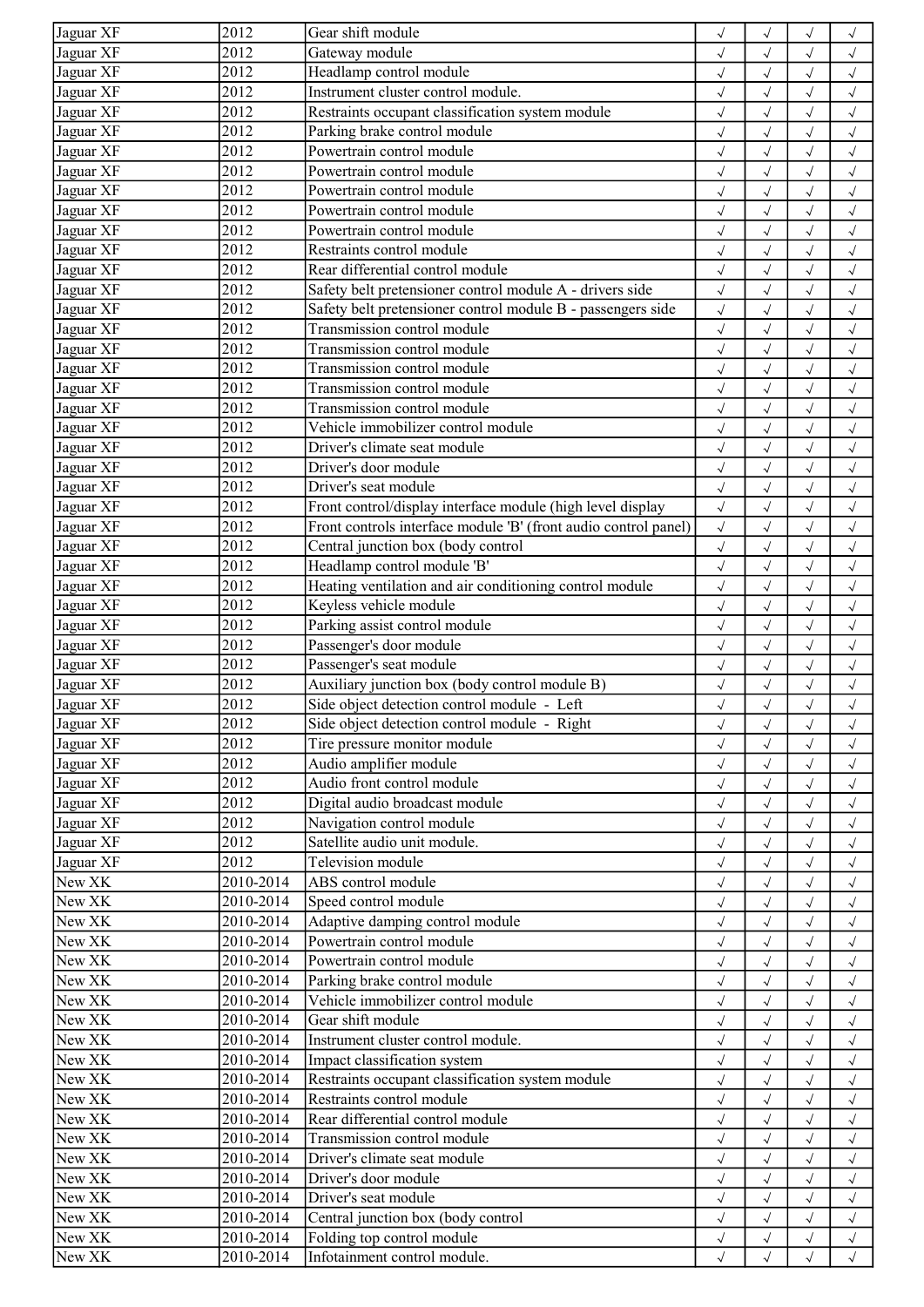| New XK | 2010-2014               | Integrated control panel                                                                   | $\sqrt{}$                 | $\checkmark$ |              |                      |
|--------|-------------------------|--------------------------------------------------------------------------------------------|---------------------------|--------------|--------------|----------------------|
| New XK | 2010-2014               | Keyless vehicle module                                                                     | $\checkmark$              | $\sqrt{}$    | $\sqrt{}$    | $\sqrt{ }$           |
| New XK | 2010-2014               | Parking assist control module                                                              | $\checkmark$              | $\sqrt{ }$   | $\sqrt{ }$   | $\sqrt{ }$           |
| New XK | 2010-2014               | Passenger's door module                                                                    | $\checkmark$              | $\sqrt{}$    | $\sqrt{}$    | $\sqrt{ }$           |
| New XK | 2010-2014               | Passenger's seat module                                                                    | $\checkmark$              | $\checkmark$ | $\sqrt{2}$   | $\checkmark$         |
| New XK | 2010-2014               | Heating ventilation and air conditioning control module                                    | $\sqrt{}$                 | $\sqrt{}$    | $\sqrt{ }$   | $\sqrt{ }$           |
| New XK | 2010-2014               | Auxiliary junction box (body control module B)                                             | $\sqrt{}$                 | $\sqrt{}$    | $\sqrt{ }$   | $\sqrt{ }$           |
| New XK | 2010-2014               | Tire pressure monitor module                                                               | $\sqrt{}$                 | $\sqrt{2}$   | $\sqrt{}$    | $\checkmark$         |
| New XK | $\overline{2010}$ -2014 | Forward looking radar                                                                      | $\sqrt{2}$                | $\checkmark$ | $\sqrt{}$    |                      |
| New XK | 2010-2014               | Front control/display interface module (high level display                                 | $\checkmark$              | $\sqrt{}$    | $\sqrt{}$    | $\sqrt{}$            |
| New XK | 2010-2014               | Audio front control module                                                                 | $\checkmark$              | $\sqrt{}$    | $\sqrt{ }$   | $\sqrt{ }$           |
| New XK | 2010-2014               | Audio amplifier module                                                                     | $\checkmark$              | $\sqrt{}$    | $\sqrt{}$    | $\sqrt{ }$           |
| New XK | 2010-2014               | Accessory protocol interface module                                                        | $\sqrt{2}$                | $\checkmark$ | $\sqrt{ }$   | $\sqrt{2}$           |
| New XK | 2010-2014               | Digital audio broadcast module                                                             | $\sqrt{ }$                | $\sqrt{2}$   | $\sqrt{ }$   | $\sqrt{ }$           |
| New XK | 2010-2014               | Digital audio control module C                                                             | $\sqrt{}$                 | $\sqrt{}$    | $\sqrt{ }$   | $\sqrt{ }$           |
| New XK | 2010-2014               | Navigation control module                                                                  | $\sqrt{ }$                | $\sqrt{}$    | $\sqrt{}$    | $\sqrt{ }$           |
| New XK | 2010-2014               | Satellite audio unit module.                                                               | $\sqrt{2}$                | $\checkmark$ |              | $\sqrt{2}$           |
| New XK | 2010-2014               | Cellular telephone control module                                                          | $\checkmark$              | $\sqrt{2}$   |              | $\checkmark$         |
| New XK |                         | 2006.5-2009 ABS control module                                                             | $\sqrt{}$                 | $\checkmark$ |              | $\checkmark$         |
| New XK |                         | 2006.5-2009 Speed control module                                                           |                           | $\sqrt{}$    | $\sqrt{}$    | $\checkmark$         |
| New XK |                         | 2006.5-2009 Adaptive damping control module                                                | $\checkmark$<br>$\sqrt{}$ | $\checkmark$ | $\sqrt{}$    | $\sqrt{2}$           |
| New XK |                         | 2006.5-2009 Headlamp control module                                                        | $\checkmark$              | $\sqrt{2}$   | $\sqrt{}$    | $\checkmark$         |
| New XK |                         | 2006.5-2009 Powertrain control module                                                      | $\sqrt{}$                 | $\checkmark$ | $\sqrt{ }$   | $\checkmark$         |
| New XK |                         | 2006.5-2009 Powertrain control module                                                      |                           | $\sqrt{}$    |              |                      |
| New XK |                         |                                                                                            | $\sqrt{ }$                |              | $\sqrt{}$    | $\checkmark$         |
| New XK |                         | 2006.5-2009 Parking brake control module<br>2006.5-2009 Vehicle immobilizer control module | $\sqrt{2}$                | $\checkmark$ |              | $\checkmark$         |
|        |                         |                                                                                            | $\sqrt{}$                 | $\checkmark$ | $\sqrt{}$    | $\sqrt{}$            |
| New XK |                         | 2006.5-2009 Gear shift module                                                              |                           |              |              |                      |
| New XK |                         | 2006.5-2009 Instrument cluster control module.                                             | $\sqrt{ }$                | $\sqrt{}$    | $\sqrt{ }$   | $\checkmark$         |
| New XK |                         | 2006.5-2009 Impact classification system                                                   | $\checkmark$              | $\checkmark$ | $\sqrt{}$    | $\checkmark$         |
| New XK |                         | 2006.5-2009 Restraints control module                                                      | $\sqrt{}$                 | $\checkmark$ | $\sqrt{}$    | $\checkmark$         |
| New XK |                         | 2006.5-2009 Transmission control module                                                    | $\checkmark$              | $\sqrt{}$    | $\sqrt{ }$   | $\checkmark$         |
| New XK |                         | 2006.5-2009 Driver's door module                                                           | $\sqrt{}$                 | $\sqrt{}$    | $\sqrt{ }$   | $\checkmark$         |
| New XK |                         | 2006.5-2009 Driver's seat module                                                           | $\checkmark$              | $\sqrt{2}$   | $\sqrt{}$    | $\checkmark$         |
| New XK |                         | 2006.5-2009 Central junction box (body control                                             | $\checkmark$              | $\sqrt{2}$   |              | $\checkmark$         |
| New XK |                         | 2006.5-2009 Folding top control module                                                     | $\checkmark$              | $\checkmark$ | $\sqrt{}$    | $\sqrt{}$            |
| New XK |                         | 2006.5-2009 Infotainment control module.                                                   | $\checkmark$              | $\sqrt{ }$   | $\sqrt{}$    | $\sqrt{\phantom{a}}$ |
| New XK |                         | 2006.5-2009 Integrated control panel                                                       | $\checkmark$              | $\sqrt{}$    | $\sqrt{}$    |                      |
| New XK |                         | 2006.5-2009 Keyless vehicle module                                                         | $\checkmark$              | $\checkmark$ | $\checkmark$ | $\sqrt{ }$           |
| New XK |                         | 2006.5-2009 Parking assist control module                                                  | $\checkmark$              | $\sqrt{}$    | $\sqrt{ }$   | $\sqrt{ }$           |
| New XK |                         | 2006.5-2009 Passenger's door module                                                        | $\sqrt{}$                 | $\sqrt{}$    | $\sqrt{ }$   | $\sqrt{ }$           |
| New XK |                         | 2006.5-2009 Passenger's seat module                                                        | $\sqrt{}$                 | $\checkmark$ |              | $\checkmark$         |
| New XK |                         | 2006.5-2009 Heating ventilation and air conditioning control module                        | $\sqrt{2}$                | $\sqrt{2}$   |              | $\sqrt{2}$           |
| New XK |                         | 2006.5-2009 Auxiliary junction box (body control module B)                                 | $\checkmark$              | $\checkmark$ |              | $\checkmark$         |
| New XK |                         | 2006.5-2009 Forward looking radar                                                          | $\sqrt{}$                 | $\sqrt{}$    | $\sqrt{}$    |                      |
| New XK |                         | 2006.5-2009 Front control/display interface module (high level display                     | $\checkmark$              | $\sqrt{}$    | $\sqrt{}$    | $\sqrt{ }$           |
| New XK |                         | 2006.5-2009 Audio front control module                                                     | $\sqrt{2}$                | $\checkmark$ |              | $\checkmark$         |
| New XK |                         | 2006.5-2009 Audio amplifier module                                                         | $\sqrt{}$                 | $\sqrt{}$    |              | $\sqrt{ }$           |
| New XK |                         | 2006.5-2009 Navigation control module                                                      | $\sqrt{}$                 | $\checkmark$ | $\sqrt{ }$   | $\checkmark$         |
| New XK |                         | 2006.5-2009 Satellite audio unit module.                                                   | $\sqrt{}$                 | $\sqrt{}$    |              | $\checkmark$         |
| New XK |                         | 2006.5-2009 Cellular telephone control module (bluetooth telephone                         | $\sqrt{2}$                | $\checkmark$ |              | $\sqrt{2}$           |
| S-Type | 2001                    | Anti-lock braking system                                                                   | $\checkmark$              | $\checkmark$ |              | $\checkmark$         |
| S-Type | 2001                    | Climate control module                                                                     | $\checkmark$              | $\checkmark$ | $\sqrt{ }$   | $\sqrt{}$            |
| S-Type | 2001                    | Driver's door module                                                                       | $\checkmark$              | $\sqrt{}$    | $\sqrt{}$    | $\checkmark$         |
| S-Type | 2001                    | General electronics control module.                                                        | $\sqrt{}$                 | $\checkmark$ | $\sqrt{}$    | $\checkmark$         |
| S-Type | 2001                    | Audio unit.                                                                                | $\sqrt{}$                 | $\sqrt{}$    | $\sqrt{}$    | $\checkmark$         |
| S-Type | 2001                    | Instrument pack                                                                            | $\sqrt{}$                 | $\checkmark$ | $\sqrt{ }$   | $\checkmark$         |
| S-Type | 2001                    | Message center control module                                                              | $\sqrt{}$                 | $\sqrt{}$    | $\sqrt{}$    | $\sqrt{}$            |
| S-Type | 2001                    | Powertrain control module                                                                  | $\sqrt{}$                 | $\sqrt{}$    | $\sqrt{2}$   | $\sqrt{}$            |
| S-Type | 2001                    | Restraints control module                                                                  | $\checkmark$              | $\sqrt{}$    |              | $\checkmark$         |
| S-Type | 2001                    | Rear electronic control module.                                                            | $\sqrt{}$                 | $\sqrt{}$    | $\sqrt{ }$   | $\sqrt{ }$           |
| S-Type | 2001                    | Vehicle emergency control module                                                           | $\checkmark$              | $\sqrt{}$    | $\sqrt{ }$   | $\sqrt{ }$           |
| S-Type | 2001                    | Throttle control unit.                                                                     | $\checkmark$              | $\sqrt{}$    | $\sqrt{}$    |                      |
| S-Type | 2001                    | Adaptive damping system.                                                                   | $\sqrt{}$                 | $\sqrt{}$    | $\sqrt{}$    | $\sqrt{}$            |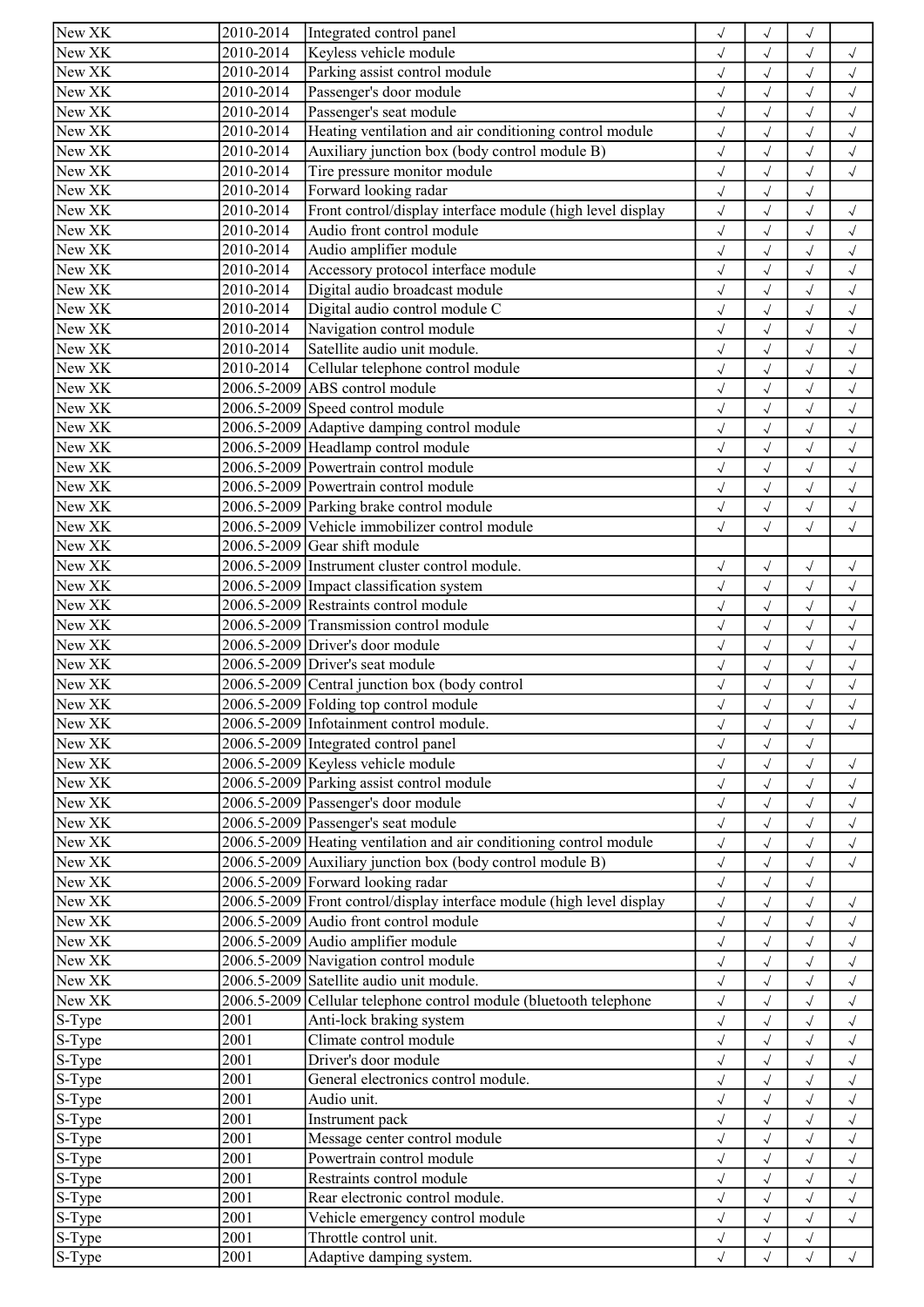| $S-Type$               | 2001      | Driver's seat module                   | $\sqrt{ }$   |                            |              | $\sqrt{}$                |
|------------------------|-----------|----------------------------------------|--------------|----------------------------|--------------|--------------------------|
| S-Type                 | 2001      | Navigation control module              | $\sqrt{ }$   | $\checkmark$               | $\sqrt{}$    |                          |
| S-Type                 | 2001      | Voice activation control module.       | $\sqrt{ }$   | $\checkmark$               | $\sqrt{ }$   | $\sqrt{ }$               |
| S-Type                 | 2001      | Cellular telephone control module      | $\sqrt{ }$   | $\checkmark$               | $\sqrt{}$    | $\sqrt{}$                |
| S-Type                 | 2001      | Parking aid control module.            | $\checkmark$ | $\checkmark$               | $\sqrt{}$    | $\checkmark$             |
| S-Type                 | 2001      | Steering column lock module            | $\sqrt{ }$   | $\checkmark$               | $\sqrt{ }$   |                          |
| S-Type                 | 2000      | Anti-lock braking system               | $\sqrt{ }$   | $\sqrt{2}$                 | $\sqrt{ }$   | $\sqrt{}$                |
| S-Type                 | 2000      | Climate control module                 | $\sqrt{ }$   | $\sqrt{2}$                 | $\sqrt{}$    | $\sqrt{ }$               |
| S-Type                 | 2000      | Driver's door module                   | $\checkmark$ | $\checkmark$               | $\sqrt{}$    | $\sqrt{2}$               |
| S-Type                 | 2000      | General electronics control module.    | $\sqrt{}$    | $\checkmark$               | $\sqrt{}$    | $\sqrt{ }$               |
| S-Type                 | 2000      | Audio unit.                            | $\sqrt{ }$   | $\checkmark$               | $\sqrt{ }$   | $\sqrt{}$                |
| S-Type                 | 2000      | Instrument pack                        | $\sqrt{ }$   | $\sqrt{2}$                 | $\sqrt{}$    | $\sqrt{}$                |
| S-Type                 | 2000      | Message center control module          | $\checkmark$ | $\sqrt{2}$                 | $\sqrt{2}$   | $\checkmark$             |
| $S-Type$               | 2000      | Powertrain control module              | $\sqrt{ }$   | $\sqrt{2}$                 | $\sqrt{}$    | $\checkmark$             |
| $S-Type$               | 2000      | Restraints control module              | $\sqrt{2}$   | $\checkmark$               | $\checkmark$ | $\sqrt{ }$               |
| S-Type                 | 2000      | Rear electronic control module.        | $\sqrt{ }$   | $\checkmark$               | $\sqrt{}$    | $\sqrt{ }$               |
| S-Type                 | 2000      | Vehicle emergency control module       | $\sqrt{}$    | $\sqrt{2}$                 | $\sqrt{}$    | $\sqrt{2}$               |
|                        | 2000      | Throttle control unit.                 |              |                            |              |                          |
| S-Type                 | 2000      |                                        | $\sqrt{ }$   | $\sqrt{2}$                 | $\sqrt{}$    |                          |
| S-Type                 |           | Adaptive damping system.               | $\sqrt{ }$   | $\checkmark$               | $\sqrt{}$    | $\sqrt{ }$               |
| S-Type                 | 2000      | Driver's seat module                   | $\sqrt{ }$   | $\sqrt{2}$                 | $\sqrt{ }$   | $\sqrt{ }$               |
| S-Type                 | 2000      | Navigation control module              | $\checkmark$ | $\checkmark$               | $\sqrt{2}$   |                          |
| S-Type                 | 2000      | Voice activation control module.       | $\sqrt{ }$   | $\sqrt{2}$                 | $\sqrt{}$    | $\sqrt{}$                |
| S-Type                 | 2000      | Cellular telephone control module      | $\sqrt{ }$   | $\checkmark$               | $\sqrt{ }$   | $\sqrt{ }$               |
| S-Type                 | 2000      | Parking aid control module.            | $\checkmark$ | $\checkmark$               | $\sqrt{}$    | $\sqrt{}$                |
| S-Type                 | 2000      | Steering column lock module            | $\sqrt{ }$   | $\checkmark$               | $\sqrt{}$    |                          |
| S-Type                 | 1999.25   | Anti-lock braking system               | $\sqrt{ }$   | $\sqrt{2}$                 | $\sqrt{}$    | $\checkmark$             |
| S-Type                 | 1999.25   | Climate control module                 | $\sqrt{}$    | $\checkmark$               | $\sqrt{}$    | $\sqrt{ }$               |
| S-Type                 | 1999.25   | Driver's door module                   | $\sqrt{ }$   | $\checkmark$               | $\sqrt{}$    | $\sqrt{}$                |
| S-Type                 | 1999.25   | General electronics control module.    | $\sqrt{ }$   | $\checkmark$               | $\sqrt{}$    | $\sqrt{}$                |
| $S-Type$               | 1999.25   | Audio unit.                            | $\sqrt{ }$   | $\checkmark$               | $\sqrt{}$    | $\checkmark$             |
| S-Type                 | 1999.25   | Instrument pack                        | $\sqrt{ }$   | $\checkmark$               | $\sqrt{2}$   | $\sqrt{}$                |
| S-Type                 | 1999.25   | Message center control module          | $\sqrt{ }$   | $\sqrt{2}$                 | $\sqrt{ }$   | $\sqrt{ }$               |
| S-Type                 | 1999.25   | Powertrain control module              | $\sqrt{ }$   | $\sqrt{2}$                 | $\sqrt{}$    | $\checkmark$             |
| S-Type                 | 1999.25   | Restraints control module              | $\sqrt{ }$   | $\checkmark$               |              | $\checkmark$             |
| S-Type                 | 1999.25   | Rear electronic control module.        | $\sqrt{}$    | $\checkmark$               | $\sqrt{}$    | $\sqrt{}$                |
| $S-Type$               | 1999.25   | Vehicle emergency control module       | $\sqrt{}$    | $\sqrt{}$                  | $\sqrt{ }$   | $\sqrt{ }$               |
| S-Type                 | 1999.25   | Throttle control unit.                 | $\sqrt{ }$   | $\checkmark$               | $\sqrt{}$    |                          |
| S-Type                 | 1999.25   | Adaptive damping system.               | $\sqrt{ }$   | $\checkmark$               | $\sqrt{ }$   | $\sqrt{ }$               |
| S-Type                 | 1999.25   | Driver's seat module                   | $\sqrt{ }$   | $\checkmark$               | $\sqrt{ }$   | $\sqrt{}$                |
| S-Type                 | 1999.25   | Navigation control module              | $\sqrt{ }$   | $\sqrt{2}$                 | $\sqrt{ }$   |                          |
|                        | 1999.25   | Voice activation control module.       |              |                            |              |                          |
| S-Type<br>S-Type       | 1999.25   | Cellular telephone control module      | $\sqrt{ }$   | $\checkmark$<br>$\sqrt{2}$ | $\sqrt{}$    | $\sqrt{ }$<br>$\sqrt{2}$ |
|                        |           | Parking aid control module.            |              |                            |              |                          |
| S-Type                 | 1999.25   |                                        | $\sqrt{}$    | $\checkmark$               | $\sqrt{}$    | $\checkmark$             |
| S-Type                 | 1999.25   | Steering column lock module            | $\sqrt{ }$   | $\sqrt{}$                  | $\sqrt{}$    |                          |
| S-Type 2002 model year | 2006-2008 | Adaptive speed control control module. | $\sqrt{ }$   | $\sqrt{}$                  | $\sqrt{ }$   | $\sqrt{}$                |
| onwards                |           |                                        |              |                            |              |                          |
| S-Type 2002 model year | 2006-2008 | Headlamp levelling system.             | $\sqrt{ }$   | $\sqrt{ }$                 | $\sqrt{ }$   | $\sqrt{ }$               |
| onwards                |           |                                        |              |                            |              |                          |
| S-Type 2002 model year | 2006-2008 | Adaptive damping ride control.         | $\sqrt{ }$   | $\sqrt{ }$                 | $\sqrt{ }$   | $\sqrt{ }$               |
| onwards                |           |                                        |              |                            |              |                          |
| S-Type 2002 model year | 2006-2008 | Auxiliary heater control module        | $\sqrt{ }$   | $\sqrt{ }$                 | $\sqrt{ }$   | $\sqrt{}$                |
| onwards                |           |                                        |              |                            |              |                          |
| S-Type 2002 model year | 2006-2008 |                                        |              |                            |              |                          |
| onwards                |           | Amplifier                              | $\sqrt{ }$   | $\sqrt{ }$                 | $\sqrt{ }$   | $\sqrt{}$                |
| S-Type 2002 model year |           |                                        |              |                            |              |                          |
| onwards                | 2006-2008 | Restraints control module              | $\sqrt{ }$   | $\sqrt{ }$                 | $\sqrt{ }$   | $\sqrt{ }$               |
| S-Type 2002 model year |           |                                        |              |                            |              |                          |
| onwards                | 2006-2008 | Climate control module                 | $\sqrt{ }$   | $\sqrt{ }$                 | $\sqrt{ }$   | $\sqrt{}$                |
| S-Type 2002 model year |           |                                        |              |                            |              |                          |
| onwards                | 2006-2008 | Cellular telephone control module      | $\sqrt{}$    | $\sqrt{ }$                 | $\sqrt{ }$   | $\sqrt{}$                |
| S-Type 2002 model year |           |                                        |              |                            |              |                          |
| onwards                | 2006-2008 | Driver's door module                   | $\sqrt{}$    | $\sqrt{ }$                 | $\sqrt{ }$   | $\sqrt{ }$               |
|                        |           |                                        |              |                            |              |                          |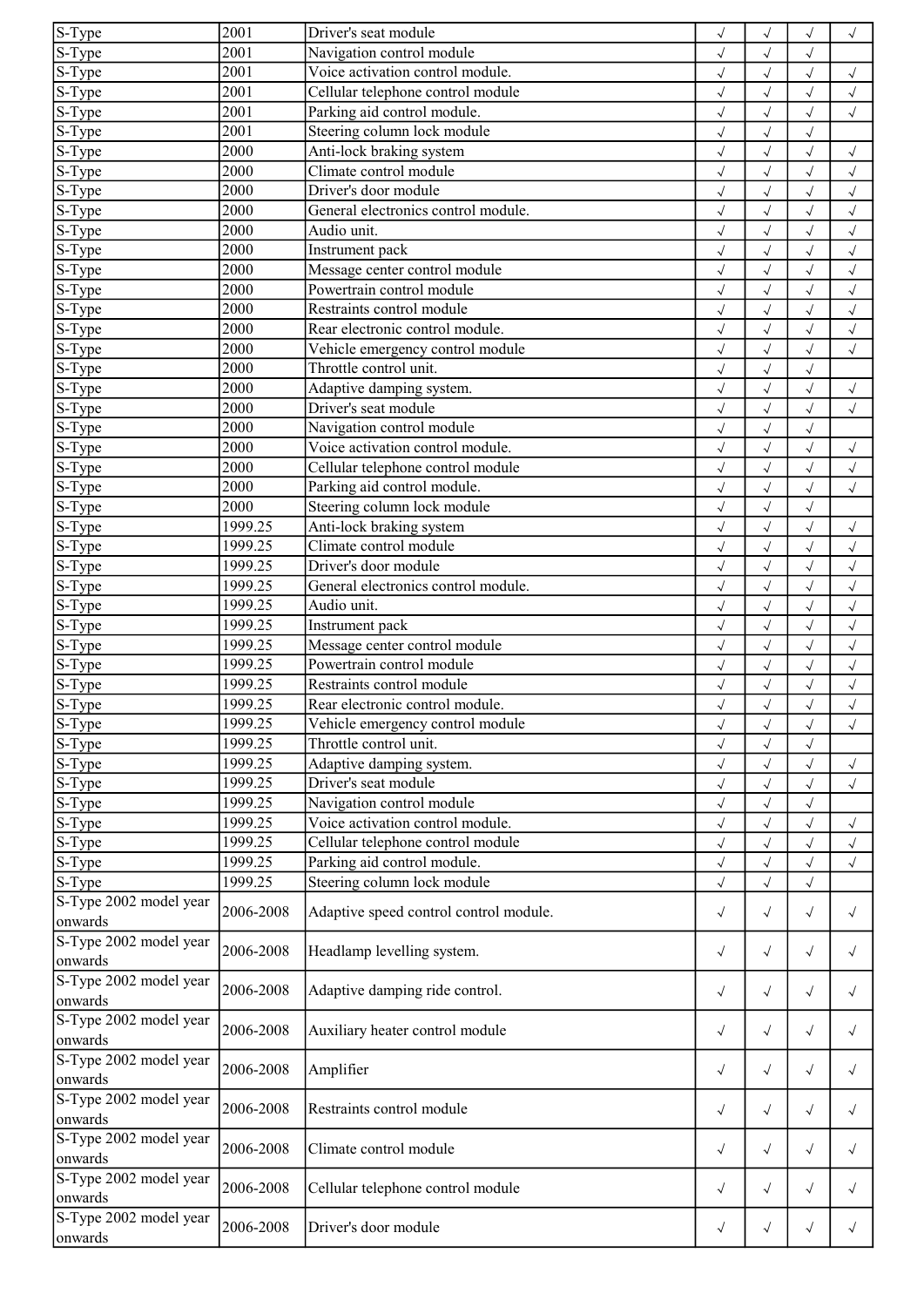| S-Type 2002 model year<br>onwards | 2006-2008 | Driver's seat module                   | $\sqrt{ }$ | $\sqrt{ }$   | $\sqrt{}$  | $\sqrt{}$  |
|-----------------------------------|-----------|----------------------------------------|------------|--------------|------------|------------|
| S-Type 2002 model year<br>onwards | 2006-2008 | Audio unit.                            | $\sqrt{ }$ | $\sqrt{ }$   | $\sqrt{ }$ | $\sqrt{ }$ |
| S-Type 2002 model year<br>onwards | 2006-2008 | General electronics control module.    | $\sqrt{ }$ | $\sqrt{ }$   | $\sqrt{ }$ | $\sqrt{ }$ |
| S-Type 2002 model year<br>onwards | 2006-2008 | Instrument pack                        | $\sqrt{ }$ | $\sqrt{ }$   | $\sqrt{ }$ | $\sqrt{ }$ |
| S-Type 2002 model year<br>onwards | 2006-2008 | Intrusion sensor module                | $\sqrt{ }$ | $\sqrt{ }$   | $\sqrt{}$  | $\sqrt{}$  |
| S-Type 2002 model year<br>onwards | 2006-2008 | Navigation control module              | $\sqrt{ }$ | $\checkmark$ | $\sqrt{ }$ | $\sqrt{ }$ |
| S-Type 2002 model year<br>onwards | 2006-2008 | Parking aid control module.            | $\sqrt{ }$ | $\sqrt{ }$   | $\sqrt{}$  | $\sqrt{ }$ |
| S-Type 2002 model year<br>onwards | 2006-2008 | Parking brake control module           | $\sqrt{ }$ | $\checkmark$ | $\sqrt{ }$ | $\sqrt{ }$ |
| S-Type 2002 model year<br>onwards | 2006-2008 | Powertrain control module              | $\sqrt{ }$ | $\sqrt{}$    | $\sqrt{ }$ | $\sqrt{}$  |
| S-Type 2002 model year<br>onwards | 2006-2008 | Rear electronic control module.        | $\sqrt{ }$ | $\checkmark$ | $\sqrt{ }$ | $\sqrt{ }$ |
| S-Type 2002 model year<br>onwards | 2006-2008 | Steering column lock module            | $\sqrt{ }$ | $\checkmark$ | $\sqrt{}$  | $\sqrt{ }$ |
| S-Type 2002 model year<br>onwards | 2006-2008 | Transmission control module            | $\sqrt{ }$ | $\checkmark$ | $\sqrt{ }$ | $\sqrt{ }$ |
| S-Type 2002 model year<br>onwards | 2006-2008 | Tire pressure monitor module           | $\sqrt{}$  | $\sqrt{}$    | $\sqrt{}$  | $\sqrt{}$  |
| S-Type 2002 model year<br>onwards | 2006-2008 | Voice activation control module.       | $\sqrt{ }$ | $\checkmark$ | $\sqrt{ }$ | $\sqrt{ }$ |
| S-Type 2002 model year<br>onwards | 2004-2005 | Anti-lock braking system               | $\sqrt{ }$ | $\sqrt{ }$   | $\sqrt{ }$ | $\sqrt{ }$ |
| S-Type 2002 model year<br>onwards | 2004-2005 | Adaptive speed control control module. | $\sqrt{ }$ | $\sqrt{ }$   | $\sqrt{ }$ | $\sqrt{ }$ |
| S-Type 2002 model year<br>onwards | 2004-2005 | Headlamp levelling system.             | $\sqrt{ }$ | $\sqrt{ }$   | $\sqrt{ }$ | $\sqrt{ }$ |
| S-Type 2002 model year<br>onwards | 2004-2005 | Adaptive damping ride control.         | $\sqrt{}$  | $\sqrt{}$    |            |            |
| S-Type 2002 model year<br>onwards | 2004-2005 | Amplifier                              | $\sqrt{ }$ | $\checkmark$ | $\sqrt{ }$ | $\sqrt{ }$ |
| S-Type 2002 model year<br>onwards | 2004-2005 | Restraints control module              | $\sqrt{ }$ | $\sqrt{ }$   | $\sqrt{ }$ | $\sqrt{ }$ |
| S-Type 2002 model year<br>onwards | 2004-2005 | Climate control module                 | $\sqrt{ }$ | $\sqrt{ }$   | $\sqrt{ }$ | $\sqrt{ }$ |
| S-Type 2002 model year<br>onwards | 2004-2005 | Cellular telephone control module      | $\sqrt{ }$ | $\sqrt{ }$   | $\sqrt{ }$ | $\sqrt{ }$ |
| S-Type 2002 model year<br>onwards | 2004-2005 | Driver's door module                   | $\sqrt{ }$ | $\sqrt{ }$   | $\sqrt{}$  | $\sqrt{ }$ |
| S-Type 2002 model year<br>onwards | 2004-2005 | Engine control module                  | $\sqrt{ }$ | $\sqrt{ }$   | $\sqrt{ }$ | $\sqrt{ }$ |
| S-Type 2002 model year<br>onwards | 2004-2005 | Audio unit.                            | $\sqrt{}$  | $\sqrt{ }$   | $\sqrt{ }$ | $\sqrt{}$  |
| S-Type 2002 model year<br>onwards | 2004-2005 | General electronics control module.    | $\sqrt{}$  | $\sqrt{ }$   | $\sqrt{ }$ | $\sqrt{ }$ |
| S-Type 2002 model year<br>onwards | 2004-2005 | Instrument pack                        | $\sqrt{ }$ | $\sqrt{ }$   | $\sqrt{ }$ | $\sqrt{}$  |
| S-Type 2002 model year<br>onwards | 2004-2005 | Intrusion sensor module                | $\sqrt{ }$ | $\sqrt{ }$   | $\sqrt{ }$ | $\sqrt{ }$ |
| S-Type 2002 model year<br>onwards | 2004-2005 | Navigation control module              | $\sqrt{ }$ | $\sqrt{ }$   | $\sqrt{ }$ | $\sqrt{ }$ |
| S-Type 2002 model year<br>onwards | 2004-2005 | Parking aid control module.            | $\sqrt{}$  | $\sqrt{ }$   | $\sqrt{ }$ | $\sqrt{ }$ |
| S-Type 2002 model year<br>onwards | 2004-2005 | Rear electronic control module.        | $\sqrt{}$  | $\sqrt{ }$   | $\sqrt{ }$ | $\sqrt{ }$ |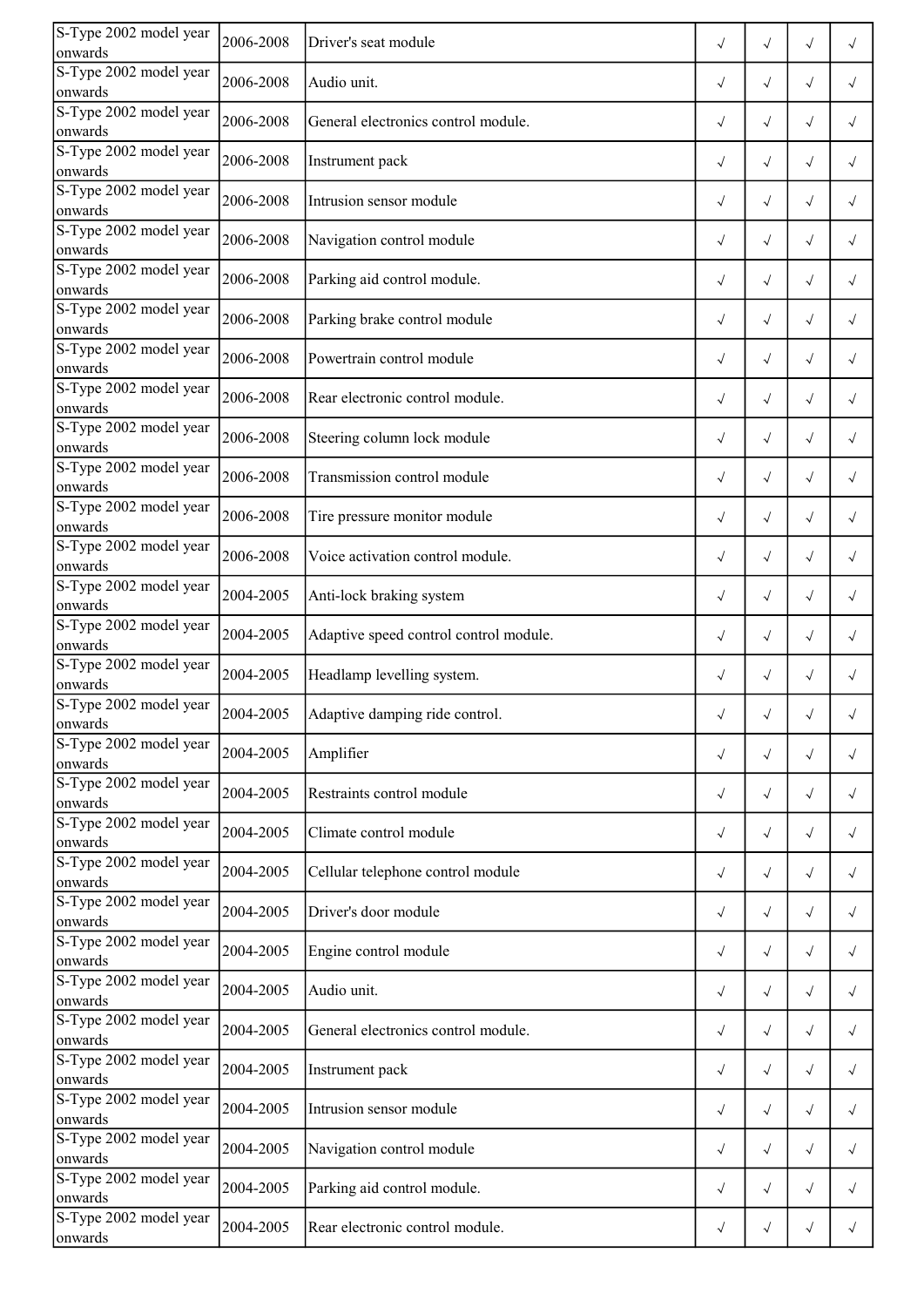| S-Type 2002 model year<br>onwards | 2004-2005               | Steering column lock module                        | $\sqrt{}$    | $\sqrt{}$    | $\sqrt{}$  | $\sqrt{}$    |
|-----------------------------------|-------------------------|----------------------------------------------------|--------------|--------------|------------|--------------|
| S-Type 2002 model year<br>onwards | 2004-2005               | Transmission control module                        | $\sqrt{ }$   | $\sqrt{}$    | $\sqrt{}$  | $\sqrt{}$    |
| S-Type 2002 model year<br>onwards | 2004-2005               | Parking brake control module                       | $\sqrt{ }$   | $\sqrt{}$    | $\sqrt{ }$ | $\sqrt{ }$   |
| S-Type 2002 model year<br>onwards | 2004-2005               | Powertrain control module                          | $\sqrt{ }$   | $\sqrt{}$    | $\sqrt{ }$ | $\sqrt{}$    |
| S-Type 2002 model year<br>onwards | 2004-2005               | Auxiliary heater control module                    | $\sqrt{ }$   | $\sqrt{}$    | $\sqrt{ }$ | $\checkmark$ |
| S-Type 2002 model year<br>onwards | 2004-2005               | Voice activation control module.                   | $\sqrt{ }$   | $\sqrt{}$    | $\sqrt{}$  | $\sqrt{}$    |
| S-Type 2002 model year<br>onwards |                         | 2002.5-2003 Anti-lock braking system               | $\sqrt{ }$   | $\sqrt{}$    | $\sqrt{ }$ | $\sqrt{ }$   |
| S-Type 2002 model year<br>onwards |                         | 2002.5-2003 Adaptive speed control control module. | $\sqrt{ }$   | $\sqrt{}$    | $\sqrt{ }$ | $\sqrt{ }$   |
| S-Type 2002 model year<br>onwards |                         | 2002.5-2003 Headlamp levelling system.             | $\sqrt{}$    | $\sqrt{}$    | $\sqrt{ }$ | $\checkmark$ |
| S-Type 2002 model year<br>onwards |                         | 2002.5-2003 Adaptive damping ride control.         | $\sqrt{ }$   | $\sqrt{}$    | $\sqrt{ }$ | $\sqrt{}$    |
| S-Type 2002 model year<br>onwards | 2002.5-2003 Amplifier   |                                                    | $\sqrt{ }$   | $\sqrt{}$    | $\sqrt{}$  | $\sqrt{}$    |
| S-Type 2002 model year<br>onwards |                         | 2002.5-2003 Restraints control module              | $\sqrt{ }$   | $\sqrt{}$    | $\sqrt{ }$ | $\sqrt{}$    |
| S-Type 2002 model year<br>onwards |                         | 2002.5-2003 Climate control module                 | $\sqrt{ }$   | $\sqrt{}$    | $\sqrt{ }$ | $\sqrt{}$    |
| S-Type 2002 model year<br>onwards |                         | 2002.5-2003 Cellular telephone control module      | $\sqrt{ }$   | $\sqrt{}$    | $\sqrt{ }$ | $\sqrt{ }$   |
| S-Type 2002 model year<br>onwards |                         | 2002.5-2003 Driver's door module                   | $\sqrt{ }$   | $\sqrt{}$    | $\sqrt{ }$ | $\sqrt{ }$   |
| S-Type 2002 model year<br>onwards |                         | $2002.5 - 2003$ Driver's seat module               | $\sqrt{ }$   | $\sqrt{}$    | $\sqrt{ }$ | $\sqrt{}$    |
| S-Type 2002 model year<br>onwards |                         | 2002.5-2003 Engine control module                  | $\sqrt{ }$   | $\sqrt{}$    | $\sqrt{ }$ | $\sqrt{ }$   |
| S-Type 2002 model year<br>onwards |                         | 2002.5-2003 Electronic parking brake               | $\sqrt{}$    | $\sqrt{}$    |            |              |
| S-Type 2002 model year<br>onwards | 2002.5-2003 Audio unit. |                                                    | $\sqrt{ }$   | $\sqrt{ }$   | $\sqrt{ }$ | $\sqrt{}$    |
| S-Type 2002 model year<br>onwards |                         | 2002.5-2003 General electronics control module.    | $\sqrt{ }$   | $\sqrt{ }$   | $\sqrt{ }$ | $\sqrt{}$    |
| S-Type 2002 model year<br>onwards |                         | 2002.5-2003 Instrument pack                        | $\sqrt{ }$   | $\sqrt{ }$   | $\sqrt{ }$ | $\sqrt{ }$   |
| S-Type 2002 model year<br>onwards |                         | 2002.5-2003 Intrusion sensor module                | $\sqrt{ }$   | $\sqrt{ }$   | $\sqrt{ }$ | $\sqrt{ }$   |
| S-Type 2002 model year<br>onwards |                         | 2002.5-2003 Navigation control module              | $\sqrt{ }$   | $\sqrt{}$    | $\sqrt{ }$ | $\sqrt{ }$   |
| S-Type 2002 model year<br>onwards |                         | 2002.5-2003 Parking aid control module.            | $\sqrt{ }$   | $\sqrt{}$    | $\sqrt{ }$ | $\sqrt{ }$   |
| S-Type 2002 model year<br>onwards |                         | 2002.5-2003 Steering column lock module            | $\sqrt{ }$   | $\sqrt{ }$   | $\sqrt{ }$ | $\sqrt{ }$   |
| S-Type 2002 model year<br>onwards |                         | 2002.5-2003 Transmission control module            | $\sqrt{ }$   | $\sqrt{ }$   | $\sqrt{ }$ | $\sqrt{ }$   |
| S-Type 2002 model year<br>onwards |                         | 2002.5-2003 Voice activation control module.       | $\sqrt{ }$   | $\sqrt{}$    | $\sqrt{ }$ | $\sqrt{ }$   |
| $XJ$ range $(X350)$               | 2008-2009               | Anti-lock braking system                           | $\sqrt{ }$   | $\sqrt{}$    | $\sqrt{ }$ | $\sqrt{}$    |
| $XJ$ range $(X350)$               | 2008-2009               | Adaptive speed control control                     | $\sqrt{ }$   | $\sqrt{}$    | $\sqrt{ }$ | $\sqrt{ }$   |
| $XJ$ range $(X350)$               | 2008-2009               | Left lighting control module                       | $\sqrt{}$    | $\sqrt{}$    | $\sqrt{ }$ |              |
| $XJ$ range $(X350)$               | 2008-2009               | Right lighting control module                      |              | $\checkmark$ | $\sqrt{}$  |              |
| $XJ$ range $(X350)$               | 2008-2009               | Auxiliary heater control module                    | $\checkmark$ | $\checkmark$ |            | $\checkmark$ |
| $XJ$ range $(X350)$               | 2008-2009               | Amplifier                                          | $\sqrt{ }$   | $\sqrt{ }$   | $\sqrt{ }$ | $\sqrt{}$    |
| $XJ$ range $(X350)$               | 2008-2009               | Restraints control module                          | $\sqrt{}$    | $\sqrt{}$    | $\sqrt{ }$ | $\sqrt{ }$   |
| $XJ$ range $(X350)$               | 2008-2009               | Air suspension module                              | $\sqrt{ }$   | $\checkmark$ | $\sqrt{ }$ | $\checkmark$ |
| $XJ$ range $(X350)$               | 2008-2009               | Climate control module                             | $\sqrt{ }$   | $\sqrt{ }$   | $\sqrt{ }$ | $\sqrt{ }$   |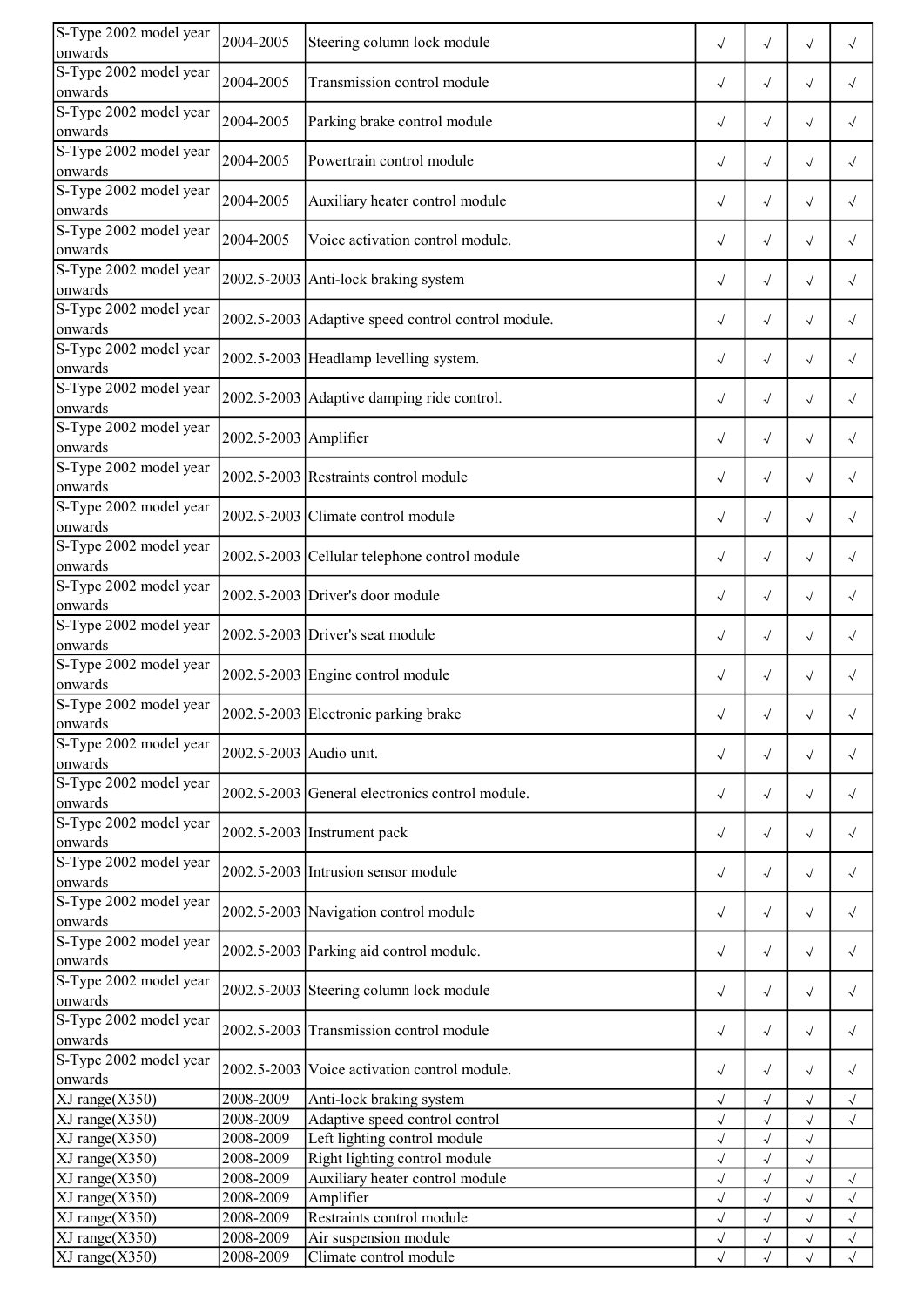| $XJ$ range $(X350)$                        | 2008-2009    | Cellular telephone control module   | $\checkmark$ | $\sqrt{ }$   |              | $\checkmark$ |
|--------------------------------------------|--------------|-------------------------------------|--------------|--------------|--------------|--------------|
| $XJ$ range $(X350)$                        | 2008-2009    | Driver's climate seat module        | $\checkmark$ | $\checkmark$ | $\sqrt{}$    | $\sqrt{}$    |
| $XJ$ range $(X350)$                        | 2008-2009    | Driver's door module                | $\checkmark$ | $\sqrt{}$    | $\sqrt{ }$   | $\sqrt{}$    |
| $XJ$ range $(X350)$                        | 2008-2009    | Driver's seat module                | $\checkmark$ | $\sqrt{2}$   | $\sqrt{}$    | $\checkmark$ |
| $XJ$ range $(X350)$                        | 2008-2009    | Audio unit.                         | $\checkmark$ | $\checkmark$ | $\sqrt{ }$   | $\sqrt{ }$   |
| $XJ$ range $(X350)$                        | 2008-2009    | General electronics control module. | $\checkmark$ | $\checkmark$ | $\sqrt{2}$   | $\sqrt{}$    |
| $XJ$ range $(X350)$                        | 2008-2009    | Gateway module                      | $\sqrt{}$    | $\sqrt{}$    | $\sqrt{ }$   | $\sqrt{ }$   |
| $XJ$ range $(X350)$                        | 2008-2009    | Instrument pack                     | $\sqrt{}$    | $\sqrt{2}$   |              | $\sqrt{ }$   |
| $XJ$ range $(X350)$                        | 2008-2009    | Intrusion sensor module             | $\sqrt{2}$   | $\checkmark$ |              | $\sqrt{2}$   |
| $XJ$ range $(X350)$                        | 2008-2009    | Navigation control module           | $\checkmark$ | $\sqrt{}$    | $\sqrt{ }$   | $\checkmark$ |
| $XJ$ range $(X350)$                        | 2008-2009    | Parking aid control module.         | $\checkmark$ | $\sqrt{}$    | $\sqrt{ }$   | $\checkmark$ |
| $XJ$ range $(X350)$                        | 2008-2009    | Parking brake control module        | $\checkmark$ | $\sqrt{2}$   | $\sqrt{}$    | $\sqrt{ }$   |
| XJ range(X350)                             | 2008-2009    | Powertrain control module           | $\sqrt{2}$   | $\checkmark$ | $\sqrt{}$    | $\sqrt{2}$   |
| $XJ$ range $(X350)$                        | 2008-2009    | Powertrain control module           | $\sqrt{ }$   | $\sqrt{2}$   | $\sqrt{2}$   | $\checkmark$ |
| $XJ$ range $(X350)$                        | 2008-2009    | Powertrain control module           | $\sqrt{}$    | $\sqrt{2}$   | $\checkmark$ | $\sqrt{ }$   |
| $XJ$ range $(X350)$                        | 2008-2009    | Powertrain control module           |              | $\sqrt{2}$   |              |              |
|                                            | 2008-2009    | Rear climate control module         | $\sqrt{ }$   |              | $\sqrt{}$    | $\checkmark$ |
| $XJ$ range $(X350)$                        |              |                                     | $\sqrt{2}$   | $\checkmark$ |              | $\sqrt{2}$   |
| $XJ$ range $(X350)$                        | 2008-2009    | Rear electronic control module.     | $\checkmark$ | $\sqrt{2}$   |              | $\checkmark$ |
| $XJ$ range $(X350)$                        | 2008-2009    | Rear entertainment control module   | $\sqrt{}$    | $\checkmark$ | $\sqrt{}$    | $\checkmark$ |
| $XJ$ range $(X350)$                        | 2008-2009    | Rear seat control module.           | $\checkmark$ | $\sqrt{}$    | $\sqrt{}$    | $\checkmark$ |
| $XJ$ range $(X350)$                        | 2008-2009    | Steering column lock module         | $\checkmark$ | $\checkmark$ | $\sqrt{2}$   | $\sqrt{2}$   |
| $XJ$ range $(X350)$                        | 2008-2009    | Transmission control module         | $\sqrt{ }$   | $\sqrt{2}$   | $\sqrt{}$    | $\sqrt{ }$   |
| $XJ$ range $(X350)$                        | 2008-2009    | Tire pressure monitor module        | $\checkmark$ | $\checkmark$ | $\sqrt{ }$   | $\checkmark$ |
| $XJ$ range $(X350)$                        | 2008-2009    | Voice activation control module.    | $\sqrt{ }$   | $\sqrt{2}$   | $\sqrt{}$    | $\checkmark$ |
| $XJ$ range $(X350)$                        | 2006         | Anti-lock braking system            | $\sqrt{2}$   | $\checkmark$ |              | $\sqrt{2}$   |
| $XJ$ range $(X350)$                        | 2006         | Adaptive speed control control      | $\sqrt{ }$   | $\checkmark$ | $\sqrt{}$    | $\checkmark$ |
| $XJ$ range $(X350)$                        | 2006         | Left lighting control module        | $\checkmark$ | $\checkmark$ | $\sqrt{ }$   |              |
| $XJ$ range $(X350)$                        | 2006         | Right lighting control module       | $\sqrt{}$    | $\checkmark$ | $\sqrt{ }$   |              |
| $XJ$ range $(X350)$                        | 2006         | Auxiliary heater control module     | $\checkmark$ | $\checkmark$ | $\sqrt{}$    | $\sqrt{ }$   |
| $XJ$ range $(X350)$                        | 2006         | Amplifier                           | $\sqrt{}$    | $\checkmark$ | $\sqrt{ }$   | $\checkmark$ |
| $XJ$ range $(X350)$                        | 2006         | Restraints control module           | $\sqrt{}$    | $\sqrt{}$    | $\sqrt{ }$   | $\sqrt{}$    |
| $XJ$ range $(X350)$                        | 2006         | Air suspension module               | $\checkmark$ | $\sqrt{}$    | $\sqrt{ }$   | $\sqrt{ }$   |
| $XJ$ range $(X350)$                        | 2006         | Climate control module              | $\sqrt{}$    | $\sqrt{2}$   | $\sqrt{2}$   | $\checkmark$ |
| $XJ$ range $(X350)$                        | 2006         | Cellular telephone control module   | $\sqrt{ }$   | $\checkmark$ |              | $\checkmark$ |
| $XJ$ range $(X350)$                        | 2006         | Driver's door module                | $\sqrt{}$    | $\checkmark$ | $\sqrt{}$    | $\checkmark$ |
| $XJ$ range $(X350)$                        | 2006         | Driver's seat module                | $\sqrt{}$    | $\checkmark$ | $\sqrt{}$    | $\checkmark$ |
| $XJ$ range $(X350)$                        | 2006         | Audio unit.                         | $\sqrt{}$    | $\checkmark$ |              | $\sqrt{ }$   |
| $XJ$ range $(X350)$                        | 2006         | General electronics control module. | $\checkmark$ | $\checkmark$ | $\sqrt{ }$   | $\sqrt{ }$   |
| $XJ$ range $(X350)$                        | 2006         | Instrument pack                     | $\checkmark$ | $\sqrt{}$    | $\sqrt{ }$   | $\sqrt{}$    |
| $XJ$ range $(X350)$                        | 2006         | Intrusion sensor module             | $\sqrt{}$    | $\sqrt{}$    | $\sqrt{ }$   | $\sqrt{ }$   |
| $XJ$ range $(X350)$                        | 2006         | Navigation control module           | $\sqrt{}$    | $\checkmark$ |              | $\sqrt{ }$   |
| $XJ$ range $(X350)$                        | 2006         | Parking aid control module.         | $\sqrt{2}$   | $\checkmark$ |              | $\sqrt{2}$   |
| $XJ$ range $(X350)$                        | 2006         | Parking brake control module        |              | $\checkmark$ |              | $\checkmark$ |
|                                            | 2006         | Powertrain control module           | $\checkmark$ |              |              |              |
| $XJ$ range $(X350)$<br>$XJ$ range $(X350)$ | 2006         | Rear climate control module         | $\sqrt{}$    | $\sqrt{}$    |              | $\checkmark$ |
| $XJ$ range $(X350)$                        | 2006         | Rear electronic control module.     | $\checkmark$ | $\sqrt{}$    | $\sqrt{}$    | $\checkmark$ |
|                                            | 2006         | Rear entertainment control module   | $\sqrt{2}$   | $\checkmark$ |              | $\sqrt{2}$   |
| $XJ$ range $(X350)$                        |              |                                     | $\sqrt{}$    | $\sqrt{}$    |              | $\checkmark$ |
| $XJ$ range $(X350)$                        | 2006         | Rear seat control module.           | $\sqrt{}$    | $\sqrt{}$    | $\sqrt{ }$   | $\sqrt{ }$   |
| $XJ$ range $(X350)$                        | 2006<br>2006 | Steering column lock module         | $\sqrt{}$    | $\sqrt{2}$   |              | $\checkmark$ |
| $XJ$ range $(X350)$                        |              | Transmission control module         | $\sqrt{2}$   | $\checkmark$ |              | $\sqrt{2}$   |
| $XJ$ range $(X350)$                        | 2006         | Voice activation control module.    | $\checkmark$ | $\sqrt{2}$   |              | $\checkmark$ |
| $XJ$ range $(X350)$                        | 2002.5       | Anti-lock braking system            | $\checkmark$ | $\checkmark$ | $\sqrt{ }$   | $\checkmark$ |
| $XJ$ range $(X350)$                        | 2002.5       | Adaptive speed control control      | $\checkmark$ | $\sqrt{}$    | $\sqrt{}$    | $\checkmark$ |
| $XJ$ range $(X350)$                        | 2002.5       | Left lighting control module        | $\sqrt{}$    | $\checkmark$ | $\sqrt{}$    | $\checkmark$ |
| $XJ$ range $(X350)$                        | 2002.5       | Right lighting control module       | $\sqrt{}$    | $\sqrt{}$    | $\sqrt{ }$   | $\checkmark$ |
| $XJ$ range $(X350)$                        | 2002.5       | Amplifier                           | $\sqrt{}$    | $\checkmark$ | $\sqrt{ }$   | $\sqrt{ }$   |
| $XJ$ range $(X350)$                        | 2002.5       | Restraints control module           | $\checkmark$ | $\sqrt{}$    | $\sqrt{ }$   | $\checkmark$ |
| $XJ$ range $(X350)$                        | 2002.5       | Air suspension module               | $\sqrt{}$    | $\sqrt{}$    | $\sqrt{2}$   | $\checkmark$ |
| $\overline{XJ}$ range $(X350)$             | 2002.5       | Climate control module              | $\checkmark$ | $\sqrt{}$    |              | $\checkmark$ |
| $XJ$ range $(X350)$                        | 2002.5       | Cellular telephone control module   | $\sqrt{}$    | $\sqrt{}$    | $\sqrt{ }$   | $\checkmark$ |
| $XJ$ range $(X350)$                        | 2002.5       | Driver's door module                | $\sqrt{}$    | $\sqrt{}$    | $\sqrt{ }$   | $\sqrt{}$    |
| $XJ$ range $(X350)$                        | 2002.5       | Driver's seat module                | $\checkmark$ | $\sqrt{}$    |              | $\sqrt{}$    |
| $XJ$ range $(X350)$                        | 2002.5       | Engine control module               | $\sqrt{}$    | $\sqrt{}$    | $\sqrt{}$    | $\sqrt{}$    |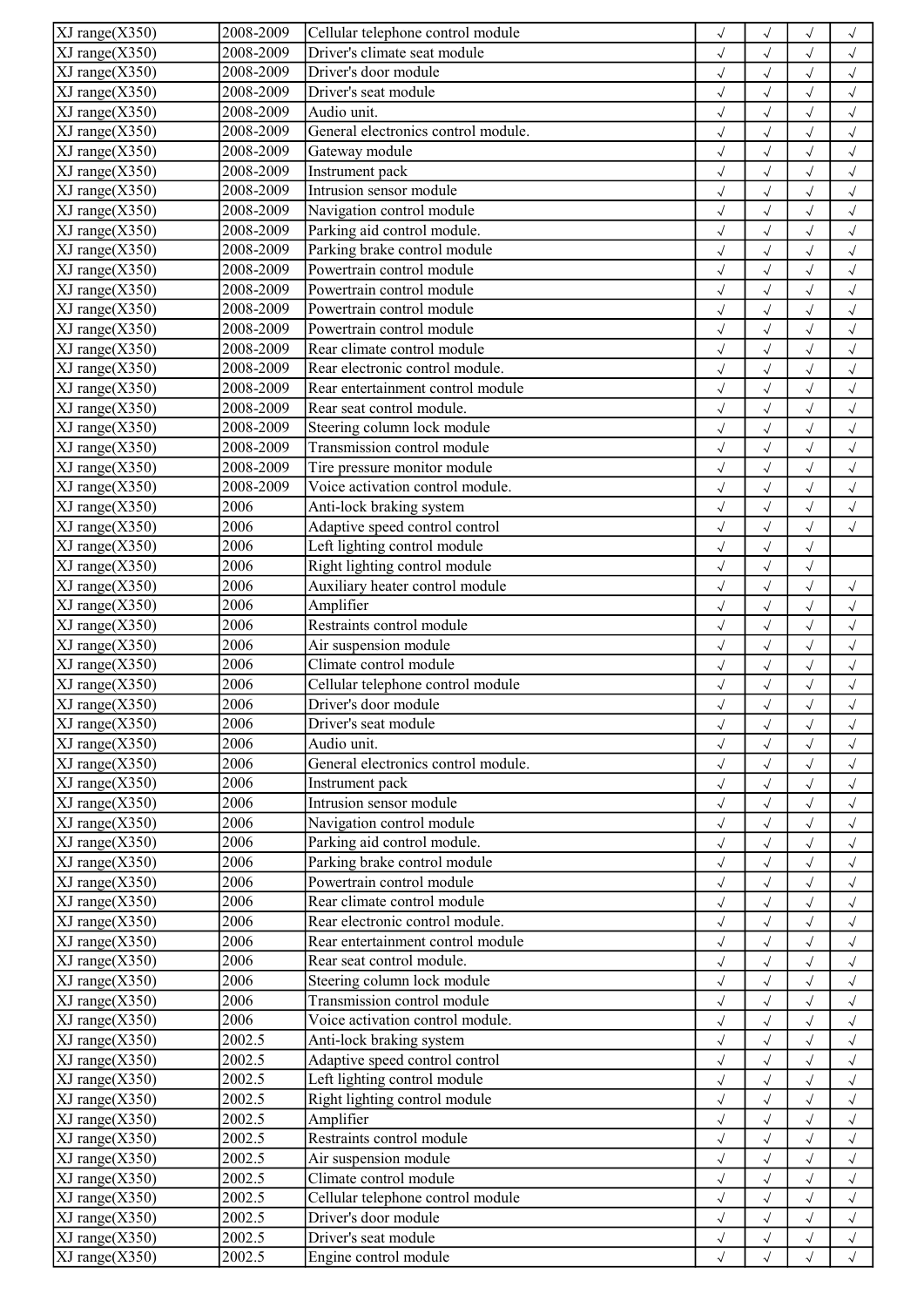| XJ range(X350)                 | 2002.5    | Electronic parking brake                                        | $\checkmark$ | $\checkmark$ |              | $\checkmark$ |
|--------------------------------|-----------|-----------------------------------------------------------------|--------------|--------------|--------------|--------------|
| $XJ$ range $(X350)$            | 2002.5    | Audio unit.                                                     | $\checkmark$ | $\sqrt{}$    | $\sqrt{}$    | $\sqrt{}$    |
| $XJ$ range $(X350)$            | 2002.5    | General electronics control module.                             | $\checkmark$ | $\sqrt{ }$   | $\sqrt{ }$   | $\sqrt{}$    |
| $XJ$ range $(X350)$            | 2002.5    | Instrument pack                                                 | $\checkmark$ | $\sqrt{2}$   | $\sqrt{}$    | $\checkmark$ |
| $XJ$ range $(X350)$            | 2002.5    | Intrusion sensor module                                         | $\sqrt{2}$   | $\checkmark$ | $\checkmark$ | $\checkmark$ |
| $XJ$ range $(X350)$            | 2002.5    | Navigation control module                                       | $\checkmark$ | $\checkmark$ | $\sqrt{ }$   | $\sqrt{}$    |
| $XJ$ range $(X350)$            | 2002.5    | Parking aid control module.                                     | $\sqrt{}$    | $\sqrt{}$    | $\sqrt{ }$   | $\sqrt{ }$   |
| $XJ$ range $(X350)$            | 2002.5    | Rear climate control module                                     | $\sqrt{}$    | $\sqrt{2}$   | $\sqrt{}$    | $\sqrt{ }$   |
| $XJ$ range $(X350)$            | 2002.5    | Rear electronic control module.                                 | $\sqrt{2}$   | $\checkmark$ | $\sqrt{}$    | $\sqrt{2}$   |
| $XJ$ range $(X350)$            | 2002.5    | Rear entertainment control module                               | $\checkmark$ | $\sqrt{}$    | $\sqrt{}$    | $\checkmark$ |
| $XJ$ range $(X350)$            | 2002.5    | Rear seat control module.                                       | $\checkmark$ | $\sqrt{ }$   | $\sqrt{ }$   | $\sqrt{}$    |
| $XJ$ range $(X350)$            | 2002.5    | Steering column lock module                                     |              | $\sqrt{2}$   | $\sqrt{}$    | $\sqrt{ }$   |
|                                | 2002.5    | Transmission control module                                     | $\checkmark$ |              |              |              |
| XJ range(X350)                 | 2002.5    | Voice activation control module.                                | $\sqrt{2}$   | $\checkmark$ | $\sqrt{ }$   | $\sqrt{2}$   |
| XJ range(X350)                 |           |                                                                 | $\sqrt{ }$   | $\sqrt{2}$   | $\sqrt{ }$   | $\checkmark$ |
| $XJ$ range $(X351)$            | 2013-2015 | ABS control module                                              | $\sqrt{}$    | $\sqrt{}$    | $\checkmark$ | $\sqrt{ }$   |
| $XJ$ range $(X351)$            | 2013-2015 | Body control module                                             | $\sqrt{ }$   | $\sqrt{2}$   | $\sqrt{}$    | $\checkmark$ |
| $XJ$ range $(X351)$            | 2013-2015 | Speed control module                                            | $\sqrt{}$    | $\checkmark$ |              | $\sqrt{2}$   |
| $XJ$ range $(X351)$            | 2013-2015 | Chassis control module                                          | $\checkmark$ | $\sqrt{2}$   |              | $\checkmark$ |
| $XJ$ range $(X351)$            | 2013-2015 | Gear shift module                                               | $\sqrt{}$    | $\checkmark$ | $\sqrt{}$    | $\sqrt{ }$   |
| $XJ$ range $(X351)$            | 2013-2015 | Gateway module                                                  | $\checkmark$ | $\sqrt{}$    | $\sqrt{}$    | $\checkmark$ |
| $XJ$ range $(X351)$            | 2013-2015 | Headlamp control module                                         | $\sqrt{}$    | $\checkmark$ | $\sqrt{ }$   | $\sqrt{2}$   |
| $XJ$ range $(X351)$            | 2013-2015 | Instrument cluster control module.                              | $\sqrt{ }$   | $\sqrt{2}$   | $\sqrt{}$    | $\sqrt{ }$   |
| XJ range(X351)                 | 2013-2015 | Restraints occupant classification system module                | $\checkmark$ | $\checkmark$ | $\checkmark$ | $\checkmark$ |
| $XJ$ range $(X351)$            | 2013-2015 | Parking brake control module                                    | $\sqrt{2}$   | $\sqrt{2}$   | $\sqrt{}$    | $\checkmark$ |
| $XJ$ range $(X351)$            | 2013-2015 | Powertrain control module                                       | $\sqrt{}$    | $\checkmark$ |              | $\sqrt{2}$   |
| $XJ$ range $(X351)$            | 2013-2015 | Powertrain control module                                       | $\checkmark$ | $\sqrt{ }$   |              | $\sqrt{}$    |
| $XJ$ range $(X351)$            | 2013-2015 | Powertrain control module                                       | $\checkmark$ | $\checkmark$ | $\sqrt{ }$   | $\checkmark$ |
| $XJ$ range $(X351)$            | 2013-2015 | Powertrain control module                                       | $\checkmark$ | $\checkmark$ | $\sqrt{ }$   | $\checkmark$ |
| $XJ$ range $(X351)$            | 2013-2015 | Powertrain control module                                       | $\checkmark$ | $\checkmark$ | $\sqrt{}$    | $\checkmark$ |
| $XJ$ range $(X351)$            | 2013-2015 | Restraints control module                                       | $\sqrt{}$    | $\checkmark$ | $\sqrt{ }$   | $\sqrt{2}$   |
| $XJ$ range $(X351)$            | 2013-2015 | Rear differential control module                                |              |              |              |              |
|                                |           |                                                                 | $\checkmark$ | $\sqrt{}$    | $\sqrt{ }$   | $\sqrt{ }$   |
| $XJ$ range $(X351)$            | 2013-2015 | Safety belt pretensioner control module A - drivers side        | $\checkmark$ | $\sqrt{}$    | $\sqrt{ }$   | $\sqrt{ }$   |
| $XJ$ range $(X351)$            | 2013-2015 | Safety belt pretensioner control module B - passengers side     | $\checkmark$ | $\sqrt{2}$   | $\sqrt{2}$   | $\sqrt{ }$   |
| $\overline{XJ}$ range $(X351)$ | 2013-2015 | Transmission control module                                     | $\sqrt{ }$   | $\checkmark$ |              | $\checkmark$ |
| $XJ$ range $(X351)$            | 2013-2015 | Vehicle immobilizer control module                              | $\sqrt{}$    | $\checkmark$ | $\sqrt{}$    | $\checkmark$ |
| $XJ$ range $(X351)$            | 2013-2015 | Vehicle immobilizer control module                              | $\checkmark$ | $\sqrt{}$    | $\sqrt{}$    | $\sqrt{}$    |
| $XJ$ range $(X351)$            | 2013-2015 | Driver's climate seat module                                    | $\checkmark$ | $\sqrt{}$    |              | $\sqrt{}$    |
| $XJ$ range $(X351)$            | 2013-2015 | Driver's door module                                            | $\checkmark$ | $\checkmark$ | $\sqrt{ }$   | $\sqrt{ }$   |
| $XJ$ range $(X351)$            | 2013-2015 | Driver's seat module                                            | $\sqrt{}$    | $\sqrt{}$    | $\sqrt{ }$   | $\sqrt{ }$   |
| $XJ$ range $(X351)$            | 2013-2015 | Front control/display interface module (high level display      | $\checkmark$ | $\sqrt{}$    | $\sqrt{ }$   | $\sqrt{ }$   |
| $XJ$ range $(X351)$            | 2013-2015 | Front controls interface module 'B' (front audio control panel) | $\sqrt{ }$   | $\checkmark$ |              | $\checkmark$ |
| $XJ$ range $(X351)$            | 2013-2015 | Headlamp control module 'B'                                     | $\sqrt{2}$   | $\checkmark$ |              | $\sqrt{2}$   |
| $XJ$ range $(X351)$            | 2013-2015 | Heating ventilation and air conditioning control module         | $\checkmark$ | $\checkmark$ |              | $\checkmark$ |
| $XJ$ range $(X351)$            | 2013-2015 | Keyless vehicle module                                          | $\sqrt{}$    | $\sqrt{}$    | $\sqrt{}$    | $\sqrt{}$    |
| $XJ$ range $(X351)$            | 2013-2015 | Parking assist control module                                   | $\checkmark$ | $\sqrt{}$    | $\sqrt{}$    | $\sqrt{}$    |
| XJ range(X351)                 | 2013-2015 | Passenger's door module                                         | $\sqrt{2}$   | $\checkmark$ |              | $\sqrt{2}$   |
| XJ range(X351)                 | 2013-2015 | Passenger's seat module                                         | $\checkmark$ | $\sqrt{}$    |              | $\sqrt{ }$   |
| XJ range(X351)                 | 2013-2015 | Rear gate / trunk module                                        | $\checkmark$ | $\checkmark$ | $\sqrt{ }$   | $\checkmark$ |
| $XJ$ range $(X351)$            | 2013-2015 | Rear Heating ventilation and air conditioning control module    | $\checkmark$ | $\sqrt{2}$   |              | $\checkmark$ |
| $XJ$ range $(X351)$            | 2013-2015 | Rear seat - Control module -                                    | $\sqrt{2}$   | $\checkmark$ |              | $\sqrt{2}$   |
| $XJ$ range $(X351)$            | 2013-2015 | Rear seat - Control module -                                    | $\checkmark$ | $\checkmark$ |              | $\sqrt{ }$   |
| $XJ$ range $(X351)$            | 2013-2015 | Side object detection control module - Left                     | $\checkmark$ | $\checkmark$ | $\sqrt{ }$   | $\sqrt{}$    |
| $XJ$ range $(X351)$            | 2013-2015 | Side object detection control module - Right                    | $\checkmark$ | $\checkmark$ | $\sqrt{}$    | $\checkmark$ |
|                                | 2013-2015 |                                                                 |              |              |              |              |
| $XJ$ range $(X351)$            |           | Audio amplifier module<br>Audio front control module            | $\sqrt{}$    | $\checkmark$ | $\sqrt{2}$   | $\checkmark$ |
| $XJ$ range $(X351)$            | 2013-2015 |                                                                 | $\sqrt{}$    | $\checkmark$ | $\sqrt{}$    | $\checkmark$ |
| $XJ$ range $(X351)$            | 2013-2015 | Digital audio broadcast module                                  | $\sqrt{}$    | $\sqrt{}$    | $\sqrt{ }$   | $\checkmark$ |
| $XJ$ range $(X351)$            | 2013-2015 | Navigation control module                                       | $\checkmark$ | $\sqrt{}$    | $\checkmark$ | $\checkmark$ |
| $XJ$ range $(X351)$            | 2013-2015 | Rear entertainment control module                               | $\sqrt{}$    | $\sqrt{}$    | $\sqrt{2}$   | $\checkmark$ |
| XJ range(X351)                 | 2013-2015 | Satellite audio unit module.                                    | $\checkmark$ | $\sqrt{}$    |              | $\checkmark$ |
| $XJ$ range $(X351)$            | 2013-2015 | Television module                                               | $\sqrt{}$    | $\sqrt{}$    | $\sqrt{ }$   | $\checkmark$ |
| $XJ$ range $(X351)$            | 2010-2012 | ABS control module                                              | $\sqrt{}$    | $\sqrt{}$    | $\sqrt{ }$   | $\sqrt{ }$   |
| $XJ$ range $(X351)$            | 2010-2012 | Adaptive damping control module                                 | $\checkmark$ | $\sqrt{}$    |              | $\sqrt{ }$   |
| $XJ$ range $(X351)$            | 2010-2012 | Body control module                                             | $\checkmark$ | $\sqrt{}$    | $\sqrt{ }$   | $\sqrt{ }$   |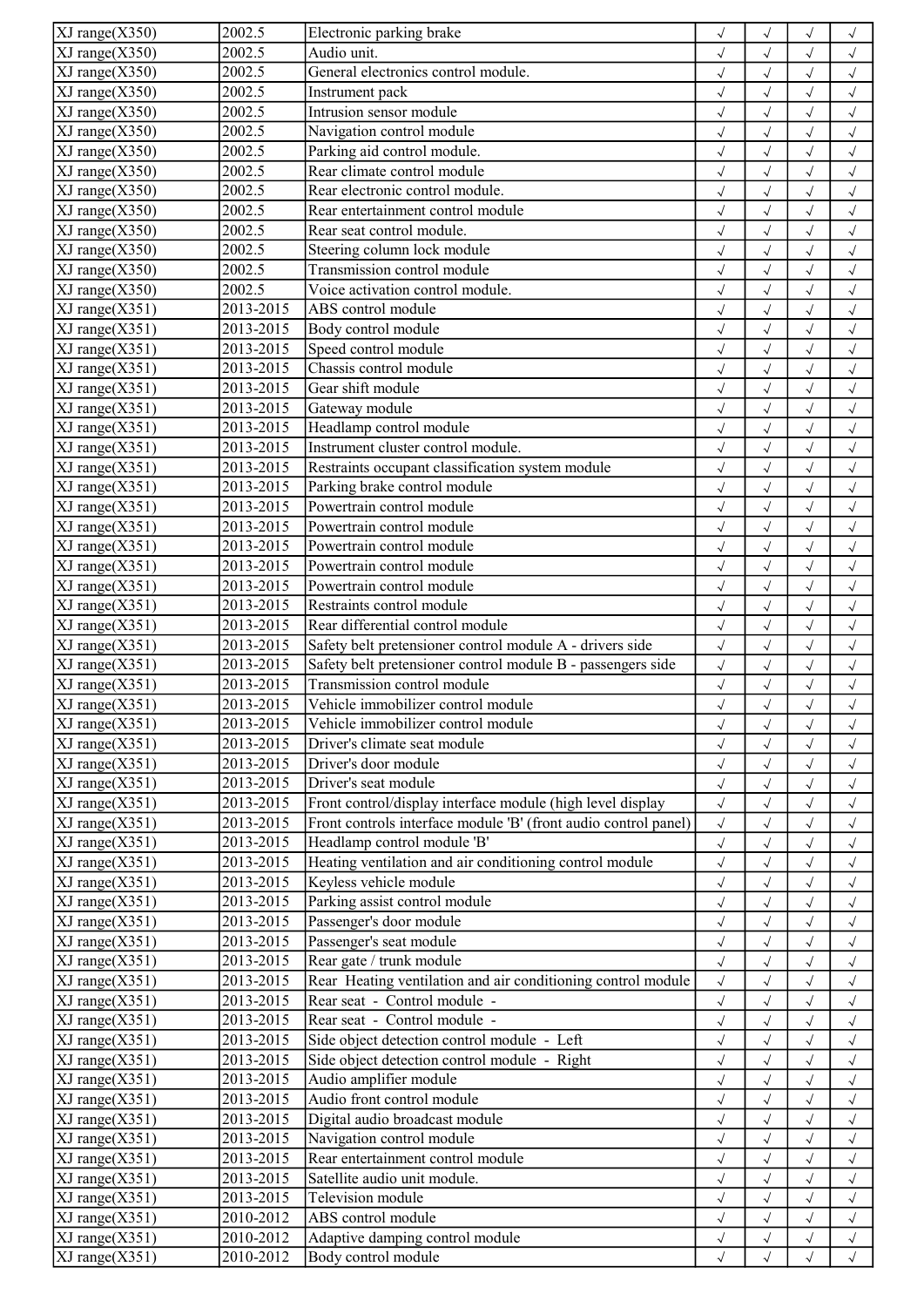| $\overline{X}$ J range(X351)                 | 2010-2012 | Speed control module                                            | $\sqrt{}$    | $\sqrt{}$                 |              | $\checkmark$ |
|----------------------------------------------|-----------|-----------------------------------------------------------------|--------------|---------------------------|--------------|--------------|
| $XJ$ range $(X351)$                          | 2010-2012 | Gear shift module                                               | $\sqrt{}$    | $\checkmark$              | $\sqrt{}$    | $\checkmark$ |
| $XJ$ range $(X351)$                          | 2010-2012 | Headlamp control module                                         | $\checkmark$ | $\sqrt{}$                 | $\checkmark$ | $\sqrt{ }$   |
| $\overline{XJ}$ range $(X351)$               | 2010-2012 | Instrument cluster control module.                              | $\sqrt{2}$   | $\checkmark$              | $\sqrt{2}$   | $\sqrt{2}$   |
| $\overline{XJ}$ range $(X351)$               | 2010-2012 | Restraints occupant classification system module                | $\checkmark$ | $\sqrt{2}$                | $\sqrt{ }$   | $\checkmark$ |
| $\overline{X}J$ range $(X351)$               | 2010-2012 | Parking brake control module                                    | $\sqrt{}$    | $\sqrt{2}$                | $\checkmark$ | $\sqrt{ }$   |
| XJ range(X351)                               | 2010-2012 | Powertrain control module                                       | $\sqrt{}$    | $\sqrt{2}$                | $\sqrt{}$    | $\sqrt{}$    |
| $XJ$ range $(X351)$                          | 2010-2012 | Powertrain control module                                       | $\sqrt{}$    | $\checkmark$              |              | $\sqrt{2}$   |
| $XJ$ range $(X351)$                          | 2010-2012 | Powertrain control module                                       | $\checkmark$ | $\checkmark$              |              | $\checkmark$ |
| $XJ$ range $(X351)$                          | 2010-2012 | Powertrain control module                                       |              | $\checkmark$              |              | $\checkmark$ |
|                                              | 2010-2012 | Restraints control module                                       | $\sqrt{}$    |                           | $\sqrt{ }$   |              |
| $XJ$ range $(X351)$                          |           |                                                                 | $\checkmark$ | $\sqrt{2}$                | $\checkmark$ | $\checkmark$ |
| XJ range(X351)                               | 2010-2012 | Rear differential control module                                | $\checkmark$ | $\checkmark$              | $\sqrt{}$    | $\checkmark$ |
| $\overline{X}$ J range $(X351)$              | 2010-2012 | Ride level control module                                       | $\checkmark$ | $\checkmark$              | $\sqrt{ }$   | $\sqrt{ }$   |
| $\overline{\text{XJ range}}(X351)$           | 2010-2012 | Safety belt pretensioner control module A - drivers side        | $\checkmark$ | $\checkmark$              | $\sqrt{ }$   | $\sqrt{ }$   |
| $\overline{\text{XJ range}}(X351)$           | 2010-2012 | Safety belt pretensioner control module B - passengers side     | $\sqrt{ }$   | $\sqrt{}$                 | $\sqrt{ }$   | $\checkmark$ |
| $\overline{\text{XJ range}}(\text{X351})$    | 2010-2012 | Transmission control module                                     | $\sqrt{}$    | $\sqrt{2}$                | $\sqrt{}$    | $\checkmark$ |
| XJ range(X351)                               | 2010-2012 | Vehicle immobilizer control module                              | $\sqrt{}$    | $\sqrt{2}$                | $\sqrt{}$    | $\checkmark$ |
| $XJ$ range $(X351)$                          | 2010-2012 | Driver's climate seat module                                    | $\sqrt{}$    | $\checkmark$              | $\sqrt{ }$   | $\sqrt{ }$   |
| $XJ$ range $(X351)$                          | 2010-2012 | Driver's door module                                            | $\checkmark$ | $\sqrt{}$                 | $\sqrt{ }$   | $\sqrt{ }$   |
| XJ range(X351)                               | 2010-2012 | Driver's seat module                                            | $\checkmark$ | $\sqrt{}$                 | $\sqrt{ }$   | $\checkmark$ |
| $\overline{X}J$ range $(\underline{X}351)$   | 2010-2012 | Front control/display interface module (high level display      | $\sqrt{2}$   | $\checkmark$              | $\checkmark$ | $\checkmark$ |
| $\overline{X}J$ range $(\underline{X}351)$   | 2010-2012 | Front controls interface module 'B' (front audio control panel) | $\sqrt{}$    | $\sqrt{}$                 | $\sqrt{ }$   | $\sqrt{ }$   |
| $\overline{XJ}$ range $(X351)$               | 2010-2012 | Headlamp control module 'B'                                     | $\sqrt{ }$   | $\sqrt{}$                 | $\sqrt{ }$   | $\sqrt{ }$   |
| $XJ$ range $(X351)$                          | 2010-2012 | Heating ventilation and air conditioning control module         | $\checkmark$ | $\checkmark$              | $\checkmark$ | $\sqrt{ }$   |
| XJ range(X351)                               | 2010-2012 | Keyless vehicle module                                          | $\sqrt{2}$   | $\checkmark$              | $\sqrt{2}$   | $\sqrt{2}$   |
| $XJ$ range $(X351)$                          | 2010-2012 | Parking assist control module                                   |              |                           |              |              |
|                                              |           |                                                                 | $\checkmark$ | $\sqrt{}$<br>$\checkmark$ | $\sqrt{ }$   | $\sqrt{}$    |
| $XJ$ range $(X351)$                          | 2010-2012 | Passenger's door module                                         | $\sqrt{}$    |                           | $\sqrt{ }$   | $\sqrt{}$    |
| XJ range(X351)                               | 2010-2012 | Passenger's seat module                                         | $\checkmark$ | $\checkmark$              | $\checkmark$ | $\sqrt{ }$   |
| $\overline{\text{XJ range}(\text{X351})}$    | 2010-2012 | Rear climate seat module                                        | $\sqrt{2}$   | $\checkmark$              | $\sqrt{2}$   | $\sqrt{2}$   |
| $\overline{\text{XJ}}$ range $(\text{X351})$ | 2010-2012 | Rear gate / trunk module                                        | $\checkmark$ | $\sqrt{2}$                | $\sqrt{ }$   | $\sqrt{ }$   |
| $XJ$ range $(X351)$                          | 2010-2012 | Rear Heating ventilation and air conditioning control module    | $\sqrt{ }$   | $\sqrt{ }$                | $\checkmark$ | $\checkmark$ |
| $XJ$ range $(X351)$                          | 2010-2012 | Side object detection control module - Left                     | $\sqrt{ }$   | $\checkmark$              | $\checkmark$ | $\checkmark$ |
| $\overline{XJ}$ range $(X351)$               | 2010-2012 | Side object detection control module - Right                    | $\sqrt{2}$   | $\checkmark$              |              | $\sqrt{2}$   |
| $XJ$ range $(X351)$                          | 2010-2012 | Audio amplifier module                                          | $\checkmark$ |                           |              | $\checkmark$ |
| XJ range(X351)                               | 2010-2012 | Audio front control module                                      | $\sqrt{}$    | $\sqrt{}$                 | $\checkmark$ | $\checkmark$ |
| $ XJ$ range $(X351)$                         | 2010-2012 | Digital audio broadcast module                                  | $\checkmark$ | $\sqrt{}$                 | $\sqrt{}$    | $\checkmark$ |
| XJ range(X351)                               | 2010-2012 | Rear entertainment control module                               | $\sqrt{}$    | $\sqrt{}$                 |              | $\checkmark$ |
| $\overline{X}J$ range $(X351)$               | 2010-2012 | Satellite audio unit module.                                    | $\sqrt{}$    | $\sqrt{}$                 | $\sqrt{ }$   | $\checkmark$ |
| XJ8(X300)                                    | 2001      | Anti-lock braking system                                        | $\sqrt{}$    | $\sqrt{}$                 | $\sqrt{ }$   | $\sqrt{ }$   |
| XJ8(X300)                                    | 2001      | Engine control module                                           | $\checkmark$ | $\sqrt{}$                 | $\checkmark$ | $\checkmark$ |
| XJ8(X300)                                    | 2001      | Instrument pack                                                 | $\sqrt{}$    | $\sqrt{2}$                |              | $\sqrt{2}$   |
| XJ8(X300)                                    | 2001      | Transmission control module                                     | $\sqrt{}$    | $\checkmark$              |              | $\checkmark$ |
| XJ8(X300)                                    | 2001      | Driver's seat module                                            | $\sqrt{}$    | $\sqrt{}$                 | $\sqrt{}$    | $\sqrt{}$    |
| XJ8(X300)                                    | 2001      | Passenger's seat module                                         | $\sqrt{}$    | $\sqrt{ }$                | $\sqrt{ }$   | $\checkmark$ |
| XJ8(X300)                                    | 2001      | Security locking module.                                        | $\sqrt{}$    | $\sqrt{}$                 | $\checkmark$ | $\checkmark$ |
| XJ8(X300)                                    | 2001      | Passenger's door module                                         | $\sqrt{}$    | $\sqrt{}$                 | $\sqrt{}$    | $\sqrt{ }$   |
| XJ8(X300)                                    | 2001      | Passenger's (side) rear door                                    |              |                           |              |              |
|                                              | 2001      | Driver's door module                                            | $\sqrt{}$    | $\sqrt{}$                 | $\sqrt{ }$   | $\sqrt{}$    |
| XJ8(X300)                                    |           |                                                                 | $\sqrt{}$    | $\sqrt{2}$                | $\sqrt{ }$   | $\sqrt{ }$   |
| XJ8(X300)                                    | 2001      | Driver's (side) rear door module.                               | $\sqrt{}$    | $\sqrt{2}$                | $\checkmark$ | $\checkmark$ |
| XJ8(X300)                                    | 2001      | Body processor module                                           | $\sqrt{}$    | $\checkmark$              | $\checkmark$ | $\sqrt{ }$   |
| XJ8(X300)                                    | 2001      | Climate control module                                          | $\checkmark$ | $\sqrt{}$                 | $\sqrt{ }$   | $\sqrt{}$    |
| XJ8(X300)                                    | 2001      | Restraints control module                                       | $\sqrt{}$    | $\sqrt{}$                 | $\sqrt{ }$   | $\sqrt{}$    |
| XJ8(X300)                                    | 2001      | Adaptive damping system.                                        | $\sqrt{ }$   | $\sqrt{}$                 | $\sqrt{ }$   | $\sqrt{ }$   |
| XJ8(X300)                                    | 2001      | Key transponder module.                                         | $\sqrt{}$    | $\sqrt{}$                 | $\sqrt{ }$   |              |
| XJ8(X300)                                    | 2000      | Anti-lock braking system                                        | $\sqrt{ }$   | $\sqrt{}$                 | $\sqrt{ }$   | $\sqrt{}$    |
| XJ8(X300)                                    | 2000      | Engine control module                                           | $\sqrt{}$    | $\sqrt{}$                 | $\sqrt{ }$   | $\sqrt{ }$   |
| XJ8(X300)                                    | 2000      | Instrument pack                                                 | $\sqrt{}$    | $\sqrt{}$                 | $\checkmark$ | $\sqrt{ }$   |
| XJ8(X300)                                    | 2000      | Transmission control module                                     | $\sqrt{2}$   | $\checkmark$              |              | $\sqrt{2}$   |
| XJ8(X300)                                    | 2000      | Driver's seat module                                            | $\sqrt{}$    | $\checkmark$              |              | $\checkmark$ |
| XJ8(X300)                                    | 2000      | Passenger's seat module                                         | $\sqrt{}$    | $\sqrt{}$                 | $\sqrt{ }$   | $\sqrt{}$    |
| XJ8(X300)                                    | 2000      | Security locking module.                                        | $\checkmark$ | $\sqrt{}$                 | $\checkmark$ | $\checkmark$ |
| XJ8(X300)                                    | 2000      | Passenger's door module                                         | $\sqrt{}$    | $\checkmark$              |              | $\checkmark$ |
| XJ8(X300)                                    | 2000      | Passenger's (side) rear door                                    | $\sqrt{ }$   | $\sqrt{}$                 | $\sqrt{ }$   | $\sqrt{}$    |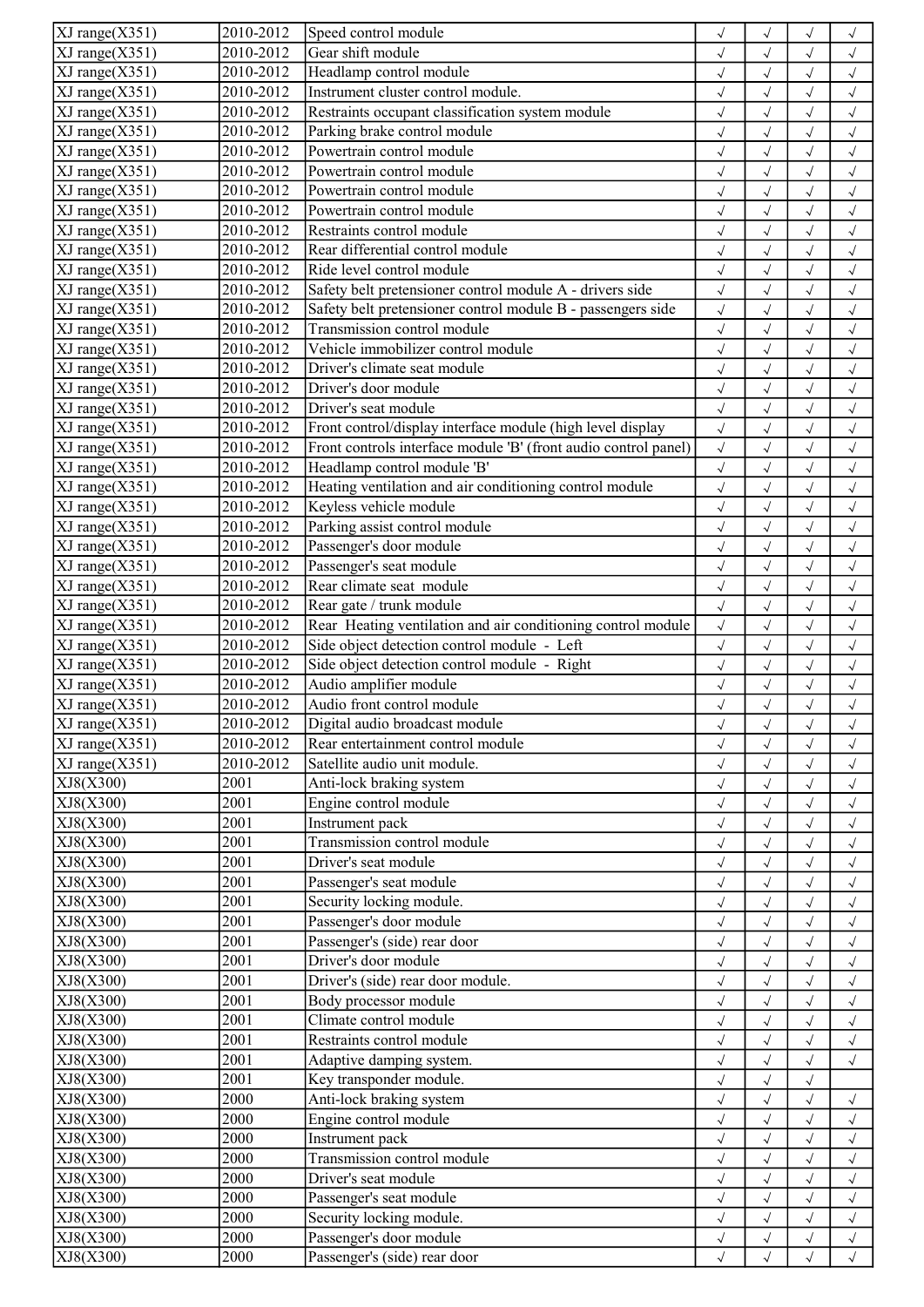| XJ8(X300) | 2000    | Driver's door module              | $\checkmark$               | $\sqrt{}$    | $\sqrt{ }$   | $\sqrt{}$               |
|-----------|---------|-----------------------------------|----------------------------|--------------|--------------|-------------------------|
| XJ8(X300) | 2000    | Driver's (side) rear door module. | $\checkmark$               | $\sqrt{}$    | $\sqrt{ }$   | $\checkmark$            |
| XJ8(X300) | 2000    | Body processor module             | $\checkmark$               | $\sqrt{}$    | $\sqrt{}$    | $\checkmark$            |
| XJ8(X300) | 2000    | Climate control module            | $\checkmark$               | $\checkmark$ | $\sqrt{ }$   | $\checkmark$            |
| XJ8(X300) | 2000    | Restraints control module         | $\checkmark$               | $\sqrt{}$    | $\sqrt{ }$   | $\sqrt{}$               |
| XJ8(X300) | 2000    | Adaptive damping system.          |                            |              |              |                         |
|           |         |                                   | $\sqrt{}$                  | $\sqrt{2}$   | $\sqrt{ }$   | $\sqrt{ }$              |
| XJ8(X300) | 2000    | Key transponder module.           | $\sqrt{ }$                 | $\sqrt{2}$   | $\sqrt{ }$   |                         |
| XJ8(X300) | 1999    | Anti-lock braking system          | $\sqrt{2}$                 | $\checkmark$ | $\sqrt{ }$   | $\checkmark$            |
| XJ8(X300) | 1999    | Engine control module             | $\checkmark$               | $\sqrt{}$    | $\sqrt{}$    | $\checkmark$            |
| XJ8(X300) | 1999    | Instrument pack                   | $\checkmark$               | $\sqrt{}$    | $\sqrt{ }$   | $\checkmark$            |
| XJ8(X300) | 1999    | Transmission control module       | $\checkmark$               | $\sqrt{}$    | $\sqrt{ }$   | $\sqrt{ }$              |
| XJ8(X300) | 1999    | Driver's seat module              | $\sqrt{2}$                 | $\sqrt{2}$   | $\sqrt{ }$   | $\sqrt{2}$              |
| XJ8(X300) | 1999    | Passenger's seat module           | $\sqrt{ }$                 | $\sqrt{2}$   | $\sqrt{ }$   | $\checkmark$            |
| XJ8(X300) | 1999    | Security locking module.          | $\sqrt{}$                  | $\sqrt{2}$   | $\sqrt{ }$   | $\sqrt{ }$              |
| XJ8(X300) | 1999    | Passenger's door module           | $\sqrt{ }$                 | $\sqrt{2}$   | $\sqrt{ }$   | $\checkmark$            |
| XJ8(X300) | 1999    | Passenger's (side) rear door      | $\sqrt{2}$                 | $\checkmark$ |              | $\sqrt{2}$              |
|           |         | Driver's door module              |                            |              |              |                         |
| XJ8(X300) | 1999    |                                   | $\sqrt{}$                  | $\sqrt{2}$   |              | $\checkmark$            |
| XJ8(X300) | 1999    | Driver's (side) rear door module. | $\sqrt{}$                  | $\checkmark$ | $\sqrt{}$    | $\checkmark$            |
| XJ8(X300) | 1999    | Body processor module             | $\checkmark$               | $\sqrt{}$    | $\sqrt{}$    | $\checkmark$            |
| XJ8(X300) | 1999    | Climate control module            | $\sqrt{ }$                 | $\checkmark$ | $\sqrt{2}$   | $\sqrt{2}$              |
| XJ8(X300) | 1999    | Restraints control module         | $\sqrt{ }$                 | $\sqrt{2}$   | $\sqrt{}$    | $\sqrt{ }$              |
| XJ8(X300) | 1999    | Adaptive damping system.          | $\sqrt{ }$                 | $\checkmark$ | $\checkmark$ | $\checkmark$            |
| XJ8(X300) | 1999    | Key transponder module.           | $\sqrt{ }$                 | $\sqrt{2}$   | $\checkmark$ |                         |
| XJ8(X300) | 1998.25 | Anti-lock braking system          | $\sqrt{2}$                 | $\checkmark$ |              | $\checkmark$            |
| XJ8(X300) | 1998.25 | Engine control module             |                            | $\checkmark$ |              |                         |
|           |         |                                   | $\sqrt{ }$                 |              |              | $\checkmark$            |
| XJ8(X300) | 1998.25 | Instrument pack                   | $\checkmark$               | $\checkmark$ | $\sqrt{ }$   | $\checkmark$            |
| XJ8(X300) | 1998.25 | Transmission control module       | $\sqrt{}$                  | $\checkmark$ | $\sqrt{ }$   | $\checkmark$            |
| XJ8(X300) | 1998.25 | Driver's seat module              | $\checkmark$               | $\checkmark$ | $\sqrt{}$    | $\checkmark$            |
| XJ8(X300) | 1998.25 | Passenger's seat module           | $\checkmark$               | $\checkmark$ | $\sqrt{ }$   | $\checkmark$            |
| XJ8(X300) | 1998.25 | Security locking module.          | $\sqrt{}$                  | $\sqrt{}$    | $\sqrt{ }$   | $\checkmark$            |
| XJ8(X300) | 1998.25 | Passenger's door module           | $\checkmark$               | $\sqrt{2}$   | $\sqrt{ }$   | $\checkmark$            |
| XJ8(X300) | 1998.25 | Passenger's (side) rear door      | $\sqrt{}$                  | $\checkmark$ | $\sqrt{2}$   | $\checkmark$            |
| XJ8(X300) | 1998.25 | Driver's door module              | $\sqrt{}$                  | $\sqrt{2}$   |              | $\sqrt{2}$              |
| XJ8(X300) | 1998.25 | Driver's (side) rear door module. |                            |              |              |                         |
|           |         |                                   | $\checkmark$               | $\sqrt{}$    | $\sqrt{}$    | $\checkmark$            |
| XJ8(X300) | 1998.25 | Body processor module             | $\checkmark$               | $\sqrt{}$    | $\sqrt{ }$   | $\sqrt{}$               |
| XJ8(X300) | 1998.25 | Climate control module            | $\checkmark$               | $\sqrt{}$    |              | $\sqrt{}$               |
| XJ8(X300) | 1998.25 | Restraints control module         | $\sqrt{2}$                 | $\sqrt{}$    | $\sqrt{2}$   | $\checkmark$            |
| XJ8(X300) | 1998.25 | Adaptive damping system.          | $\sqrt{}$                  | $\sqrt{}$    | $\sqrt{ }$   | $\sqrt{ }$              |
| XJ8(X300) | 1998.25 | Key transponder module.           | $\sqrt{}$                  | $\sqrt{}$    | $\sqrt{ }$   |                         |
| XJ8(X300) | 1998    | Anti-lock braking system          | $\sqrt{}$                  | $\checkmark$ |              | $\checkmark$            |
| XJ8(X300) | 1998    | Engine control module             | $\sqrt{2}$                 | $\sqrt{}$    |              | $\checkmark$            |
| XJ8(X300) | 1998    | Transmission control module       | $\checkmark$               | $\checkmark$ |              | $\checkmark$            |
| XJ8(X300) | 1998    | Transmission control module       | $\sqrt{}$                  | $\sqrt{}$    |              | $\sqrt{}$               |
| XJ8(X300) | 1998    | Driver's seat module              |                            | $\sqrt{}$    |              |                         |
| XJ8(X300) | 1998    | Passenger's seat module           | $\checkmark$<br>$\sqrt{2}$ | $\checkmark$ |              | $\sqrt{}$<br>$\sqrt{2}$ |
|           |         |                                   |                            |              |              |                         |
| XJ8(X300) | 1998    | Security locking module.          | $\sqrt{}$                  | $\sqrt{2}$   |              | $\checkmark$            |
| XJ8(X300) | 1998    | Passenger's door module           | $\sqrt{}$                  | $\sqrt{}$    | $\sqrt{ }$   | $\sqrt{ }$              |
| XJ8(X300) | 1998    | Passenger's (side) rear door      | $\checkmark$               | $\sqrt{2}$   |              | $\checkmark$            |
| XJ8(X300) | 1998    | Driver's door module              | $\sqrt{2}$                 | $\checkmark$ |              | $\sqrt{2}$              |
| XJ8(X300) | 1998    | Driver's (side) rear door module. | $\checkmark$               | $\checkmark$ |              | $\checkmark$            |
| XJ8(X300) | 1998    | Body processor module             | $\checkmark$               | $\sqrt{}$    | $\sqrt{ }$   | $\sqrt{}$               |
| XJ8(X300) | 1998    | Climate control module            | $\checkmark$               | $\sqrt{}$    | $\sqrt{}$    | $\checkmark$            |
| XJ8(X300) | 1998    | Restraints control module         | $\checkmark$               | $\checkmark$ | $\sqrt{2}$   | $\checkmark$            |
| XJ8(X300) | 1998    | Adaptive damping system.          | $\sqrt{}$                  | $\checkmark$ | $\sqrt{}$    | $\checkmark$            |
| XJ8(X300) | 1998    | Key transponder module.           |                            |              |              |                         |
|           |         |                                   | $\sqrt{}$                  | $\checkmark$ | $\sqrt{ }$   |                         |
| XJ8(X300) | 1997    | Anti-lock braking system          | $\checkmark$               | $\sqrt{}$    | $\sqrt{}$    | $\sqrt{}$               |
| XJ8(X300) | 1997    | Engine control module             | $\sqrt{}$                  | $\sqrt{}$    | $\sqrt{2}$   | $\checkmark$            |
| XJ8(X300) | 1997    | Engine control module             | $\checkmark$               | $\sqrt{}$    |              | $\checkmark$            |
| XJ8(X300) | 1997    | Instrument pack                   | $\sqrt{}$                  | $\sqrt{}$    | $\sqrt{}$    | $\sqrt{}$               |
| XJ8(X300) | 1997    | Transmission control module       | $\sqrt{}$                  | $\sqrt{}$    | $\sqrt{ }$   | $\sqrt{ }$              |
| XJ8(X300) | 1997    | Driver's seat module              | $\sqrt{}$                  | $\sqrt{}$    | $\sqrt{}$    | $\sqrt{ }$              |
| XJ8(X300) | 1997    | Passenger's seat module           | $\sqrt{}$                  | $\sqrt{}$    | $\sqrt{ }$   | $\checkmark$            |
| XJ8(X300) | 1997    | Body processor module             | $\sqrt{ }$                 | $\sqrt{}$    | $\sqrt{ }$   | $\sqrt{ }$              |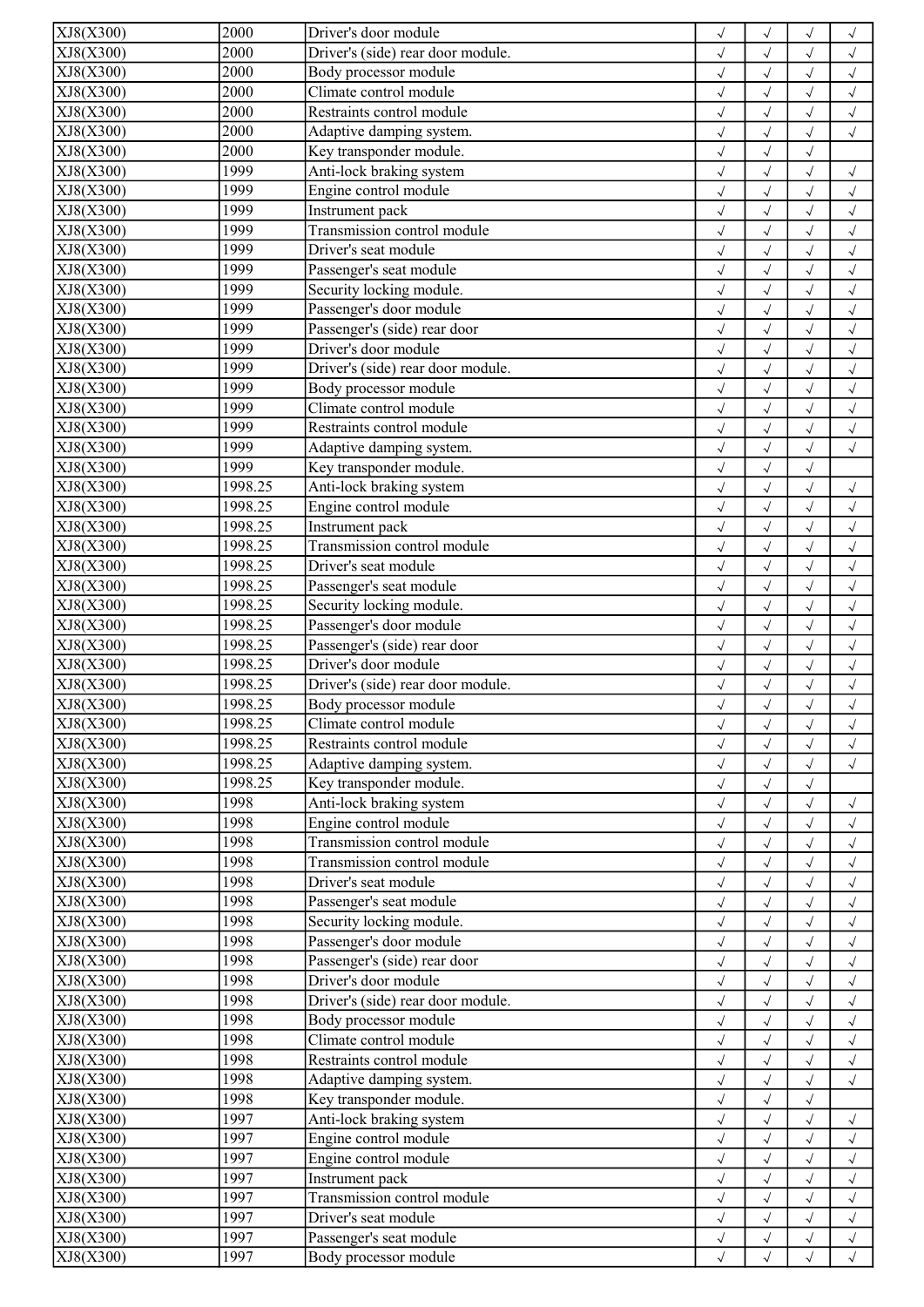| XJ8(X300)  | 1997    | Climate control module                          | $\checkmark$ | $\checkmark$ | $\sqrt{}$  | $\checkmark$ |
|------------|---------|-------------------------------------------------|--------------|--------------|------------|--------------|
| XJ8(X300)  | 1997    | Column/mirror memory control module             | $\checkmark$ | $\checkmark$ | $\sqrt{}$  | $\checkmark$ |
| XJ8(X300)  | 1997    | Security system control module                  | $\checkmark$ | $\sqrt{}$    | $\sqrt{}$  | $\sqrt{ }$   |
| XJ8(X300)  | 1996    | Anti-lock braking system                        | $\checkmark$ | $\checkmark$ | $\sqrt{ }$ | $\sqrt{2}$   |
| XJ8(X300)  | 1996    | Engine control module                           | $\sqrt{ }$   | $\sqrt{2}$   | $\sqrt{}$  | $\checkmark$ |
| XJ8(X300)  | 1996    | Instrument pack                                 | $\checkmark$ | $\sqrt{2}$   | $\sqrt{ }$ | $\sqrt{ }$   |
| XJ8(X300)  | 1996    | Transmission control module                     | $\sqrt{ }$   | $\checkmark$ | $\sqrt{ }$ | $\checkmark$ |
| XJ8(X300)  | 1996    | Driver's seat module                            | $\sqrt{2}$   | $\checkmark$ | $\sqrt{}$  | $\checkmark$ |
| XJ8(X300)  | 1996    | Passenger's seat module                         |              | $\checkmark$ |            | $\sqrt{ }$   |
|            | 1996    |                                                 | $\sqrt{ }$   |              | $\sqrt{}$  |              |
| XJ8(X300)  |         | Body processor module<br>Climate control module | $\checkmark$ | $\checkmark$ | $\sqrt{ }$ | $\checkmark$ |
| XJ8(X300)  | 1996    |                                                 | $\checkmark$ | $\sqrt{}$    | $\sqrt{}$  | $\checkmark$ |
| XJ8(X300)  | 1996    | Column/mirror memory control module             | $\checkmark$ | $\checkmark$ | $\sqrt{}$  | $\checkmark$ |
| XJ8(X300)  | 1996    | Security system control module                  | $\sqrt{ }$   | $\checkmark$ | $\sqrt{ }$ | $\checkmark$ |
| XJ8(X300)  | 1995.75 | Anti-lock braking system                        | $\checkmark$ | $\sqrt{}$    | $\sqrt{ }$ | $\checkmark$ |
| XJ8(X300)  | 1995.75 | Engine control module                           | $\checkmark$ | $\sqrt{2}$   | $\sqrt{ }$ | $\checkmark$ |
| XJ8(X300)  | 1995.75 | <b>Instrument</b> pack                          | $\checkmark$ | $\checkmark$ | $\sqrt{2}$ | $\checkmark$ |
| XJ8(X300)  | 1995.75 | Transmission control module                     | $\sqrt{2}$   | $\sqrt{2}$   | $\sqrt{}$  | $\checkmark$ |
| XJ8(X300)  | 1995.75 | Driver's seat module                            | $\checkmark$ | $\sqrt{}$    | $\sqrt{ }$ | $\checkmark$ |
| XJ8(X300)  | 1995.75 | Passenger's seat module                         | $\checkmark$ | $\sqrt{}$    | $\sqrt{ }$ | $\sqrt{ }$   |
| XJ8(X300)  | 1995.75 | Body processor module                           | $\checkmark$ | $\sqrt{}$    | $\sqrt{ }$ | $\checkmark$ |
| XJ8(X300)  | 1995.75 | Climate control module                          | $\sqrt{2}$   | $\checkmark$ | $\sqrt{ }$ | $\sqrt{ }$   |
| XJ8(X300)  | 1995.75 | Column/mirror memory control module             | $\checkmark$ | $\sqrt{ }$   | $\sqrt{ }$ | $\sqrt{ }$   |
| XJ8(X300)  | 1995.75 | Security system control module                  | $\sqrt{ }$   | $\sqrt{}$    |            |              |
|            |         |                                                 |              |              | $\sqrt{ }$ | $\sqrt{ }$   |
| XJ8(X300)  | 1995.5  | Anti-lock braking system                        | $\sqrt{ }$   | $\checkmark$ | $\sqrt{}$  | $\checkmark$ |
| XJ8(X300)  | 1995.5  | Engine control module                           | $\sqrt{2}$   | $\checkmark$ |            | $\sqrt{2}$   |
| XJ8(X300)  | 1995.5  | Instrument pack                                 | $\checkmark$ | $\sqrt{}$    | $\sqrt{}$  | $\checkmark$ |
| XJ8(X300)  | 1995.5  | Transmission control module                     | $\checkmark$ | $\checkmark$ | $\sqrt{ }$ | $\sqrt{ }$   |
| XJ8(X300)  | 1995.5  | Driver's seat module                            | $\checkmark$ | $\sqrt{2}$   | $\sqrt{}$  | $\sqrt{ }$   |
| XJ8(X300)  | 1995.5  | Passenger's seat module                         | $\sqrt{2}$   | $\sqrt{2}$   | $\sqrt{ }$ | $\sqrt{2}$   |
| XJ8(X300)  | 1995.5  | Body processor module                           | $\sqrt{ }$   | $\checkmark$ | $\sqrt{ }$ | $\checkmark$ |
| XJ8(X300)  | 1995.5  | Climate control module                          | $\sqrt{}$    | $\sqrt{}$    | $\sqrt{ }$ | $\sqrt{ }$   |
| XJ8(X300)  | 1995.5  | Column/mirror memory control module             | $\sqrt{ }$   | $\checkmark$ | $\sqrt{}$  | $\checkmark$ |
| XJ8(X300)  | 1995.5  | Security system control module                  | $\sqrt{2}$   | $\checkmark$ |            | $\sqrt{2}$   |
| XJ8(X300)  | 1995    | Anti-lock braking system                        | $\checkmark$ |              |            | $\checkmark$ |
| XJ8(X300)  | 1995    | Engine control module                           | $\sqrt{}$    | $\checkmark$ | $\sqrt{}$  | $\checkmark$ |
| XJ8(X300)  | 1995    | Instrument pack                                 |              |              |            |              |
|            | 1995    | Transmission control module                     | $\checkmark$ | $\sqrt{}$    | $\sqrt{}$  | $\sqrt{}$    |
| XJ8(X300)  |         |                                                 | $\sqrt{2}$   | $\sqrt{2}$   |            | $\sqrt{ }$   |
| XJ8(X300)  | 1995    | Driver's seat module                            | $\checkmark$ | $\sqrt{}$    | $\sqrt{ }$ | $\sqrt{ }$   |
| XJ8(X300)  | 1995    | Passenger's seat module                         | $\sqrt{}$    | $\checkmark$ | $\sqrt{ }$ | $\checkmark$ |
| XJ8(X300)  | 1995    | Body processor module                           | $\checkmark$ | $\checkmark$ | $\sqrt{}$  | $\checkmark$ |
| XJ8(X300)  | 1995    | Climate control module                          | $\sqrt{}$    | $\checkmark$ |            | $\checkmark$ |
| XJ8(X300)  | 1995    | Column/mirror memory control module             | $\checkmark$ | $\sqrt{}$    |            | $\checkmark$ |
| XJ8(X300)  | 1995    | Security system control module                  | $\sqrt{}$    | $\sqrt{}$    | $\sqrt{}$  | $\checkmark$ |
| XJ8(X300H) | 1996.5  | Anti-lock braking system                        | $\sqrt{}$    | $\sqrt{ }$   | $\sqrt{ }$ | $\sqrt{}$    |
| XJ8(X300H) | 1996.5  | Instrument pack                                 | $\sqrt{}$    | $\sqrt{}$    | $\sqrt{}$  | $\sqrt{ }$   |
| XJ8(X300H) | 1996.5  | Transmission control module                     | $\checkmark$ | $\checkmark$ | $\sqrt{}$  | $\sqrt{ }$   |
| XJ8(X300H) | 1996.5  | Driver's seat module                            | $\checkmark$ | $\sqrt{}$    | $\sqrt{ }$ | $\sqrt{ }$   |
| XJ8(X300H) | 1996.5  | Passenger's seat module                         | $\sqrt{}$    | $\sqrt{}$    | $\sqrt{ }$ | $\sqrt{ }$   |
| XJ8(X300H) | 1996.5  | Body processor module                           | $\sqrt{}$    | $\sqrt{}$    |            | $\sqrt{ }$   |
| XJ8(X300H) | 1996.5  | Climate control module                          | $\sqrt{2}$   | $\checkmark$ | $\sqrt{}$  | $\checkmark$ |
| XJ8(X300H) | 1996.5  | Column/mirror memory control module             |              |              |            |              |
|            |         |                                                 | $\checkmark$ | $\sqrt{}$    | $\sqrt{ }$ | $\sqrt{}$    |
| XJ8(X300H) | 1996.5  | Security system control module                  | $\checkmark$ | $\sqrt{ }$   | $\sqrt{ }$ | $\sqrt{}$    |
| <b>XJS</b> | 1996    | Anti-lock braking system                        | $\checkmark$ | $\sqrt{}$    | $\sqrt{}$  | $\checkmark$ |
| <b>XJS</b> | 1996    | Engine control module                           | $\sqrt{2}$   | $\sqrt{}$    | $\sqrt{ }$ | $\sqrt{ }$   |
| <b>XJS</b> | 1996    | Transmission control module                     | $\sqrt{}$    | $\sqrt{}$    | $\sqrt{ }$ | $\sqrt{ }$   |
| <b>XJS</b> | 1996    | Driver's seat module                            | $\sqrt{}$    | $\sqrt{}$    | $\sqrt{ }$ | $\sqrt{ }$   |
| <b>XJS</b> | 1996    | Climate control module                          | $\sqrt{}$    | $\sqrt{}$    | $\sqrt{}$  | $\sqrt{ }$   |
| <b>XJS</b> | 1996    | Security system control module                  | $\sqrt{}$    | $\checkmark$ |            | $\sqrt{2}$   |
| <b>XJS</b> | 1995    | Anti-lock braking system                        | $\checkmark$ | $\sqrt{}$    |            | $\checkmark$ |
| <b>XJS</b> | 1995    | Engine control module                           | $\sqrt{}$    | $\sqrt{}$    | $\sqrt{}$  | $\sqrt{}$    |
| <b>XJS</b> | 1995    | Transmission control module                     | $\checkmark$ | $\sqrt{}$    | $\sqrt{ }$ | $\sqrt{}$    |
| <b>XJS</b> | 1995    | Driver's seat module                            | $\checkmark$ | $\checkmark$ |            | $\checkmark$ |
| <b>XJS</b> | 1995    | Climate control module                          | $\checkmark$ | $\sqrt{}$    | $\sqrt{ }$ | $\sqrt{ }$   |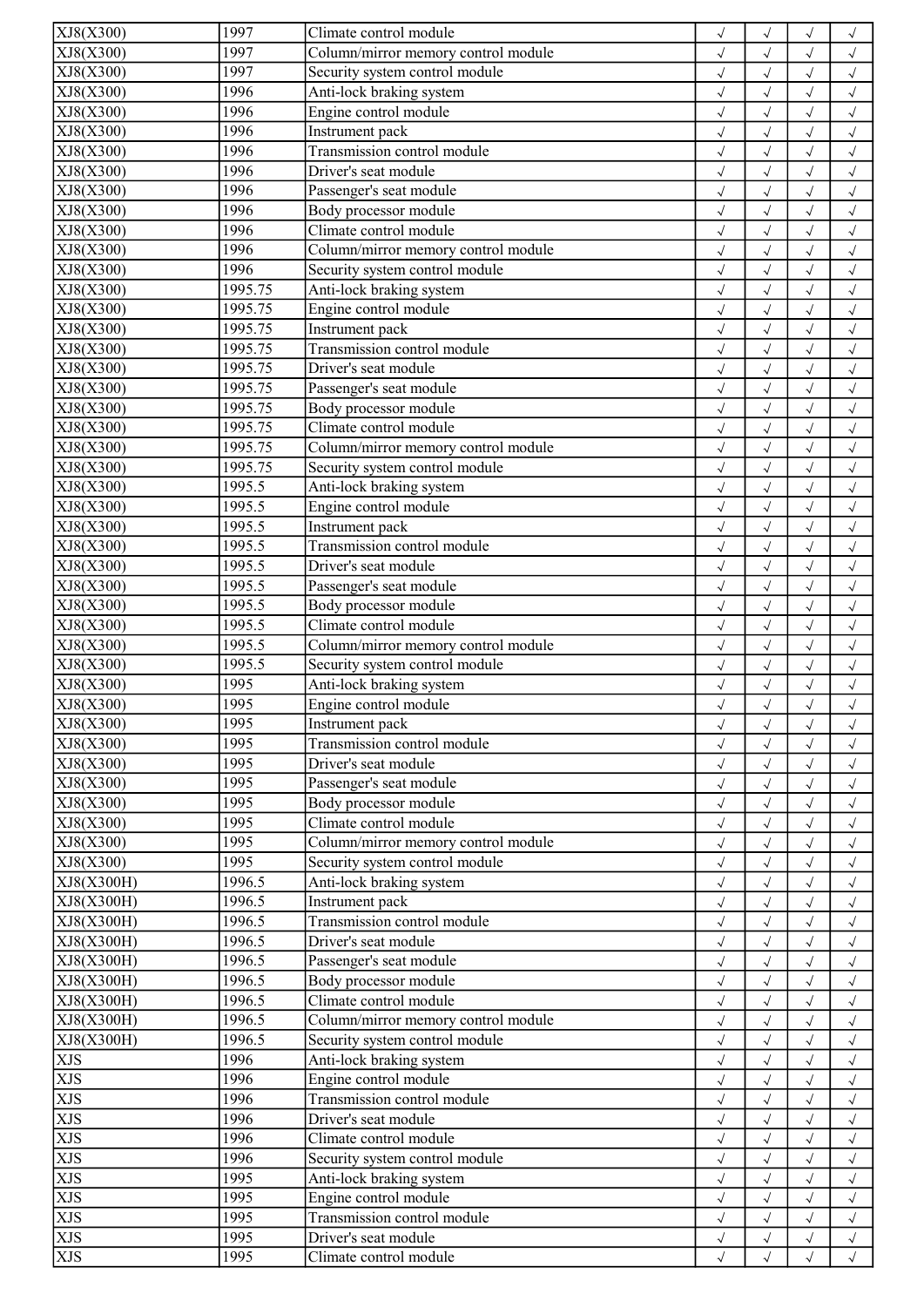| XJS                      | 1995              | Security system control module                | $\checkmark$ | $\checkmark$ |              | $\checkmark$ |
|--------------------------|-------------------|-----------------------------------------------|--------------|--------------|--------------|--------------|
| <b>XJS</b>               | 1994              | Anti-lock braking system                      | $\sqrt{}$    | $\checkmark$ | $\checkmark$ | $\sqrt{}$    |
| XJS                      | 1994              | Engine control module                         | $\checkmark$ | $\sqrt{ }$   | $\sqrt{ }$   | $\sqrt{}$    |
| XJS                      | 1994              | Transmission control module                   | $\sqrt{}$    | $\sqrt{2}$   | $\checkmark$ | $\checkmark$ |
| XJS                      | 1994              | Driver's seat module                          | $\checkmark$ | $\checkmark$ | $\sqrt{ }$   | $\checkmark$ |
| XJS                      | 1994              | Climate control module                        | $\sqrt{ }$   | $\sqrt{}$    | $\sqrt{ }$   | $\sqrt{ }$   |
| <b>XJS</b>               | 1994              | Security system control module                | $\sqrt{}$    | $\sqrt{}$    | $\sqrt{ }$   | $\sqrt{ }$   |
| $\overline{\text{X}}$ K8 | 2003              | ABS control module                            | $\sqrt{}$    | $\sqrt{2}$   |              | $\checkmark$ |
| XK8                      | 2003              | Adaptive speed control control                | $\sqrt{2}$   | $\checkmark$ |              | $\checkmark$ |
| XK8                      | 2003              | Left lighting control module                  | $\sqrt{}$    | $\checkmark$ | $\checkmark$ | $\checkmark$ |
| $\overline{\text{X}}$ K8 | 2003              | Right lighting control module                 | $\sqrt{}$    | $\sqrt{ }$   | $\sqrt{ }$   | $\checkmark$ |
| XK8                      | 2003              | Adaptive damping ride control.                |              | $\sqrt{2}$   | $\checkmark$ | $\sqrt{ }$   |
| XK <sub>8</sub>          | 2003              | Restraints control module                     | $\checkmark$ |              |              |              |
|                          |                   |                                               | $\sqrt{2}$   | $\checkmark$ | $\sqrt{2}$   | $\sqrt{2}$   |
| $\overline{\text{XK}}8$  | 2003              | Climate control module                        | $\checkmark$ | $\sqrt{2}$   | $\sqrt{ }$   | $\sqrt{ }$   |
| XK <sub>8</sub>          | 2003              | Driver's door module                          | $\sqrt{}$    | $\sqrt{ }$   | $\sqrt{ }$   | $\checkmark$ |
| XK8                      | 2003              | Driver's seat module                          | $\sqrt{}$    | $\sqrt{2}$   | $\checkmark$ | $\checkmark$ |
| XK8                      | 2003              | Engine control module                         | $\sqrt{}$    | $\sqrt{2}$   |              | $\sqrt{2}$   |
| XK8                      | 2003              | Instrument pack                               | $\checkmark$ | $\sqrt{2}$   |              | $\checkmark$ |
| XK8                      | 2003              | Parking aid control module.                   | $\sqrt{}$    | $\checkmark$ | $\sqrt{}$    | $\checkmark$ |
| XK8                      | 2003              | Transmission control module                   | $\checkmark$ | $\sqrt{}$    |              | $\checkmark$ |
| $\overline{\text{X}}$ K8 | 2003              | Body processor module                         | $\sqrt{}$    | $\checkmark$ | $\sqrt{}$    | $\sqrt{2}$   |
| XK8                      | 2003              | Passenger's door module                       | $\sqrt{}$    | $\sqrt{}$    | $\sqrt{ }$   | $\checkmark$ |
| XK <sub>8</sub>          | 2003              | Security locking module.                      | $\sqrt{}$    | $\checkmark$ | $\sqrt{ }$   | $\checkmark$ |
| XK8                      | 2003              | Passenger's seat module                       | $\sqrt{}$    | $\sqrt{2}$   | $\checkmark$ | $\checkmark$ |
| XK8                      | 2003              | Passenger's head restraint module             | $\sqrt{2}$   | $\checkmark$ |              | $\sqrt{2}$   |
| XK8                      | 2003              | Driver's head restraint module                | $\sqrt{ }$   |              |              | $\checkmark$ |
| XK8                      | 2003              | Key transponder module.                       | $\checkmark$ | $\checkmark$ | $\checkmark$ | $\checkmark$ |
| XK <sup>8</sup>          | 2001              | ABS control module                            | $\checkmark$ | $\checkmark$ | $\sqrt{ }$   | $\checkmark$ |
| $\overline{\text{X}}$ K8 | 2001              | Engine control module                         | $\checkmark$ | $\checkmark$ | $\sqrt{}$    | $\checkmark$ |
| XK8                      | 2001              | Instrument pack                               | $\sqrt{}$    | $\checkmark$ | $\sqrt{ }$   | $\checkmark$ |
| XK8                      | 2001              | Transmission control module                   |              |              |              |              |
|                          |                   |                                               | $\sqrt{ }$   | $\sqrt{}$    | $\sqrt{ }$   | $\checkmark$ |
| XK8                      | 2001              | Adaptive speed control control                | $\sqrt{}$    | $\sqrt{}$    | $\sqrt{ }$   |              |
| XK8                      | 2001              | Adaptive speed control booster control module | $\sqrt{}$    | $\sqrt{2}$   | $\sqrt{}$    |              |
| XK8                      | 2001              | Driver's seat module                          | $\sqrt{ }$   | $\checkmark$ | $\checkmark$ | $\checkmark$ |
| XK8                      | 2001              | Passenger's seat module                       | $\sqrt{}$    | $\checkmark$ | $\checkmark$ | $\checkmark$ |
| XK <sub>8</sub>          | 2001              | Security locking module.                      | $\sqrt{}$    | $\sqrt{ }$   | $\sqrt{}$    | $\sqrt{}$    |
| <b>XK8</b>               | 2001              | Passenger's door module                       | $\sqrt{ }$   | $\sqrt{}$    | $\checkmark$ | $\sqrt{}$    |
| XK <sub>8</sub>          | 2001              | Driver's door module                          | $\checkmark$ | $\sqrt{}$    | $\sqrt{ }$   | $\sqrt{ }$   |
| XK8                      | 2001              | Body processor module                         | $\sqrt{ }$   | $\sqrt{}$    | $\sqrt{ }$   | $\sqrt{}$    |
| XK8                      | 2001              | Driver's head restraint module                | $\sqrt{}$    | $\sqrt{}$    | $\sqrt{ }$   | $\sqrt{ }$   |
| XK8                      | 2001              | Passenger's head restraint module             | $\sqrt{}$    | $\sqrt{}$    | $\checkmark$ | $\checkmark$ |
| XK8                      | 2001              | Climate control module                        | $\sqrt{2}$   | $\sqrt{2}$   |              | $\sqrt{2}$   |
| XK8                      | 2001              | Restraints control module                     | $\sqrt{}$    | $\checkmark$ |              | $\checkmark$ |
| XK <sub>8</sub>          | 2001              | Adaptive damping system.                      | $\sqrt{}$    | $\sqrt{}$    |              | $\checkmark$ |
| XK8                      | 2001              | Key transponder module.                       | $\sqrt{}$    | $\sqrt{}$    | $\checkmark$ | $\checkmark$ |
| XK8                      | $\overline{2000}$ | ABS control module                            | $\sqrt{2}$   | $\checkmark$ | $\sqrt{}$    | $\sqrt{ }$   |
| XK8                      | 2000              | Instrument pack                               | $\sqrt{}$    | $\sqrt{}$    |              | $\sqrt{}$    |
| XK8                      | 2000              | Transmission control module                   | $\sqrt{}$    | $\sqrt{}$    | $\sqrt{ }$   | $\checkmark$ |
| XK <sub>8</sub>          | 2000              | Adaptive speed control control                | $\sqrt{}$    | $\sqrt{}$    | $\sqrt{ }$   |              |
| XK8                      | 2000              | Adaptive speed control booster control module | $\sqrt{2}$   | $\checkmark$ |              |              |
| XK8                      | 2000              | Driver's seat module                          | $\checkmark$ |              |              | $\checkmark$ |
| XK8                      | 2000              | Passenger's seat module                       | $\sqrt{}$    | $\sqrt{}$    | $\sqrt{ }$   | $\checkmark$ |
| <b>XK8</b>               | 2000              | Security locking module.                      |              | $\sqrt{}$    | $\sqrt{ }$   | $\checkmark$ |
| XK8                      | 2000              | Passenger's door module                       | $\checkmark$ |              | $\sqrt{ }$   |              |
|                          | 2000              | Driver's door module                          | $\sqrt{}$    | $\sqrt{}$    |              | $\checkmark$ |
| XK8                      |                   |                                               | $\sqrt{}$    | $\checkmark$ | $\sqrt{}$    | $\checkmark$ |
| XK8                      | 2000              | Body processor module                         | $\sqrt{}$    | $\sqrt{}$    | $\sqrt{ }$   | $\checkmark$ |
| XK8                      | 2000              | Climate control module                        | $\sqrt{}$    | $\sqrt{}$    | $\sqrt{ }$   | $\checkmark$ |
| XK8                      | 2000              | Restraints control module                     | $\sqrt{}$    | $\checkmark$ | $\sqrt{}$    | $\checkmark$ |
| XK8                      | 2000              | Adaptive damping system.                      | $\sqrt{}$    | $\sqrt{}$    | $\checkmark$ | $\checkmark$ |
| XK8                      | 2000              | Key transponder module.                       | $\sqrt{}$    | $\sqrt{}$    | $\sqrt{}$    | $\sqrt{}$    |
| XK8                      | 1999              | ABS control module                            | $\sqrt{}$    | $\sqrt{ }$   | $\sqrt{ }$   | $\sqrt{}$    |
| XK <sub>8</sub>          | 1999              | Engine control module                         | $\checkmark$ | $\sqrt{}$    | $\sqrt{ }$   | $\checkmark$ |
| XK8                      | 1999              | Instrument pack                               | $\sqrt{}$    | $\checkmark$ | $\sqrt{}$    | $\sqrt{}$    |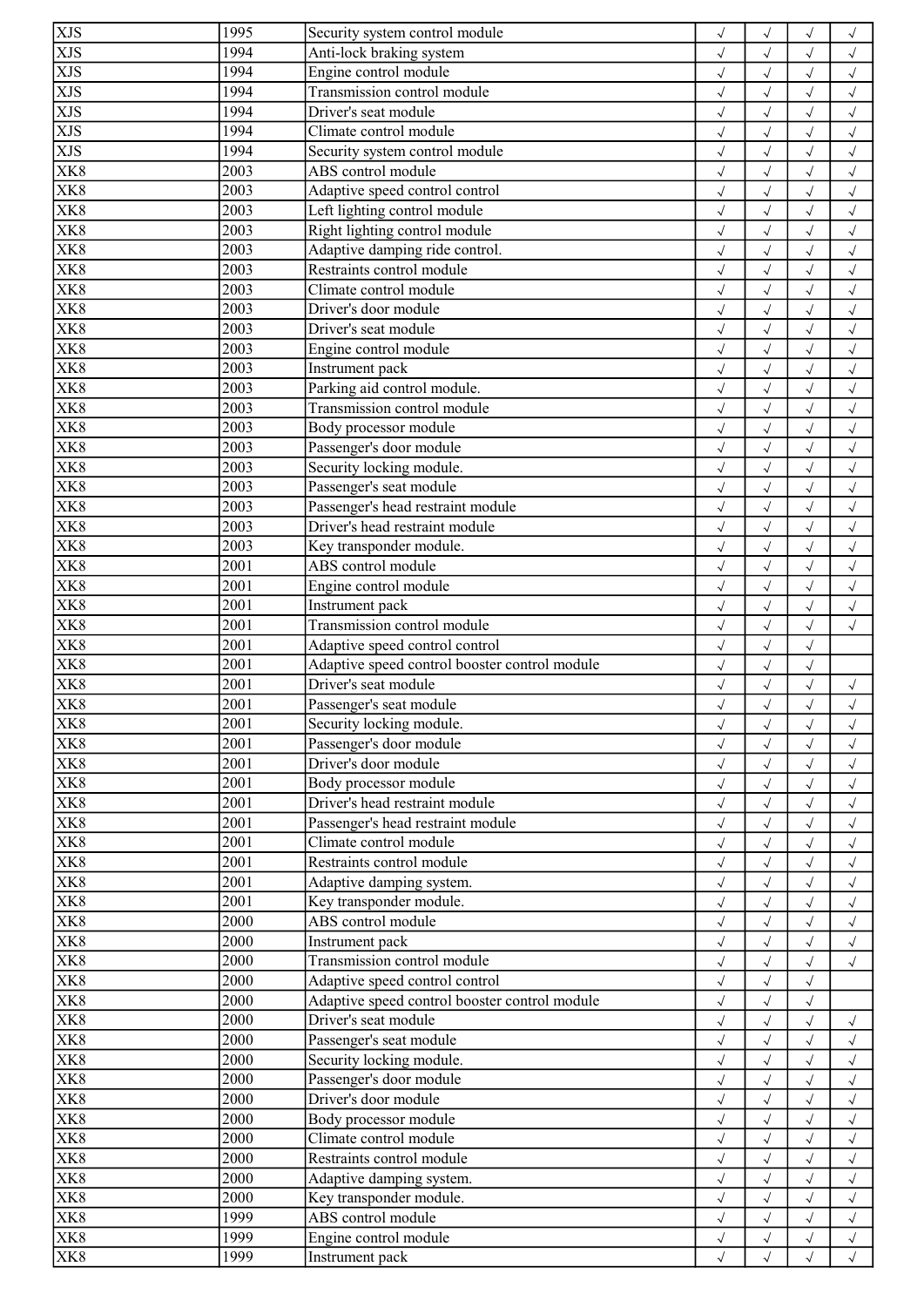| XK8                            | 1999    | Transmission control module | $\checkmark$              | $\checkmark$           | $\checkmark$             | $\checkmark$         |
|--------------------------------|---------|-----------------------------|---------------------------|------------------------|--------------------------|----------------------|
| XK8                            | 1999    | Driver's seat module        | $\sqrt{}$                 | $\checkmark$           |                          | $\checkmark$         |
| XK8                            | 1999    | Passenger's seat module     | $\checkmark$              | $\sqrt{}$              | $\checkmark$             | $\checkmark$         |
| XK <sub>8</sub>                | 1999    | Security locking module.    | $\checkmark$              | $\checkmark$           | $\sqrt{2}$               | $\sqrt{2}$           |
| $\overline{\text{X}}\text{K}8$ | 1999    | Passenger's door module     | $\sqrt{}$                 | $\sqrt{}$              | $\checkmark$             | $\checkmark$         |
| XK <sub>8</sub>                | 1999    | Driver's door module        | $\sqrt{}$                 | $\sqrt{2}$             | $\checkmark$             | $\checkmark$         |
| XK8                            | 1999    | Body processor module       | $\sqrt{}$                 | $\sqrt{2}$             |                          | $\checkmark$         |
| XK8                            | 1999    | Climate control module      | $\sqrt{2}$                | $\checkmark$           |                          | $\checkmark$         |
| XK8                            | 1999    | Restraints control module   | $\checkmark$              | $\sqrt{2}$             |                          | $\checkmark$         |
| XK8                            | 1999    | Adaptive damping system.    | $\sqrt{}$                 | $\checkmark$           | $\sqrt{ }$               | $\checkmark$         |
| XK <sub>8</sub>                | 1999    | Key transponder module.     |                           | $\sqrt{2}$             |                          |                      |
| $\overline{X}K8$               | 1998.75 | ABS control module          | $\checkmark$              |                        | $\checkmark$             | $\checkmark$         |
|                                |         |                             | $\checkmark$              | $\checkmark$           | $\sqrt{2}$               | $\checkmark$         |
| $\overline{\text{X}}$ K8       | 1998.75 | Engine control module       | $\sqrt{}$                 | $\checkmark$           | $\checkmark$             | $\sqrt{2}$           |
| XK8                            | 1998.75 | Instrument pack             | $\checkmark$              | $\checkmark$           | $\sqrt{ }$               | $\checkmark$         |
| XK8                            | 1998.75 | Transmission control module | $\sqrt{}$                 | $\sqrt{}$              | $\sqrt{ }$               | $\checkmark$         |
| XK8                            | 1998.75 | Driver's seat module        | $\sqrt{}$                 | $\sqrt{}$              | $\sqrt{}$                | $\checkmark$         |
| XK8                            | 1998.75 | Passenger's seat module     | $\sqrt{}$                 | $\sqrt{2}$             |                          | $\checkmark$         |
| XK8                            | 1998.75 | Security locking module.    | $\sqrt{}$                 | $\sqrt{ }$             | $\sqrt{ }$               | $\sqrt{}$            |
| XK8                            | 1998.75 | Passenger's door module     | $\checkmark$              | $\sqrt{}$              | $\sqrt{ }$               | $\sqrt{}$            |
| XK <sub>8</sub>                | 1998.75 | Driver's door module        | $\checkmark$              | $\sqrt{}$              | $\checkmark$             | $\checkmark$         |
| XK8                            | 1998.75 | Body processor module       | $\checkmark$              | $\checkmark$           | $\checkmark$             | $\checkmark$         |
| XK8                            | 1998.75 | Climate control module      | $\sqrt{ }$                | $\sqrt{}$              | $\sqrt{ }$               | $\sqrt{\phantom{a}}$ |
| XK8                            | 1998.75 | Restraints control module   | $\sqrt{}$                 | $\sqrt{}$              | $\sqrt{ }$               | $\sqrt{ }$           |
| $\overline{X}K8$               | 1998.75 | Adaptive damping system.    | $\checkmark$              | $\sqrt{2}$             |                          | $\checkmark$         |
| XK8                            | 1998.75 | Key transponder module.     | $\sqrt{2}$                | $\checkmark$           |                          | $\sqrt{2}$           |
| XK8                            | 1998    | ABS control module          | $\sqrt{}$                 | $\checkmark$           | $\checkmark$             | $\sqrt{}$            |
| XK <sub>8</sub>                | 1998    | Engine control module       | $\sqrt{}$                 | $\sqrt{}$              | $\sqrt{ }$               | $\checkmark$         |
| XK8                            | 1998    | Instrument pack             | $\checkmark$              | $\sqrt{2}$             | $\sqrt{ }$               | $\sqrt{ }$           |
| XK <sub>8</sub>                | 1998    | Transmission control module | $\sqrt{2}$                | $\checkmark$           | $\sqrt{2}$               | $\sqrt{2}$           |
| $\overline{\text{XK}}8$        | 1998    | Driver's seat module        |                           | $\sqrt{2}$             |                          | $\checkmark$         |
| XK8                            | 1998    |                             | $\checkmark$              |                        | $\sqrt{ }$               |                      |
| XK8                            |         | Passenger's seat module     | $\sqrt{}$                 | $\sqrt{ }$             | $\sqrt{ }$               | $\sqrt{ }$           |
|                                | 1998    | Security locking module.    | $\sqrt{}$                 | $\checkmark$           | $\checkmark$             | $\checkmark$         |
| XK8                            | 1998    | Passenger's door module     | $\sqrt{2}$                | $\checkmark$           |                          | $\sqrt{2}$           |
| XK8                            | 1998    | Driver's door module        | $\checkmark$              |                        |                          | $\sqrt{ }$           |
| XK8                            | 1998    | Body processor module       | $\sqrt{}$                 | $\sqrt{}$              | $\checkmark$             | $\checkmark$         |
| XK <sub>8</sub>                | 1998    | Climate control module      | $\checkmark$              | $\sqrt{}$              |                          | $\sqrt{}$            |
| $\overline{\text{XK8}}$        | 1998    | Restraints control module   | $\sqrt{}$                 | $\sqrt{ }$             |                          | $\sqrt{ }$           |
| XK <sub>8</sub>                | 1998    | Adaptive damping system.    | $\sqrt{}$                 | $\checkmark$           | $\sqrt{ }$               | $\sqrt{ }$           |
| XK <sub>8</sub>                | 1998    | Key transponder module.     | $\sqrt{}$                 | $\checkmark$           | $\sqrt{ }$               | $\checkmark$         |
| XK8                            | 1997.25 | ABS control module          | $\sqrt{}$                 | $\checkmark$           | $\checkmark$             | $\checkmark$         |
| XK <sub>8</sub>                | 1997.25 | Engine control module       | $\sqrt{}$                 | $\checkmark$           |                          | $\checkmark$         |
| XK8                            | 1997.25 | Instrument pack             | $\sqrt{}$                 | $\sqrt{}$              |                          | $\checkmark$         |
| XK8                            | 1997.25 | Transmission control module | $\sqrt{}$                 | $\sqrt{ }$             | $\sqrt{}$                | $\checkmark$         |
| XK <sub>8</sub>                | 1997.25 | Driver's seat module        | $\sqrt{}$                 | $\sqrt{ }$             | $\sqrt{ }$               | $\sqrt{}$            |
| $\overline{\text{X}}$ K8       | 1997.25 | Passenger's seat module     | $\sqrt{}$                 | $\sqrt{}$              | $\sqrt{2}$               | $\sqrt{ }$           |
| XK8                            | 1997.25 | Security locking module.    | $\checkmark$              | $\sqrt{}$              | $\sqrt{2}$               | $\sqrt{ }$           |
| XK8                            | 1997.25 | Passenger's door module     | $\sqrt{}$                 | $\sqrt{}$              | $\sqrt{ }$               | $\sqrt{ }$           |
| XK8                            | 1997.25 | Driver's door module        | $\sqrt{}$                 | $\sqrt{}$              | $\sqrt{ }$               | $\sqrt{ }$           |
| XK8                            | 1997.25 | Climate control module      | $\sqrt{}$                 | $\sqrt{}$              |                          | $\checkmark$         |
| XK8                            | 1997.25 | Restraints control module   | $\sqrt{}$                 | $\checkmark$           |                          | $\checkmark$         |
| XK8                            | 1997.25 | Adaptive damping system.    | $\sqrt{}$                 | $\sqrt{}$              | $\sqrt{ }$               | $\sqrt{ }$           |
| $\overline{\text{X}}\text{K}8$ | 1997.25 | Key transponder module.     | $\sqrt{}$                 | $\sqrt{}$              | $\sqrt{ }$               | $\sqrt{ }$           |
| X <u>K8</u>                    | 1997    | ABS control module          |                           |                        |                          |                      |
| XK <sub>8</sub>                | 1997    | Engine control module       | $\sqrt{}$<br>$\checkmark$ | $\sqrt{}$<br>$\sqrt{}$ | $\sqrt{ }$<br>$\sqrt{ }$ | $\sqrt{ }$           |
|                                | 1997    |                             |                           |                        |                          | $\sqrt{ }$           |
| XK8                            |         | Instrument pack             | $\sqrt{ }$                | $\sqrt{}$              | $\sqrt{ }$               | $\sqrt{ }$           |
| XK8                            | 1997    | Transmission control module | $\sqrt{}$                 | $\sqrt{}$              | $\sqrt{ }$               | $\sqrt{ }$           |
| XK8                            | 1997    | Driver's seat module        | $\sqrt{}$                 | $\sqrt{}$              | $\checkmark$             | $\checkmark$         |
| XK8                            | 1997    | Passenger's seat module     | $\sqrt{2}$                | $\checkmark$           |                          | $\sqrt{2}$           |
| XK8                            | 1997    | Security locking module.    | $\sqrt{}$                 | $\sqrt{}$              |                          | $\checkmark$         |
| XK8                            | 1997    | Passenger's door module     | $\sqrt{}$                 | $\sqrt{}$              | $\sqrt{ }$               | $\sqrt{}$            |
| XK8                            | 1997    | Driver's door module        | $\sqrt{}$                 | $\sqrt{}$              | $\checkmark$             | $\checkmark$         |
| XK8                            | 1997    | Body processor module       | $\sqrt{}$                 | $\checkmark$           | $\sqrt{}$                | $\checkmark$         |
| XK8                            | 1997    | Climate control module      | $\checkmark$              | $\sqrt{}$              | $\sqrt{ }$               | $\sqrt{}$            |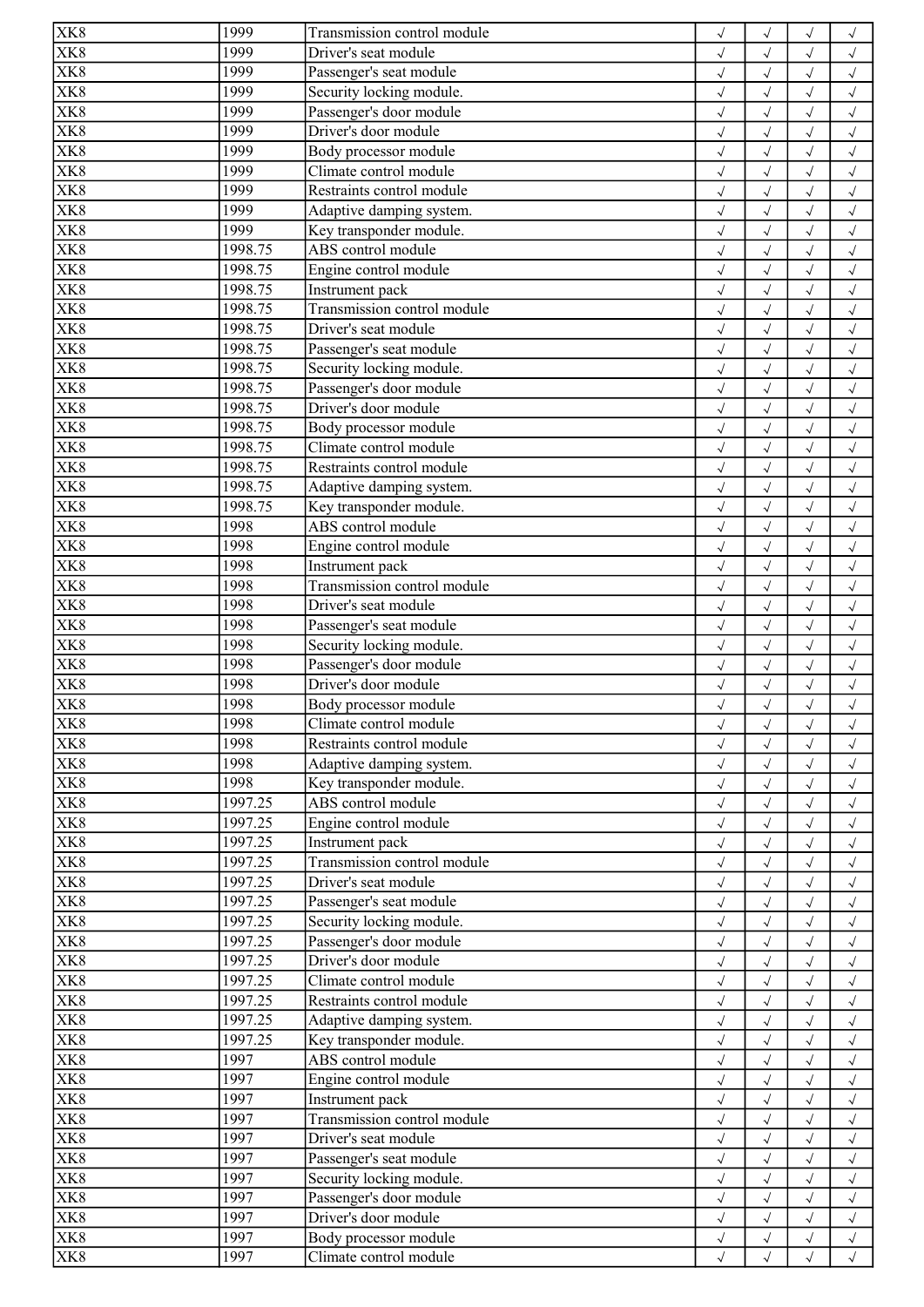| XK8                                     | 1997      | Restraints control module                        | $\checkmark$ | $\checkmark$           |                      | $\checkmark$             |
|-----------------------------------------|-----------|--------------------------------------------------|--------------|------------------------|----------------------|--------------------------|
| XK8                                     | 1997      | Adaptive damping system.                         | $\sqrt{}$    | $\sqrt{ }$             | $\checkmark$         | $\sqrt{}$                |
| XK8                                     | 1997      | Key transponder module.                          | $\checkmark$ | $\sqrt{}$              | $\sqrt{ }$           | $\sqrt{ }$               |
| $X-Type$                                | 2004-2009 | Anti-lock braking system                         | $\checkmark$ | $\sqrt{ }$             | $\checkmark$         | $\sqrt{ }$               |
| X-Type                                  | 2004-2009 | Anti-lock braking system                         | $\checkmark$ | $\checkmark$           | $\sqrt{ }$           | $\checkmark$             |
| X-Type                                  | 2004-2009 | Headlamp levelling system.                       | $\sqrt{}$    | $\sqrt{}$              | $\sqrt{ }$           | $\sqrt{ }$               |
| $X$ -Type                               | 2004-2009 | Amplifier                                        | $\sqrt{}$    | $\sqrt{ }$             | $\sqrt{ }$           | $\sqrt{ }$               |
| $X-Type$                                | 2004-2009 | Restraints control module                        | $\sqrt{}$    | $\sqrt{2}$             |                      | $\sqrt{ }$               |
| $\overline{X}$ -Type                    | 2004-2009 | Climate control module                           | $\sqrt{2}$   | $\sqrt{2}$             |                      | $\checkmark$             |
| X-Type                                  | 2004-2009 | Cellular telephone control module                | $\sqrt{}$    | $\sqrt{}$              | $\checkmark$         | $\sqrt{ }$               |
| $X-Type$                                | 2004-2009 | Driver's seat module                             | $\sqrt{}$    | $\sqrt{}$              | $\sqrt{ }$           | $\sqrt{ }$               |
| X-Type                                  | 2004-2009 | Engine control module                            | $\checkmark$ | $\sqrt{2}$             | $\sqrt{ }$           | $\checkmark$             |
| X-Type                                  | 2004-2009 | Engine control module                            | $\sqrt{2}$   | $\checkmark$           | $\sqrt{2}$           | $\sqrt{2}$               |
| X-Type                                  | 2004-2009 | Engine control module                            |              | $\checkmark$           | $\sqrt{ }$           | $\sqrt{ }$               |
| X-Type                                  | 2004-2009 | Engine control module                            | $\sqrt{ }$   | $\sqrt{}$              |                      |                          |
|                                         | 2004-2009 | Engine control module                            | $\sqrt{}$    |                        | $\sqrt{ }$           | $\sqrt{ }$               |
| X-Type                                  | 2004-2009 |                                                  | $\sqrt{}$    | $\sqrt{2}$             | $\checkmark$         | $\sqrt{ }$               |
| $\overline{X}$ -Type                    |           | Engine control module                            | $\sqrt{2}$   | $\checkmark$           |                      | $\sqrt{2}$               |
| $X-Type$                                | 2004-2009 | Audio unit.                                      | $\checkmark$ | $\sqrt{2}$             |                      | $\checkmark$             |
| X-Type                                  | 2004-2009 | Fuel fired heater module                         | $\sqrt{}$    | $\checkmark$           | $\sqrt{ }$           | $\checkmark$             |
| X-Type                                  | 2004-2009 | General electronics control module.              | $\checkmark$ | $\sqrt{2}$             | $\checkmark$         | $\sqrt{}$                |
| $\overline{X-Type}$                     | 2004-2009 | Instrument pack                                  | $\sqrt{2}$   | $\checkmark$           | $\sqrt{}$            | $\checkmark$             |
| X-Type                                  | 2004-2009 | Intrusion sensor module                          | $\checkmark$ | $\sqrt{2}$             | $\sqrt{ }$           | $\sqrt{ }$               |
| X-Type                                  | 2004-2009 | Navigation control module                        | $\sqrt{}$    | $\sqrt{}$              | $\sqrt{ }$           | $\sqrt{ }$               |
| $X-Type$                                | 2004-2009 | Parking aid control module.                      | $\sqrt{}$    | $\sqrt{2}$             | $\checkmark$         | $\checkmark$             |
| $X-Type$                                | 2004-2009 | Transmission control module                      | $\sqrt{2}$   | $\sqrt{2}$             |                      | $\checkmark$             |
| X-Type                                  | 2004-2009 | Transmission control module                      | $\sqrt{ }$   | $\sqrt{}$              |                      | $\checkmark$             |
| X-Type                                  | 2004-2009 | Transmission control module                      | $\sqrt{}$    | $\checkmark$           | $\sqrt{\phantom{a}}$ | $\checkmark$             |
| X-Type                                  | 2004-2009 | Transmission control module                      | $\checkmark$ | $\checkmark$           | $\sqrt{ }$           | $\checkmark$             |
| $X-Type$                                | 2004-2009 | Transmission control module                      | $\checkmark$ | $\checkmark$           | $\sqrt{2}$           | $\checkmark$             |
| $\overline{X}$ -Type                    | 2004-2009 | Transmission control module                      | $\sqrt{}$    | $\checkmark$           | $\sqrt{ }$           | $\sqrt{ }$               |
| $\overline{X-Type}$                     | 2004-2009 | Tire pressure monitor                            | $\sqrt{ }$   | $\sqrt{}$              | $\sqrt{ }$           | $\checkmark$             |
| $X-Type$                                | 2004-2009 | Voice activation control module.                 | $\sqrt{}$    | $\sqrt{}$              | $\sqrt{ }$           | $\sqrt{ }$               |
| $X-Type$                                | 2004-2009 | Engine control module                            | $\sqrt{}$    | $\sqrt{2}$             | $\sqrt{}$            | $\checkmark$             |
| X-Type                                  | 2001-2003 | Anti-lock braking system                         | $\sqrt{ }$   | $\checkmark$           |                      | $\checkmark$             |
| X-Type                                  | 2001-2003 | Climate control module                           | $\sqrt{}$    | $\checkmark$           | $\sqrt{ }$           | $\checkmark$             |
| $X-Type$                                | 2001-2003 | Engine control module                            | $\sqrt{}$    | $\sqrt{}$              | $\sqrt{}$            | $\checkmark$             |
| X-Type                                  | 2001-2003 | Instrument pack                                  | $\sqrt{ }$   | $\sqrt{}$              |                      | $\sqrt{ }$               |
| X-Type                                  | 2001-2003 | Transmission control module                      | $\checkmark$ | $\sqrt{ }$             | $\sqrt{ }$           | $\sqrt{ }$               |
| $\overline{X-Type}$                     | 2001-2003 | Restraints control module                        | $\sqrt{ }$   | $\sqrt{ }$             | $\sqrt{ }$           | $\sqrt{ }$               |
| X-Type                                  | 2001-2003 | Audio unit.                                      | $\sqrt{}$    | $\sqrt{}$              | $\sqrt{ }$           | $\sqrt{ }$               |
| X-Type                                  | 2001-2003 | General electronics control module.              | $\sqrt{}$    | $\sqrt{2}$             | $\checkmark$         | $\checkmark$             |
| $X-Type$                                | 2001-2003 | Headlamp levelling system.                       |              | $\sqrt{2}$             |                      | $\sqrt{2}$               |
| $X-Type$                                | 2001-2003 | Intrusion sensor module                          | $\sqrt{}$    |                        |                      |                          |
|                                         | 2001-2003 | Navigation control module                        |              |                        |                      |                          |
| $\overline{X}$ -Type<br>$\sqrt{X-Type}$ | 2001-2003 | Parking aid control module.                      | $\sqrt{}$    | $\sqrt{}$<br>$\sqrt{}$ | $\sqrt{ }$           | $\sqrt{}$                |
|                                         | 2001-2003 | Cellular telephone control module                | $\sqrt{}$    |                        |                      | $\sqrt{ }$<br>$\sqrt{ }$ |
| X-Type                                  | 2001-2003 | Voice activation control module.                 | $\sqrt{2}$   | $\checkmark$           |                      |                          |
| X-Type<br>XE                            | 2016      |                                                  | $\sqrt{}$    | $\sqrt{}$              |                      | $\checkmark$             |
| XE                                      |           | ABS control module                               | $\sqrt{}$    | $\sqrt{}$              | $\sqrt{ }$           | $\sqrt{ }$               |
|                                         | 2016      | Body control module                              | $\sqrt{}$    | $\sqrt{}$              |                      | $\checkmark$             |
| $rac{\overline{X}}{\overline{X}}$       | 2016      | Speed control module                             | $\sqrt{2}$   | $\checkmark$           |                      | $\sqrt{2}$               |
|                                         | 2016      | Gear shift module                                | $\checkmark$ |                        |                      | $\sqrt{ }$               |
| XE                                      | 2016      | Instrument cluster control module.               | $\sqrt{}$    | $\sqrt{}$              | $\sqrt{}$            | $\checkmark$             |
| XE                                      | 2016      | Restraints occupant classification system module | $\checkmark$ | $\sqrt{}$              | $\sqrt{ }$           | $\checkmark$             |
| XE                                      | 2016      | Powertrain control module                        | $\sqrt{}$    | $\sqrt{}$              | $\checkmark$         | $\sqrt{ }$               |
| $\overline{\text{XE}}$                  | 2016      | Restraints control module                        | $\sqrt{}$    | $\sqrt{}$              | $\sqrt{}$            | $\checkmark$             |
| XE                                      | 2016      | Transmission control module                      | $\sqrt{}$    | $\checkmark$           | $\sqrt{ }$           | $\sqrt{ }$               |
| XE                                      | 2016      | Throttle control unit.                           | $\sqrt{}$    | $\sqrt{}$              | $\sqrt{ }$           | $\checkmark$             |
| $\overline{XE}$                         | 2016      | Tire pressure monitor module                     | $\sqrt{}$    | $\checkmark$           | $\sqrt{}$            | $\checkmark$             |
| $\overline{\text{XE}}$                  | 2016      | Vehicle immobilizer control module               | $\sqrt{}$    | $\sqrt{}$              |                      | $\checkmark$             |
| XE                                      | 2016      | All terrain control module                       | $\sqrt{}$    | $\sqrt{ }$             | $\sqrt{}$            | $\sqrt{}$                |
| XE                                      | 2016      | Chassis control module                           | $\sqrt{}$    | $\sqrt{ }$             | $\sqrt{ }$           | $\sqrt{}$                |
| XE                                      | 2016      | Image processing control module A                | $\checkmark$ | $\sqrt{}$              | $\sqrt{ }$           |                          |
| <b>XE</b>                               | 2016      | Parking assist control module                    | $\sqrt{}$    | $\sqrt{}$              | $\sqrt{2}$           | $\sqrt{ }$               |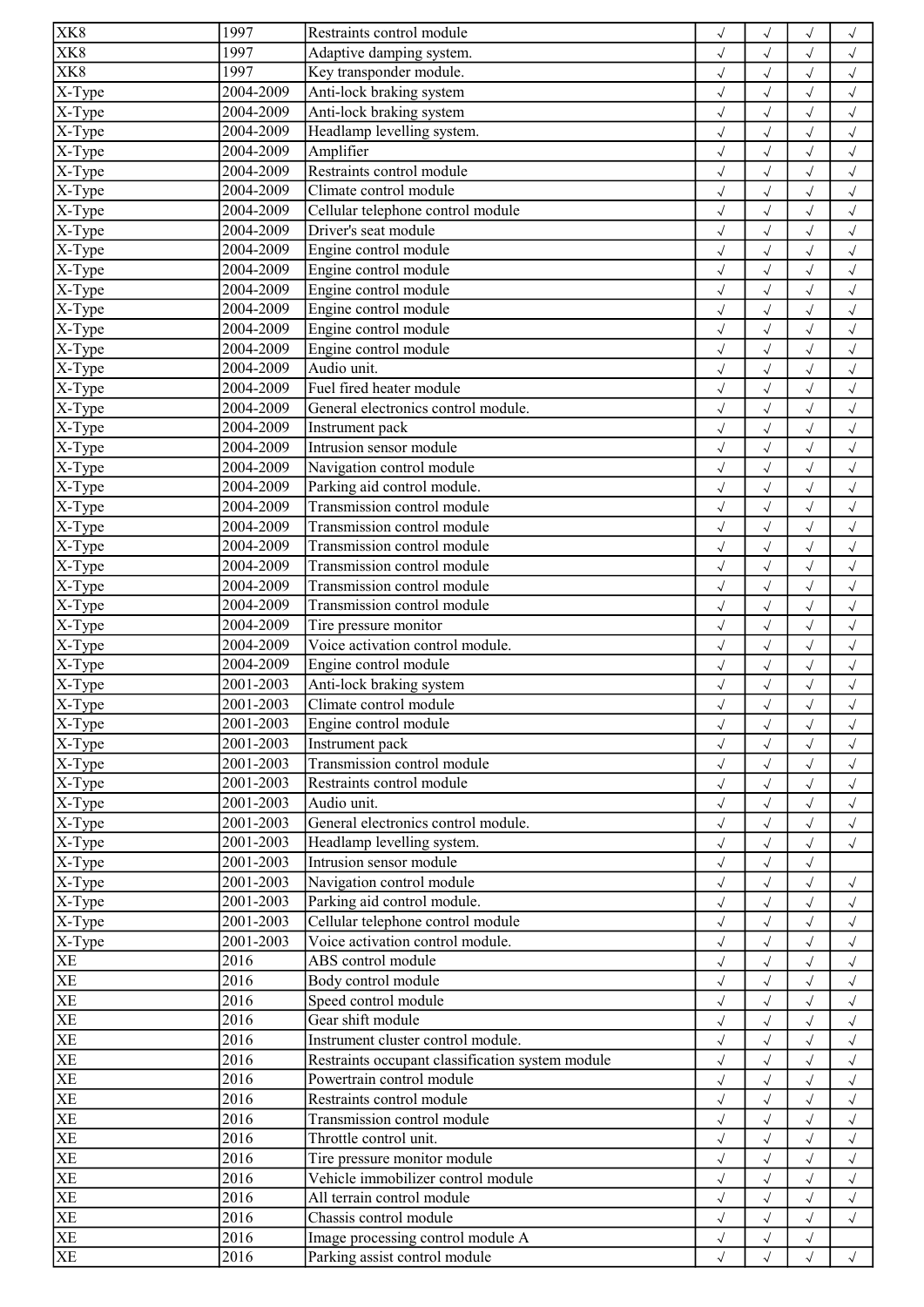| XE                                       | 2016              | Power steering control module                              | $\sqrt{}$                  | $\checkmark$               |                          | $\checkmark$               |
|------------------------------------------|-------------------|------------------------------------------------------------|----------------------------|----------------------------|--------------------------|----------------------------|
| XE                                       | 2016              | Steering angle sensor module                               | $\sqrt{ }$                 | $\checkmark$               | $\sqrt{}$                | $\checkmark$               |
| $\overline{XE}$                          | 2016              | Driver's door module                                       | $\sqrt{ }$                 | $\sqrt{}$                  | $\sqrt{ }$               | $\sqrt{ }$                 |
| $\overline{XE}$                          | 2016              | Driver's (side) rear door module.                          | $\checkmark$               | $\checkmark$               |                          | $\sqrt{2}$                 |
| $\overline{XE}$                          | 2016              | Driver's seat module                                       | $\sqrt{ }$                 | $\sqrt{}$                  | $\sqrt{ }$               | $\checkmark$               |
| XE                                       | 2016              | Keyless vehicle module                                     | $\sqrt{ }$                 | $\sqrt{ }$                 | $\sqrt{ }$               | $\sqrt{ }$                 |
| XE                                       | 2016              | Passenger's door module                                    | $\checkmark$               | $\checkmark$               | $\checkmark$             | $\checkmark$               |
|                                          | 2016              | Passenger's (side) rear door                               | $\sqrt{2}$                 | $\checkmark$               |                          | $\sqrt{2}$                 |
| $rac{\overline{X}}{\overline{X}}$        | 2016              | Rear gate / trunk module                                   | $\checkmark$               | $\sqrt{ }$                 |                          | $\sqrt{ }$                 |
| XE                                       | 2016              | Deployable towbar control module                           | $\sqrt{}$                  | $\checkmark$               | $\sqrt{ }$               | $\checkmark$               |
| XE                                       | 2016              | Audio head unit - Low line                                 | $\sqrt{ }$                 | $\sqrt{}$                  | $\sqrt{ }$               |                            |
| $\overline{\text{XE}}$                   | 2016              | Head-up display cooling fan module                         | $\sqrt{ }$                 | $\checkmark$               | $\sqrt{ }$               | $\sqrt{ }$                 |
| XE                                       | 2016              | Connect and view module                                    | $\checkmark$               | $\checkmark$               | $\sqrt{ }$               | $\sqrt{ }$                 |
| <b>XE</b>                                | 2016              | Front control/display interface module (high level display | $\sqrt{ }$                 | $\checkmark$               | $\sqrt{ }$               | $\sqrt{}$                  |
|                                          |                   | Front controls interface module (heating ventilation air   |                            |                            |                          |                            |
| <b>XE</b>                                | 2016              | conditioning controls)                                     | $\sqrt{}$                  | $\sqrt{}$                  | $\sqrt{ }$               | $\sqrt{}$                  |
| XE                                       | 2016              | Head up display                                            | $\sqrt{ }$                 | $\checkmark$               | $\checkmark$             |                            |
| XE                                       | 2016              | Heating ventilation and air conditioning control module    | $\sqrt{}$                  | $\sqrt{}$                  | $\sqrt{ }$               | $\sqrt{}$                  |
| XE                                       | 2016              | Image processing module 'B'                                | $\sqrt{ }$                 | $\sqrt{}$                  | $\sqrt{ }$               |                            |
| XE                                       | 2016              | Navigation control module                                  | $\sqrt{ }$                 | $\sqrt{}$                  | $\sqrt{ }$               |                            |
| $\overline{XE}$                          | 2016              | Side object detection control module - Left                | $\sqrt{ }$                 | $\checkmark$               | $\checkmark$             | $\checkmark$               |
| XE                                       | 2016              | Side object detection control module - Right               | $\sqrt{ }$                 | $\checkmark$               | $\sqrt{ }$               | $\sqrt{}$                  |
| $\overline{XE}$                          | 2016              | Audio amplifier module                                     |                            | $\sqrt{}$                  |                          |                            |
|                                          | 2016              | Audio front control module                                 | $\sqrt{}$<br>$\checkmark$  | $\checkmark$               | $\sqrt{ }$<br>$\sqrt{}$  | $\sqrt{ }$<br>$\checkmark$ |
|                                          | 2016              | Digital audio broadcast module                             | $\sqrt{2}$                 | $\checkmark$               |                          | $\sqrt{2}$                 |
| $\frac{\overline{\text{XE}}}{\text{XE}}$ | 2016              | Navigation control module                                  |                            |                            |                          |                            |
| XE                                       | 2016              | Satellite audio unit module.                               | $\sqrt{}$                  | $\sqrt{ }$<br>$\checkmark$ | $\sqrt{ }$               | $\checkmark$               |
| XE                                       | 2016              | Television module                                          | $\sqrt{ }$                 |                            | $\sqrt{}$                | $\checkmark$               |
| $\overline{XE}$                          | $\overline{2}017$ | ABS control module                                         | $\sqrt{ }$<br>$\checkmark$ | $\checkmark$<br>$\sqrt{}$  | $\sqrt{ }$<br>$\sqrt{ }$ | $\checkmark$               |
| XE                                       | 2017              | Body control module                                        |                            |                            |                          |                            |
| $\overline{\text{XE}}$                   | 2017              | Speed control module                                       | $\checkmark$               | $\sqrt{}$                  | $\sqrt{ }$               |                            |
| XE                                       | 2017              | Gear shift module                                          | $\sqrt{ }$                 | $\sqrt{}$                  | $\checkmark$             |                            |
| XE                                       | 2017              |                                                            | $\sqrt{}$                  | $\checkmark$               | $\sqrt{ }$               |                            |
| XE                                       |                   | Gateway module                                             | $\sqrt{2}$                 | $\checkmark$               |                          |                            |
|                                          | 2017              | Instrument cluster control module.                         | $\checkmark$               |                            | $\checkmark$             |                            |
| XE                                       | 2017              | Restraints occupant classification system module           | $\sqrt{}$                  | $\sqrt{}$                  | $\checkmark$             |                            |
| XE                                       | 2017              | Powertrain control module                                  | $\sqrt{}$                  | √                          | $\sqrt{}$                |                            |
| XE<br>$\overline{\text{XE}}$             | 2017              | Restraints control module                                  | $\sqrt{ }$                 | $\sqrt{}$                  | $\sqrt{}$                |                            |
|                                          | 2017              | Transmission control module                                | $\sqrt{ }$                 | $\sqrt{}$                  | $\sqrt{ }$               |                            |
| XE                                       | 2017              | Throttle control unit.                                     | $\sqrt{ }$                 | $\sqrt{}$                  | $\sqrt{ }$               |                            |
| $\overline{XE}$                          | 2017              | Tire pressure monitor module                               | $\sqrt{}$                  | $\sqrt{}$                  | $\sqrt{ }$               |                            |
| $rac{\overline{\text{XE}}}{\text{XE}}$   | 2017              | Vehicle immobilizer control module                         | $\sqrt{}$                  | $\checkmark$               |                          |                            |
|                                          | 2017              | All terrain control module                                 | $\sqrt{ }$                 | $\sqrt{}$                  |                          |                            |
| XE                                       | 2017              | Chassis control module                                     | $\sqrt{ }$                 | $\sqrt{ }$                 | $\sqrt{}$                |                            |
| XE                                       | 2017              | Image processing control module A                          | $\sqrt{ }$                 | $\sqrt{ }$                 | $\sqrt{ }$               |                            |
| XE                                       | 2017              | Parking assist control module                              | $\sqrt{ }$                 | $\sqrt{}$                  | $\sqrt{}$                |                            |
| $\overline{\text{XE}}$                   | 2017              | Power steering control module                              | $\checkmark$               | $\sqrt{}$                  | $\sqrt{ }$               |                            |
| XE                                       | 2017              | Steering angle sensor module                               | $\sqrt{ }$                 | $\sqrt{}$                  | $\sqrt{ }$               |                            |
| $\overline{XE}$                          | 2017              | Head-up display cooling fan module                         | $\sqrt{ }$                 | $\sqrt{ }$                 | $\sqrt{ }$               |                            |
| $\frac{\overline{X}}{\overline{X}}$      | 2017              | (heating ventilation air conditioning controls)            | $\sqrt{}$                  | $\sqrt{}$                  | $\sqrt{2}$               |                            |
|                                          | 2017              | Head up display                                            | $\sqrt{}$                  | $\sqrt{}$                  | $\checkmark$             |                            |
| XE                                       | 2017              | Heating ventilation and air conditioning control module    | $\sqrt{}$                  | $\sqrt{}$                  | $\sqrt{ }$               |                            |
| XE                                       | 2017              | InControl Touch Pro infotainment master controller         | $\sqrt{}$                  | $\sqrt{ }$                 | $\sqrt{ }$               |                            |
| XE                                       | 2017              | Image processing module 'B'                                | $\sqrt{ }$                 | $\sqrt{}$                  | $\sqrt{ }$               |                            |
| $\overline{XE}$                          | 2017              | Side object detection control module - Left                | $\checkmark$               | $\checkmark$               | $\checkmark$             |                            |
| XE                                       | 2017              | Side object detection control module - Right               | $\sqrt{ }$                 | $\sqrt{}$                  | $\sqrt{ }$               |                            |
| $\overline{\text{XE}}$                   | 2017              | Driver's door module                                       | $\sqrt{ }$                 | $\sqrt{}$                  | $\sqrt{ }$               |                            |
| $\frac{\text{XE}}{\text{XE}}$            | 2017              | Driver's (side) rear door module.                          | $\sqrt{}$                  | $\sqrt{}$                  | $\checkmark$             |                            |
|                                          | 2017              | Driver's seat module                                       | $\sqrt{}$                  | $\checkmark$               |                          |                            |
| XE                                       | 2017              | Keyless vehicle module                                     | $\sqrt{}$                  |                            | $\checkmark$             |                            |
| XE                                       | 2017              | Passenger's door module                                    | $\sqrt{ }$                 | $\sqrt{}$                  | $\sqrt{ }$               |                            |
| XE                                       | 2017              | Passenger's (side) rear door                               | $\sqrt{}$                  | $\sqrt{}$                  | $\sqrt{ }$               |                            |
| $\overline{XE}$                          | 2017              | Rear gate / trunk module                                   | $\sqrt{ }$                 | $\sqrt{}$                  | $\sqrt{ }$               |                            |
| XE                                       | 2017              | Deployable towbar control module                           | $\sqrt{ }$                 | $\sqrt{}$                  | $\sqrt{ }$               |                            |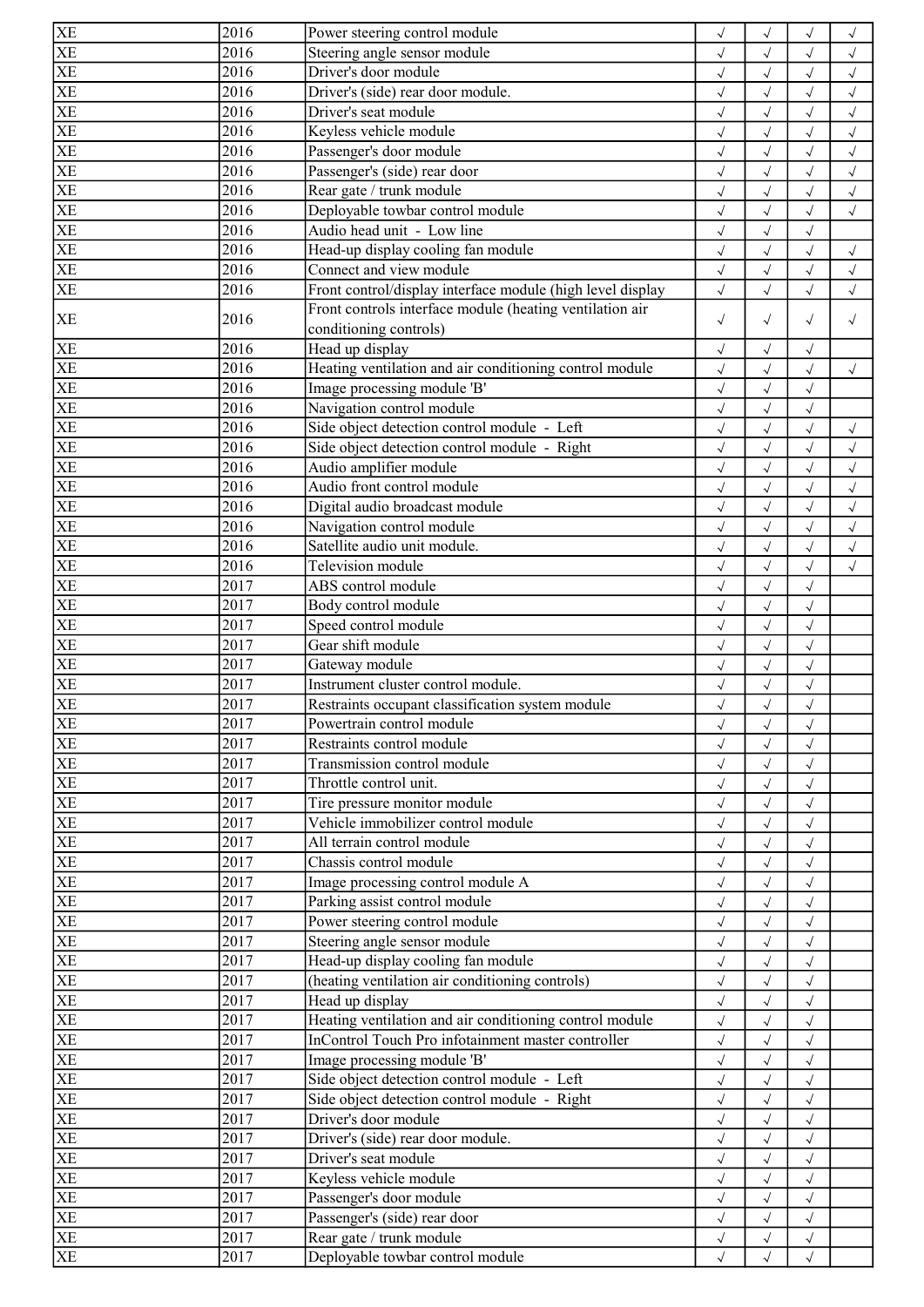| ABS control module<br><b>NEW XF</b><br>2016-2017<br>$\sqrt{}$<br>$\sqrt{}$<br>$\checkmark$<br>$\sqrt{}$<br><b>NEW XF</b><br>2016-2017<br>Body control module<br>$\sqrt{}$<br>$\sqrt{ }$<br>$\sqrt{}$<br>$\checkmark$<br><b>NEW XF</b><br>2016-2017<br>Speed control module<br>$\sqrt{}$<br>$\sqrt{ }$<br>$\checkmark$<br>$\sqrt{}$<br>Gear shift module<br><b>NEW XF</b><br>2016-2017<br>$\checkmark$<br>$\checkmark$<br>$\checkmark$<br>$\checkmark$<br>Gateway module<br>2016-2017<br>$\checkmark$<br>$\checkmark$<br>$\sqrt{}$<br>$\sqrt{ }$<br>NEW XF<br>2016-2017<br>Instrument cluster control module.<br>$\sqrt{}$<br>$\sqrt{}$<br>$\sqrt{ }$<br><b>NEW XF</b><br>2016-2017<br>Restraints occupant classification system module<br>$\sqrt{ }$<br>$\sqrt{2}$<br>$\sqrt{2}$<br>$\checkmark$<br><b>NEW XF</b><br>2016-2017<br>Powertrain control module<br>$\sqrt{2}$<br>$\sqrt{2}$<br>$\checkmark$<br>Restraints control module<br>NEW XF<br>2016-2017<br>$\checkmark$<br>$\checkmark$<br>$\sqrt{}$<br>$\sqrt{}$<br>NEW XF<br>Transfer case control module<br>2016-2017<br>$\checkmark$<br>$\sqrt{}$<br>$\sqrt{ }$<br>$\sqrt{}$<br><b>NEW XF</b><br>2016-2017<br>Transmission control module<br>$\sqrt{}$<br>$\sqrt{ }$<br>$\checkmark$<br>$\sqrt{}$<br><b>NEW XF</b><br>2016-2017<br>Throttle control unit.<br>$\sqrt{2}$<br>$\sqrt{2}$<br>$\checkmark$<br>$\sqrt{ }$<br>NEW XF<br>2016-2017<br>Tire pressure monitor module<br>$\sqrt{ }$<br>$\sqrt{ }$<br>$\sqrt{2}$<br>$\sqrt{ }$<br>NEW XF<br>2016-2017<br>Vehicle immobilizer control module<br>$\checkmark$<br>$\sqrt{}$<br>$\sqrt{}$<br>$\sqrt{ }$<br>Audio head unit - Low line<br>NEW XF<br>2016-2017<br>$\sqrt{ }$<br>$\sqrt{2}$<br>$\sqrt{}$<br><b>NEW XF</b><br>2016-2017<br>Head-up display cooling fan module<br>$\sqrt{ }$<br>$\sqrt{2}$<br>$\checkmark$<br>(heating ventilation air conditioning controls)<br><b>NEW XF</b><br>2016-2017<br>$\sqrt{2}$<br>$\checkmark$<br>$\checkmark$<br><b>NEW XF</b><br>2016-2017<br>Head up display<br>$\checkmark$<br>$\sqrt{}$<br>$\sqrt{}$<br><b>NEW XF</b><br>Heating ventilation and air conditioning control module<br>2016-2017<br>$\checkmark$<br>$\sqrt{}$<br>$\sqrt{}$<br>$\sqrt{ }$<br><b>NEW XF</b><br>InControl Touch Pro infotainment master controller<br>2016-2017<br>$\checkmark$<br>$\sqrt{ }$<br>$\checkmark$<br>$\sqrt{ }$<br><b>NEW XF</b><br>Image processing control module A<br>2016-2017<br>$\sqrt{ }$<br>$\sqrt{2}$<br>$\sqrt{ }$<br>NEW XF<br>2016-2017<br>Image processing module 'B'<br>$\sqrt{ }$<br>$\checkmark$<br>$\checkmark$<br><b>NEW XF</b><br>Rear Heating ventilation and air conditioning control module<br>2016-2017<br>$\sqrt{ }$<br>$\sqrt{2}$<br>$\sqrt{ }$<br>$\checkmark$<br>Side object detection control module - Left<br>NEW XF<br>2016-2017<br>$\sqrt{2}$<br>$\checkmark$<br>$\checkmark$<br>Side object detection control module - Right<br><b>NEW XF</b><br>2016-2017<br>$\checkmark$<br>$\checkmark$<br>$\sqrt{ }$<br>All terrain control module<br>NEW XF<br>2016-2017<br>$\checkmark$<br>$\sqrt{ }$<br>$\checkmark$<br>$\sqrt{ }$<br><b>NEW XF</b><br>2016-2017<br>Chassis control module<br>$\checkmark$<br>$\sqrt{}$<br>$\sqrt{ }$<br>$\checkmark$<br>NEW XF<br>2016-2017<br>Parking assist control module<br>$\checkmark$<br>$\checkmark$<br>$\sqrt{ }$<br>$\checkmark$<br>NEW XF<br>2016-2017<br>Power steering control module<br>$\checkmark$<br>$\checkmark$<br>$\sqrt{}$<br>$\sqrt{ }$<br>Steering angle sensor module<br><b>NEW XF</b><br>2016-2017<br>$\sqrt{}$<br>$\checkmark$<br>$\sqrt{}$<br>$\sqrt{ }$<br>NEW XF<br>Driver's door module<br>2016-2017<br>$\sqrt{}$<br>$\sqrt{}$<br>$\sqrt{ }$<br>$\checkmark$<br><b>NEW XF</b><br>2016-2017<br>Driver's (side) rear door module.<br>$\sqrt{}$<br>$\sqrt{2}$<br>$\sqrt{}$<br>$\checkmark$<br><b>NEW XF</b><br>2016-2017<br>Driver's seat module<br>$\sqrt{2}$<br>$\sqrt{ }$<br>$\sqrt{2}$<br><b>NEW XF</b><br>2016-2017<br>Keyless vehicle module<br>$\checkmark$<br>$\sqrt{}$<br>$\checkmark$<br>$\sqrt{}$<br>NEW XF<br>2016-2017<br>Passenger's door module<br>$\sqrt{ }$<br>$\sqrt{}$<br>$\sqrt{}$<br>$\sqrt{}$<br>NEW XF<br>2016-2017<br>Passenger's (side) rear door<br>$\sqrt{}$<br>$\checkmark$<br>$\sqrt{}$<br>NEW XF<br>2016-2017<br>Passenger's seat module<br>$\checkmark$<br>$\checkmark$<br>$\sqrt{ }$<br>$\sqrt{ }$<br>Deployable towbar control module<br>NEW XF<br>2016-2017<br>$\sqrt{}$<br>$\sqrt{}$<br>$\sqrt{ }$<br>$\sqrt{ }$<br>2016-2017<br>NEW XF<br>Audio amplifier module<br>$\sqrt{}$<br>$\sqrt{}$<br>$\sqrt{ }$<br>$\sqrt{\phantom{a}}$<br>2017<br>ABS control module<br>F-PACE<br>$\checkmark$<br>$\sqrt{ }$<br>$\checkmark$<br>2017<br>Body control module<br>F-PACE<br>$\sqrt{}$<br>F-PACE<br>2017<br>Speed control module<br>$\checkmark$<br>$\checkmark$<br>$\sqrt{}$<br>F-PACE<br>2017<br>Gear shift module<br>$\checkmark$<br>$\sqrt{}$<br>$\sqrt{ }$<br>F-PACE<br>2017<br>Gateway module<br>$\checkmark$<br>$\sqrt{}$<br>$\sqrt{ }$<br>2017<br>F-PACE<br>Instrument cluster control module.<br>$\sqrt{2}$<br>$\sqrt{2}$<br>$\sqrt{ }$<br>F-PACE<br>2017<br>Restraints occupant classification system module<br>$\checkmark$<br>$\sqrt{}$<br>$\sqrt{}$<br>2017<br>F-PACE<br>Powertrain control module<br>$\checkmark$<br>$\checkmark$<br>$\sqrt{2}$<br>2017<br>F-PACE<br>Restraints control module<br>$\sqrt{ }$<br>$\sqrt{2}$<br>$\sqrt{}$<br>2017<br>F-PACE<br>Transfer case control module<br>$\sqrt{2}$<br>$\checkmark$<br>F-PACE<br>2017<br>Transmission control module<br>$\sqrt{}$<br>$\checkmark$<br>$\sqrt{}$<br>2017<br>Throttle control unit.<br>F-PACE<br>$\checkmark$<br>$\checkmark$<br>$\sqrt{ }$<br>2017<br>F-PACE<br>Tire pressure monitor module<br>$\sqrt{}$<br>$\sqrt{}$<br>$\sqrt{ }$<br>2017<br>Vehicle immobilizer control module<br>F-PACE<br>$\checkmark$<br>$\checkmark$<br>$\sqrt{ }$<br>2017<br>Audio head unit - Low line<br>F-PACE<br>$\sqrt{}$<br>$\sqrt{}$<br>$\sqrt{ }$<br>2017<br>Head-up display cooling fan module<br>F-PACE<br>$\sqrt{}$<br>$\checkmark$<br>$\sqrt{ }$<br>2017<br>(heating ventilation air conditioning controls)<br>F-PACE<br>$\checkmark$<br>$\sqrt{}$<br>$\sqrt{ }$<br>2017<br>Head up display<br>F-PACE<br>$\sqrt{}$<br>$\sqrt{}$<br>$\sqrt{}$<br>2017<br>Heating ventilation and air conditioning control module<br>F-PACE<br>$\sqrt{}$<br>$\sqrt{}$<br>$\sqrt{}$<br>InControl Touch Pro infotainment master controller<br>F-PACE<br>2017<br>$\sqrt{}$<br>$\sqrt{}$<br>$\sqrt{ }$<br>2017<br>F-PACE<br>Image processing control module A<br>$\sqrt{ }$<br>$\sqrt{ }$<br>$\sqrt{}$<br>2017<br>F-PACE<br>Image processing module 'B'<br>$\sqrt{ }$<br>$\sqrt{}$<br>$\sqrt{}$<br>2017<br>F-PACE<br>Rear Heating ventilation and air conditioning control module<br>$\sqrt{}$<br>$\sqrt{2}$<br>$\sqrt{ }$ | <b>XE</b>     | 2017 | Audio amplifier module | $\checkmark$ | $\checkmark$ |  |
|---------------------------------------------------------------------------------------------------------------------------------------------------------------------------------------------------------------------------------------------------------------------------------------------------------------------------------------------------------------------------------------------------------------------------------------------------------------------------------------------------------------------------------------------------------------------------------------------------------------------------------------------------------------------------------------------------------------------------------------------------------------------------------------------------------------------------------------------------------------------------------------------------------------------------------------------------------------------------------------------------------------------------------------------------------------------------------------------------------------------------------------------------------------------------------------------------------------------------------------------------------------------------------------------------------------------------------------------------------------------------------------------------------------------------------------------------------------------------------------------------------------------------------------------------------------------------------------------------------------------------------------------------------------------------------------------------------------------------------------------------------------------------------------------------------------------------------------------------------------------------------------------------------------------------------------------------------------------------------------------------------------------------------------------------------------------------------------------------------------------------------------------------------------------------------------------------------------------------------------------------------------------------------------------------------------------------------------------------------------------------------------------------------------------------------------------------------------------------------------------------------------------------------------------------------------------------------------------------------------------------------------------------------------------------------------------------------------------------------------------------------------------------------------------------------------------------------------------------------------------------------------------------------------------------------------------------------------------------------------------------------------------------------------------------------------------------------------------------------------------------------------------------------------------------------------------------------------------------------------------------------------------------------------------------------------------------------------------------------------------------------------------------------------------------------------------------------------------------------------------------------------------------------------------------------------------------------------------------------------------------------------------------------------------------------------------------------------------------------------------------------------------------------------------------------------------------------------------------------------------------------------------------------------------------------------------------------------------------------------------------------------------------------------------------------------------------------------------------------------------------------------------------------------------------------------------------------------------------------------------------------------------------------------------------------------------------------------------------------------------------------------------------------------------------------------------------------------------------------------------------------------------------------------------------------------------------------------------------------------------------------------------------------------------------------------------------------------------------------------------------------------------------------------------------------------------------------------------------------------------------------------------------------------------------------------------------------------------------------------------------------------------------------------------------------------------------------------------------------------------------------------------------------------------------------------------------------------------------------------------------------------------------------------------------------------------------------------------------------------------------------------------------------------------------------------------------------------------------------------------------------------------------------------------------------------------------------------------------------------------------------------------------------------------------------------------------------------------------------------------------------------------------------------------------------------------------------------------------------------------------------------------------------------------------------------------------------------------------------------------------------------------------------------------------------------------------------------------------------------------------------------------------------------------------------------------------------------------------------------------------------------------------------------------------------------------------------------------------------------------------------------------------------------------------------------------------------------------------------------------------------------------------------------------------------------------------------------------------------------------------------------------------------------------------------------------------------------------------------------------------------------------------------------------------------------------------------|---------------|------|------------------------|--------------|--------------|--|
|                                                                                                                                                                                                                                                                                                                                                                                                                                                                                                                                                                                                                                                                                                                                                                                                                                                                                                                                                                                                                                                                                                                                                                                                                                                                                                                                                                                                                                                                                                                                                                                                                                                                                                                                                                                                                                                                                                                                                                                                                                                                                                                                                                                                                                                                                                                                                                                                                                                                                                                                                                                                                                                                                                                                                                                                                                                                                                                                                                                                                                                                                                                                                                                                                                                                                                                                                                                                                                                                                                                                                                                                                                                                                                                                                                                                                                                                                                                                                                                                                                                                                                                                                                                                                                                                                                                                                                                                                                                                                                                                                                                                                                                                                                                                                                                                                                                                                                                                                                                                                                                                                                                                                                                                                                                                                                                                                                                                                                                                                                                                                                                                                                                                                                                                                                                                                                                                                                                                                                                                                                                                                                                                                                                                                                                                                                                                                                                                                                                                                                                                                                                                                                                                                                                                                                                                                                 |               |      |                        |              |              |  |
|                                                                                                                                                                                                                                                                                                                                                                                                                                                                                                                                                                                                                                                                                                                                                                                                                                                                                                                                                                                                                                                                                                                                                                                                                                                                                                                                                                                                                                                                                                                                                                                                                                                                                                                                                                                                                                                                                                                                                                                                                                                                                                                                                                                                                                                                                                                                                                                                                                                                                                                                                                                                                                                                                                                                                                                                                                                                                                                                                                                                                                                                                                                                                                                                                                                                                                                                                                                                                                                                                                                                                                                                                                                                                                                                                                                                                                                                                                                                                                                                                                                                                                                                                                                                                                                                                                                                                                                                                                                                                                                                                                                                                                                                                                                                                                                                                                                                                                                                                                                                                                                                                                                                                                                                                                                                                                                                                                                                                                                                                                                                                                                                                                                                                                                                                                                                                                                                                                                                                                                                                                                                                                                                                                                                                                                                                                                                                                                                                                                                                                                                                                                                                                                                                                                                                                                                                                 |               |      |                        |              |              |  |
|                                                                                                                                                                                                                                                                                                                                                                                                                                                                                                                                                                                                                                                                                                                                                                                                                                                                                                                                                                                                                                                                                                                                                                                                                                                                                                                                                                                                                                                                                                                                                                                                                                                                                                                                                                                                                                                                                                                                                                                                                                                                                                                                                                                                                                                                                                                                                                                                                                                                                                                                                                                                                                                                                                                                                                                                                                                                                                                                                                                                                                                                                                                                                                                                                                                                                                                                                                                                                                                                                                                                                                                                                                                                                                                                                                                                                                                                                                                                                                                                                                                                                                                                                                                                                                                                                                                                                                                                                                                                                                                                                                                                                                                                                                                                                                                                                                                                                                                                                                                                                                                                                                                                                                                                                                                                                                                                                                                                                                                                                                                                                                                                                                                                                                                                                                                                                                                                                                                                                                                                                                                                                                                                                                                                                                                                                                                                                                                                                                                                                                                                                                                                                                                                                                                                                                                                                                 |               |      |                        |              |              |  |
|                                                                                                                                                                                                                                                                                                                                                                                                                                                                                                                                                                                                                                                                                                                                                                                                                                                                                                                                                                                                                                                                                                                                                                                                                                                                                                                                                                                                                                                                                                                                                                                                                                                                                                                                                                                                                                                                                                                                                                                                                                                                                                                                                                                                                                                                                                                                                                                                                                                                                                                                                                                                                                                                                                                                                                                                                                                                                                                                                                                                                                                                                                                                                                                                                                                                                                                                                                                                                                                                                                                                                                                                                                                                                                                                                                                                                                                                                                                                                                                                                                                                                                                                                                                                                                                                                                                                                                                                                                                                                                                                                                                                                                                                                                                                                                                                                                                                                                                                                                                                                                                                                                                                                                                                                                                                                                                                                                                                                                                                                                                                                                                                                                                                                                                                                                                                                                                                                                                                                                                                                                                                                                                                                                                                                                                                                                                                                                                                                                                                                                                                                                                                                                                                                                                                                                                                                                 |               |      |                        |              |              |  |
|                                                                                                                                                                                                                                                                                                                                                                                                                                                                                                                                                                                                                                                                                                                                                                                                                                                                                                                                                                                                                                                                                                                                                                                                                                                                                                                                                                                                                                                                                                                                                                                                                                                                                                                                                                                                                                                                                                                                                                                                                                                                                                                                                                                                                                                                                                                                                                                                                                                                                                                                                                                                                                                                                                                                                                                                                                                                                                                                                                                                                                                                                                                                                                                                                                                                                                                                                                                                                                                                                                                                                                                                                                                                                                                                                                                                                                                                                                                                                                                                                                                                                                                                                                                                                                                                                                                                                                                                                                                                                                                                                                                                                                                                                                                                                                                                                                                                                                                                                                                                                                                                                                                                                                                                                                                                                                                                                                                                                                                                                                                                                                                                                                                                                                                                                                                                                                                                                                                                                                                                                                                                                                                                                                                                                                                                                                                                                                                                                                                                                                                                                                                                                                                                                                                                                                                                                                 | <b>NEW XF</b> |      |                        |              |              |  |
|                                                                                                                                                                                                                                                                                                                                                                                                                                                                                                                                                                                                                                                                                                                                                                                                                                                                                                                                                                                                                                                                                                                                                                                                                                                                                                                                                                                                                                                                                                                                                                                                                                                                                                                                                                                                                                                                                                                                                                                                                                                                                                                                                                                                                                                                                                                                                                                                                                                                                                                                                                                                                                                                                                                                                                                                                                                                                                                                                                                                                                                                                                                                                                                                                                                                                                                                                                                                                                                                                                                                                                                                                                                                                                                                                                                                                                                                                                                                                                                                                                                                                                                                                                                                                                                                                                                                                                                                                                                                                                                                                                                                                                                                                                                                                                                                                                                                                                                                                                                                                                                                                                                                                                                                                                                                                                                                                                                                                                                                                                                                                                                                                                                                                                                                                                                                                                                                                                                                                                                                                                                                                                                                                                                                                                                                                                                                                                                                                                                                                                                                                                                                                                                                                                                                                                                                                                 |               |      |                        |              |              |  |
|                                                                                                                                                                                                                                                                                                                                                                                                                                                                                                                                                                                                                                                                                                                                                                                                                                                                                                                                                                                                                                                                                                                                                                                                                                                                                                                                                                                                                                                                                                                                                                                                                                                                                                                                                                                                                                                                                                                                                                                                                                                                                                                                                                                                                                                                                                                                                                                                                                                                                                                                                                                                                                                                                                                                                                                                                                                                                                                                                                                                                                                                                                                                                                                                                                                                                                                                                                                                                                                                                                                                                                                                                                                                                                                                                                                                                                                                                                                                                                                                                                                                                                                                                                                                                                                                                                                                                                                                                                                                                                                                                                                                                                                                                                                                                                                                                                                                                                                                                                                                                                                                                                                                                                                                                                                                                                                                                                                                                                                                                                                                                                                                                                                                                                                                                                                                                                                                                                                                                                                                                                                                                                                                                                                                                                                                                                                                                                                                                                                                                                                                                                                                                                                                                                                                                                                                                                 |               |      |                        |              |              |  |
|                                                                                                                                                                                                                                                                                                                                                                                                                                                                                                                                                                                                                                                                                                                                                                                                                                                                                                                                                                                                                                                                                                                                                                                                                                                                                                                                                                                                                                                                                                                                                                                                                                                                                                                                                                                                                                                                                                                                                                                                                                                                                                                                                                                                                                                                                                                                                                                                                                                                                                                                                                                                                                                                                                                                                                                                                                                                                                                                                                                                                                                                                                                                                                                                                                                                                                                                                                                                                                                                                                                                                                                                                                                                                                                                                                                                                                                                                                                                                                                                                                                                                                                                                                                                                                                                                                                                                                                                                                                                                                                                                                                                                                                                                                                                                                                                                                                                                                                                                                                                                                                                                                                                                                                                                                                                                                                                                                                                                                                                                                                                                                                                                                                                                                                                                                                                                                                                                                                                                                                                                                                                                                                                                                                                                                                                                                                                                                                                                                                                                                                                                                                                                                                                                                                                                                                                                                 |               |      |                        |              |              |  |
|                                                                                                                                                                                                                                                                                                                                                                                                                                                                                                                                                                                                                                                                                                                                                                                                                                                                                                                                                                                                                                                                                                                                                                                                                                                                                                                                                                                                                                                                                                                                                                                                                                                                                                                                                                                                                                                                                                                                                                                                                                                                                                                                                                                                                                                                                                                                                                                                                                                                                                                                                                                                                                                                                                                                                                                                                                                                                                                                                                                                                                                                                                                                                                                                                                                                                                                                                                                                                                                                                                                                                                                                                                                                                                                                                                                                                                                                                                                                                                                                                                                                                                                                                                                                                                                                                                                                                                                                                                                                                                                                                                                                                                                                                                                                                                                                                                                                                                                                                                                                                                                                                                                                                                                                                                                                                                                                                                                                                                                                                                                                                                                                                                                                                                                                                                                                                                                                                                                                                                                                                                                                                                                                                                                                                                                                                                                                                                                                                                                                                                                                                                                                                                                                                                                                                                                                                                 |               |      |                        |              |              |  |
|                                                                                                                                                                                                                                                                                                                                                                                                                                                                                                                                                                                                                                                                                                                                                                                                                                                                                                                                                                                                                                                                                                                                                                                                                                                                                                                                                                                                                                                                                                                                                                                                                                                                                                                                                                                                                                                                                                                                                                                                                                                                                                                                                                                                                                                                                                                                                                                                                                                                                                                                                                                                                                                                                                                                                                                                                                                                                                                                                                                                                                                                                                                                                                                                                                                                                                                                                                                                                                                                                                                                                                                                                                                                                                                                                                                                                                                                                                                                                                                                                                                                                                                                                                                                                                                                                                                                                                                                                                                                                                                                                                                                                                                                                                                                                                                                                                                                                                                                                                                                                                                                                                                                                                                                                                                                                                                                                                                                                                                                                                                                                                                                                                                                                                                                                                                                                                                                                                                                                                                                                                                                                                                                                                                                                                                                                                                                                                                                                                                                                                                                                                                                                                                                                                                                                                                                                                 |               |      |                        |              |              |  |
|                                                                                                                                                                                                                                                                                                                                                                                                                                                                                                                                                                                                                                                                                                                                                                                                                                                                                                                                                                                                                                                                                                                                                                                                                                                                                                                                                                                                                                                                                                                                                                                                                                                                                                                                                                                                                                                                                                                                                                                                                                                                                                                                                                                                                                                                                                                                                                                                                                                                                                                                                                                                                                                                                                                                                                                                                                                                                                                                                                                                                                                                                                                                                                                                                                                                                                                                                                                                                                                                                                                                                                                                                                                                                                                                                                                                                                                                                                                                                                                                                                                                                                                                                                                                                                                                                                                                                                                                                                                                                                                                                                                                                                                                                                                                                                                                                                                                                                                                                                                                                                                                                                                                                                                                                                                                                                                                                                                                                                                                                                                                                                                                                                                                                                                                                                                                                                                                                                                                                                                                                                                                                                                                                                                                                                                                                                                                                                                                                                                                                                                                                                                                                                                                                                                                                                                                                                 |               |      |                        |              |              |  |
|                                                                                                                                                                                                                                                                                                                                                                                                                                                                                                                                                                                                                                                                                                                                                                                                                                                                                                                                                                                                                                                                                                                                                                                                                                                                                                                                                                                                                                                                                                                                                                                                                                                                                                                                                                                                                                                                                                                                                                                                                                                                                                                                                                                                                                                                                                                                                                                                                                                                                                                                                                                                                                                                                                                                                                                                                                                                                                                                                                                                                                                                                                                                                                                                                                                                                                                                                                                                                                                                                                                                                                                                                                                                                                                                                                                                                                                                                                                                                                                                                                                                                                                                                                                                                                                                                                                                                                                                                                                                                                                                                                                                                                                                                                                                                                                                                                                                                                                                                                                                                                                                                                                                                                                                                                                                                                                                                                                                                                                                                                                                                                                                                                                                                                                                                                                                                                                                                                                                                                                                                                                                                                                                                                                                                                                                                                                                                                                                                                                                                                                                                                                                                                                                                                                                                                                                                                 |               |      |                        |              |              |  |
|                                                                                                                                                                                                                                                                                                                                                                                                                                                                                                                                                                                                                                                                                                                                                                                                                                                                                                                                                                                                                                                                                                                                                                                                                                                                                                                                                                                                                                                                                                                                                                                                                                                                                                                                                                                                                                                                                                                                                                                                                                                                                                                                                                                                                                                                                                                                                                                                                                                                                                                                                                                                                                                                                                                                                                                                                                                                                                                                                                                                                                                                                                                                                                                                                                                                                                                                                                                                                                                                                                                                                                                                                                                                                                                                                                                                                                                                                                                                                                                                                                                                                                                                                                                                                                                                                                                                                                                                                                                                                                                                                                                                                                                                                                                                                                                                                                                                                                                                                                                                                                                                                                                                                                                                                                                                                                                                                                                                                                                                                                                                                                                                                                                                                                                                                                                                                                                                                                                                                                                                                                                                                                                                                                                                                                                                                                                                                                                                                                                                                                                                                                                                                                                                                                                                                                                                                                 |               |      |                        |              |              |  |
|                                                                                                                                                                                                                                                                                                                                                                                                                                                                                                                                                                                                                                                                                                                                                                                                                                                                                                                                                                                                                                                                                                                                                                                                                                                                                                                                                                                                                                                                                                                                                                                                                                                                                                                                                                                                                                                                                                                                                                                                                                                                                                                                                                                                                                                                                                                                                                                                                                                                                                                                                                                                                                                                                                                                                                                                                                                                                                                                                                                                                                                                                                                                                                                                                                                                                                                                                                                                                                                                                                                                                                                                                                                                                                                                                                                                                                                                                                                                                                                                                                                                                                                                                                                                                                                                                                                                                                                                                                                                                                                                                                                                                                                                                                                                                                                                                                                                                                                                                                                                                                                                                                                                                                                                                                                                                                                                                                                                                                                                                                                                                                                                                                                                                                                                                                                                                                                                                                                                                                                                                                                                                                                                                                                                                                                                                                                                                                                                                                                                                                                                                                                                                                                                                                                                                                                                                                 |               |      |                        |              |              |  |
|                                                                                                                                                                                                                                                                                                                                                                                                                                                                                                                                                                                                                                                                                                                                                                                                                                                                                                                                                                                                                                                                                                                                                                                                                                                                                                                                                                                                                                                                                                                                                                                                                                                                                                                                                                                                                                                                                                                                                                                                                                                                                                                                                                                                                                                                                                                                                                                                                                                                                                                                                                                                                                                                                                                                                                                                                                                                                                                                                                                                                                                                                                                                                                                                                                                                                                                                                                                                                                                                                                                                                                                                                                                                                                                                                                                                                                                                                                                                                                                                                                                                                                                                                                                                                                                                                                                                                                                                                                                                                                                                                                                                                                                                                                                                                                                                                                                                                                                                                                                                                                                                                                                                                                                                                                                                                                                                                                                                                                                                                                                                                                                                                                                                                                                                                                                                                                                                                                                                                                                                                                                                                                                                                                                                                                                                                                                                                                                                                                                                                                                                                                                                                                                                                                                                                                                                                                 |               |      |                        |              |              |  |
|                                                                                                                                                                                                                                                                                                                                                                                                                                                                                                                                                                                                                                                                                                                                                                                                                                                                                                                                                                                                                                                                                                                                                                                                                                                                                                                                                                                                                                                                                                                                                                                                                                                                                                                                                                                                                                                                                                                                                                                                                                                                                                                                                                                                                                                                                                                                                                                                                                                                                                                                                                                                                                                                                                                                                                                                                                                                                                                                                                                                                                                                                                                                                                                                                                                                                                                                                                                                                                                                                                                                                                                                                                                                                                                                                                                                                                                                                                                                                                                                                                                                                                                                                                                                                                                                                                                                                                                                                                                                                                                                                                                                                                                                                                                                                                                                                                                                                                                                                                                                                                                                                                                                                                                                                                                                                                                                                                                                                                                                                                                                                                                                                                                                                                                                                                                                                                                                                                                                                                                                                                                                                                                                                                                                                                                                                                                                                                                                                                                                                                                                                                                                                                                                                                                                                                                                                                 |               |      |                        |              |              |  |
|                                                                                                                                                                                                                                                                                                                                                                                                                                                                                                                                                                                                                                                                                                                                                                                                                                                                                                                                                                                                                                                                                                                                                                                                                                                                                                                                                                                                                                                                                                                                                                                                                                                                                                                                                                                                                                                                                                                                                                                                                                                                                                                                                                                                                                                                                                                                                                                                                                                                                                                                                                                                                                                                                                                                                                                                                                                                                                                                                                                                                                                                                                                                                                                                                                                                                                                                                                                                                                                                                                                                                                                                                                                                                                                                                                                                                                                                                                                                                                                                                                                                                                                                                                                                                                                                                                                                                                                                                                                                                                                                                                                                                                                                                                                                                                                                                                                                                                                                                                                                                                                                                                                                                                                                                                                                                                                                                                                                                                                                                                                                                                                                                                                                                                                                                                                                                                                                                                                                                                                                                                                                                                                                                                                                                                                                                                                                                                                                                                                                                                                                                                                                                                                                                                                                                                                                                                 |               |      |                        |              |              |  |
|                                                                                                                                                                                                                                                                                                                                                                                                                                                                                                                                                                                                                                                                                                                                                                                                                                                                                                                                                                                                                                                                                                                                                                                                                                                                                                                                                                                                                                                                                                                                                                                                                                                                                                                                                                                                                                                                                                                                                                                                                                                                                                                                                                                                                                                                                                                                                                                                                                                                                                                                                                                                                                                                                                                                                                                                                                                                                                                                                                                                                                                                                                                                                                                                                                                                                                                                                                                                                                                                                                                                                                                                                                                                                                                                                                                                                                                                                                                                                                                                                                                                                                                                                                                                                                                                                                                                                                                                                                                                                                                                                                                                                                                                                                                                                                                                                                                                                                                                                                                                                                                                                                                                                                                                                                                                                                                                                                                                                                                                                                                                                                                                                                                                                                                                                                                                                                                                                                                                                                                                                                                                                                                                                                                                                                                                                                                                                                                                                                                                                                                                                                                                                                                                                                                                                                                                                                 |               |      |                        |              |              |  |
|                                                                                                                                                                                                                                                                                                                                                                                                                                                                                                                                                                                                                                                                                                                                                                                                                                                                                                                                                                                                                                                                                                                                                                                                                                                                                                                                                                                                                                                                                                                                                                                                                                                                                                                                                                                                                                                                                                                                                                                                                                                                                                                                                                                                                                                                                                                                                                                                                                                                                                                                                                                                                                                                                                                                                                                                                                                                                                                                                                                                                                                                                                                                                                                                                                                                                                                                                                                                                                                                                                                                                                                                                                                                                                                                                                                                                                                                                                                                                                                                                                                                                                                                                                                                                                                                                                                                                                                                                                                                                                                                                                                                                                                                                                                                                                                                                                                                                                                                                                                                                                                                                                                                                                                                                                                                                                                                                                                                                                                                                                                                                                                                                                                                                                                                                                                                                                                                                                                                                                                                                                                                                                                                                                                                                                                                                                                                                                                                                                                                                                                                                                                                                                                                                                                                                                                                                                 |               |      |                        |              |              |  |
|                                                                                                                                                                                                                                                                                                                                                                                                                                                                                                                                                                                                                                                                                                                                                                                                                                                                                                                                                                                                                                                                                                                                                                                                                                                                                                                                                                                                                                                                                                                                                                                                                                                                                                                                                                                                                                                                                                                                                                                                                                                                                                                                                                                                                                                                                                                                                                                                                                                                                                                                                                                                                                                                                                                                                                                                                                                                                                                                                                                                                                                                                                                                                                                                                                                                                                                                                                                                                                                                                                                                                                                                                                                                                                                                                                                                                                                                                                                                                                                                                                                                                                                                                                                                                                                                                                                                                                                                                                                                                                                                                                                                                                                                                                                                                                                                                                                                                                                                                                                                                                                                                                                                                                                                                                                                                                                                                                                                                                                                                                                                                                                                                                                                                                                                                                                                                                                                                                                                                                                                                                                                                                                                                                                                                                                                                                                                                                                                                                                                                                                                                                                                                                                                                                                                                                                                                                 |               |      |                        |              |              |  |
|                                                                                                                                                                                                                                                                                                                                                                                                                                                                                                                                                                                                                                                                                                                                                                                                                                                                                                                                                                                                                                                                                                                                                                                                                                                                                                                                                                                                                                                                                                                                                                                                                                                                                                                                                                                                                                                                                                                                                                                                                                                                                                                                                                                                                                                                                                                                                                                                                                                                                                                                                                                                                                                                                                                                                                                                                                                                                                                                                                                                                                                                                                                                                                                                                                                                                                                                                                                                                                                                                                                                                                                                                                                                                                                                                                                                                                                                                                                                                                                                                                                                                                                                                                                                                                                                                                                                                                                                                                                                                                                                                                                                                                                                                                                                                                                                                                                                                                                                                                                                                                                                                                                                                                                                                                                                                                                                                                                                                                                                                                                                                                                                                                                                                                                                                                                                                                                                                                                                                                                                                                                                                                                                                                                                                                                                                                                                                                                                                                                                                                                                                                                                                                                                                                                                                                                                                                 |               |      |                        |              |              |  |
|                                                                                                                                                                                                                                                                                                                                                                                                                                                                                                                                                                                                                                                                                                                                                                                                                                                                                                                                                                                                                                                                                                                                                                                                                                                                                                                                                                                                                                                                                                                                                                                                                                                                                                                                                                                                                                                                                                                                                                                                                                                                                                                                                                                                                                                                                                                                                                                                                                                                                                                                                                                                                                                                                                                                                                                                                                                                                                                                                                                                                                                                                                                                                                                                                                                                                                                                                                                                                                                                                                                                                                                                                                                                                                                                                                                                                                                                                                                                                                                                                                                                                                                                                                                                                                                                                                                                                                                                                                                                                                                                                                                                                                                                                                                                                                                                                                                                                                                                                                                                                                                                                                                                                                                                                                                                                                                                                                                                                                                                                                                                                                                                                                                                                                                                                                                                                                                                                                                                                                                                                                                                                                                                                                                                                                                                                                                                                                                                                                                                                                                                                                                                                                                                                                                                                                                                                                 |               |      |                        |              |              |  |
|                                                                                                                                                                                                                                                                                                                                                                                                                                                                                                                                                                                                                                                                                                                                                                                                                                                                                                                                                                                                                                                                                                                                                                                                                                                                                                                                                                                                                                                                                                                                                                                                                                                                                                                                                                                                                                                                                                                                                                                                                                                                                                                                                                                                                                                                                                                                                                                                                                                                                                                                                                                                                                                                                                                                                                                                                                                                                                                                                                                                                                                                                                                                                                                                                                                                                                                                                                                                                                                                                                                                                                                                                                                                                                                                                                                                                                                                                                                                                                                                                                                                                                                                                                                                                                                                                                                                                                                                                                                                                                                                                                                                                                                                                                                                                                                                                                                                                                                                                                                                                                                                                                                                                                                                                                                                                                                                                                                                                                                                                                                                                                                                                                                                                                                                                                                                                                                                                                                                                                                                                                                                                                                                                                                                                                                                                                                                                                                                                                                                                                                                                                                                                                                                                                                                                                                                                                 |               |      |                        |              |              |  |
|                                                                                                                                                                                                                                                                                                                                                                                                                                                                                                                                                                                                                                                                                                                                                                                                                                                                                                                                                                                                                                                                                                                                                                                                                                                                                                                                                                                                                                                                                                                                                                                                                                                                                                                                                                                                                                                                                                                                                                                                                                                                                                                                                                                                                                                                                                                                                                                                                                                                                                                                                                                                                                                                                                                                                                                                                                                                                                                                                                                                                                                                                                                                                                                                                                                                                                                                                                                                                                                                                                                                                                                                                                                                                                                                                                                                                                                                                                                                                                                                                                                                                                                                                                                                                                                                                                                                                                                                                                                                                                                                                                                                                                                                                                                                                                                                                                                                                                                                                                                                                                                                                                                                                                                                                                                                                                                                                                                                                                                                                                                                                                                                                                                                                                                                                                                                                                                                                                                                                                                                                                                                                                                                                                                                                                                                                                                                                                                                                                                                                                                                                                                                                                                                                                                                                                                                                                 |               |      |                        |              |              |  |
|                                                                                                                                                                                                                                                                                                                                                                                                                                                                                                                                                                                                                                                                                                                                                                                                                                                                                                                                                                                                                                                                                                                                                                                                                                                                                                                                                                                                                                                                                                                                                                                                                                                                                                                                                                                                                                                                                                                                                                                                                                                                                                                                                                                                                                                                                                                                                                                                                                                                                                                                                                                                                                                                                                                                                                                                                                                                                                                                                                                                                                                                                                                                                                                                                                                                                                                                                                                                                                                                                                                                                                                                                                                                                                                                                                                                                                                                                                                                                                                                                                                                                                                                                                                                                                                                                                                                                                                                                                                                                                                                                                                                                                                                                                                                                                                                                                                                                                                                                                                                                                                                                                                                                                                                                                                                                                                                                                                                                                                                                                                                                                                                                                                                                                                                                                                                                                                                                                                                                                                                                                                                                                                                                                                                                                                                                                                                                                                                                                                                                                                                                                                                                                                                                                                                                                                                                                 |               |      |                        |              |              |  |
|                                                                                                                                                                                                                                                                                                                                                                                                                                                                                                                                                                                                                                                                                                                                                                                                                                                                                                                                                                                                                                                                                                                                                                                                                                                                                                                                                                                                                                                                                                                                                                                                                                                                                                                                                                                                                                                                                                                                                                                                                                                                                                                                                                                                                                                                                                                                                                                                                                                                                                                                                                                                                                                                                                                                                                                                                                                                                                                                                                                                                                                                                                                                                                                                                                                                                                                                                                                                                                                                                                                                                                                                                                                                                                                                                                                                                                                                                                                                                                                                                                                                                                                                                                                                                                                                                                                                                                                                                                                                                                                                                                                                                                                                                                                                                                                                                                                                                                                                                                                                                                                                                                                                                                                                                                                                                                                                                                                                                                                                                                                                                                                                                                                                                                                                                                                                                                                                                                                                                                                                                                                                                                                                                                                                                                                                                                                                                                                                                                                                                                                                                                                                                                                                                                                                                                                                                                 |               |      |                        |              |              |  |
|                                                                                                                                                                                                                                                                                                                                                                                                                                                                                                                                                                                                                                                                                                                                                                                                                                                                                                                                                                                                                                                                                                                                                                                                                                                                                                                                                                                                                                                                                                                                                                                                                                                                                                                                                                                                                                                                                                                                                                                                                                                                                                                                                                                                                                                                                                                                                                                                                                                                                                                                                                                                                                                                                                                                                                                                                                                                                                                                                                                                                                                                                                                                                                                                                                                                                                                                                                                                                                                                                                                                                                                                                                                                                                                                                                                                                                                                                                                                                                                                                                                                                                                                                                                                                                                                                                                                                                                                                                                                                                                                                                                                                                                                                                                                                                                                                                                                                                                                                                                                                                                                                                                                                                                                                                                                                                                                                                                                                                                                                                                                                                                                                                                                                                                                                                                                                                                                                                                                                                                                                                                                                                                                                                                                                                                                                                                                                                                                                                                                                                                                                                                                                                                                                                                                                                                                                                 |               |      |                        |              |              |  |
|                                                                                                                                                                                                                                                                                                                                                                                                                                                                                                                                                                                                                                                                                                                                                                                                                                                                                                                                                                                                                                                                                                                                                                                                                                                                                                                                                                                                                                                                                                                                                                                                                                                                                                                                                                                                                                                                                                                                                                                                                                                                                                                                                                                                                                                                                                                                                                                                                                                                                                                                                                                                                                                                                                                                                                                                                                                                                                                                                                                                                                                                                                                                                                                                                                                                                                                                                                                                                                                                                                                                                                                                                                                                                                                                                                                                                                                                                                                                                                                                                                                                                                                                                                                                                                                                                                                                                                                                                                                                                                                                                                                                                                                                                                                                                                                                                                                                                                                                                                                                                                                                                                                                                                                                                                                                                                                                                                                                                                                                                                                                                                                                                                                                                                                                                                                                                                                                                                                                                                                                                                                                                                                                                                                                                                                                                                                                                                                                                                                                                                                                                                                                                                                                                                                                                                                                                                 |               |      |                        |              |              |  |
|                                                                                                                                                                                                                                                                                                                                                                                                                                                                                                                                                                                                                                                                                                                                                                                                                                                                                                                                                                                                                                                                                                                                                                                                                                                                                                                                                                                                                                                                                                                                                                                                                                                                                                                                                                                                                                                                                                                                                                                                                                                                                                                                                                                                                                                                                                                                                                                                                                                                                                                                                                                                                                                                                                                                                                                                                                                                                                                                                                                                                                                                                                                                                                                                                                                                                                                                                                                                                                                                                                                                                                                                                                                                                                                                                                                                                                                                                                                                                                                                                                                                                                                                                                                                                                                                                                                                                                                                                                                                                                                                                                                                                                                                                                                                                                                                                                                                                                                                                                                                                                                                                                                                                                                                                                                                                                                                                                                                                                                                                                                                                                                                                                                                                                                                                                                                                                                                                                                                                                                                                                                                                                                                                                                                                                                                                                                                                                                                                                                                                                                                                                                                                                                                                                                                                                                                                                 |               |      |                        |              |              |  |
|                                                                                                                                                                                                                                                                                                                                                                                                                                                                                                                                                                                                                                                                                                                                                                                                                                                                                                                                                                                                                                                                                                                                                                                                                                                                                                                                                                                                                                                                                                                                                                                                                                                                                                                                                                                                                                                                                                                                                                                                                                                                                                                                                                                                                                                                                                                                                                                                                                                                                                                                                                                                                                                                                                                                                                                                                                                                                                                                                                                                                                                                                                                                                                                                                                                                                                                                                                                                                                                                                                                                                                                                                                                                                                                                                                                                                                                                                                                                                                                                                                                                                                                                                                                                                                                                                                                                                                                                                                                                                                                                                                                                                                                                                                                                                                                                                                                                                                                                                                                                                                                                                                                                                                                                                                                                                                                                                                                                                                                                                                                                                                                                                                                                                                                                                                                                                                                                                                                                                                                                                                                                                                                                                                                                                                                                                                                                                                                                                                                                                                                                                                                                                                                                                                                                                                                                                                 |               |      |                        |              |              |  |
|                                                                                                                                                                                                                                                                                                                                                                                                                                                                                                                                                                                                                                                                                                                                                                                                                                                                                                                                                                                                                                                                                                                                                                                                                                                                                                                                                                                                                                                                                                                                                                                                                                                                                                                                                                                                                                                                                                                                                                                                                                                                                                                                                                                                                                                                                                                                                                                                                                                                                                                                                                                                                                                                                                                                                                                                                                                                                                                                                                                                                                                                                                                                                                                                                                                                                                                                                                                                                                                                                                                                                                                                                                                                                                                                                                                                                                                                                                                                                                                                                                                                                                                                                                                                                                                                                                                                                                                                                                                                                                                                                                                                                                                                                                                                                                                                                                                                                                                                                                                                                                                                                                                                                                                                                                                                                                                                                                                                                                                                                                                                                                                                                                                                                                                                                                                                                                                                                                                                                                                                                                                                                                                                                                                                                                                                                                                                                                                                                                                                                                                                                                                                                                                                                                                                                                                                                                 |               |      |                        |              |              |  |
|                                                                                                                                                                                                                                                                                                                                                                                                                                                                                                                                                                                                                                                                                                                                                                                                                                                                                                                                                                                                                                                                                                                                                                                                                                                                                                                                                                                                                                                                                                                                                                                                                                                                                                                                                                                                                                                                                                                                                                                                                                                                                                                                                                                                                                                                                                                                                                                                                                                                                                                                                                                                                                                                                                                                                                                                                                                                                                                                                                                                                                                                                                                                                                                                                                                                                                                                                                                                                                                                                                                                                                                                                                                                                                                                                                                                                                                                                                                                                                                                                                                                                                                                                                                                                                                                                                                                                                                                                                                                                                                                                                                                                                                                                                                                                                                                                                                                                                                                                                                                                                                                                                                                                                                                                                                                                                                                                                                                                                                                                                                                                                                                                                                                                                                                                                                                                                                                                                                                                                                                                                                                                                                                                                                                                                                                                                                                                                                                                                                                                                                                                                                                                                                                                                                                                                                                                                 |               |      |                        |              |              |  |
|                                                                                                                                                                                                                                                                                                                                                                                                                                                                                                                                                                                                                                                                                                                                                                                                                                                                                                                                                                                                                                                                                                                                                                                                                                                                                                                                                                                                                                                                                                                                                                                                                                                                                                                                                                                                                                                                                                                                                                                                                                                                                                                                                                                                                                                                                                                                                                                                                                                                                                                                                                                                                                                                                                                                                                                                                                                                                                                                                                                                                                                                                                                                                                                                                                                                                                                                                                                                                                                                                                                                                                                                                                                                                                                                                                                                                                                                                                                                                                                                                                                                                                                                                                                                                                                                                                                                                                                                                                                                                                                                                                                                                                                                                                                                                                                                                                                                                                                                                                                                                                                                                                                                                                                                                                                                                                                                                                                                                                                                                                                                                                                                                                                                                                                                                                                                                                                                                                                                                                                                                                                                                                                                                                                                                                                                                                                                                                                                                                                                                                                                                                                                                                                                                                                                                                                                                                 |               |      |                        |              |              |  |
|                                                                                                                                                                                                                                                                                                                                                                                                                                                                                                                                                                                                                                                                                                                                                                                                                                                                                                                                                                                                                                                                                                                                                                                                                                                                                                                                                                                                                                                                                                                                                                                                                                                                                                                                                                                                                                                                                                                                                                                                                                                                                                                                                                                                                                                                                                                                                                                                                                                                                                                                                                                                                                                                                                                                                                                                                                                                                                                                                                                                                                                                                                                                                                                                                                                                                                                                                                                                                                                                                                                                                                                                                                                                                                                                                                                                                                                                                                                                                                                                                                                                                                                                                                                                                                                                                                                                                                                                                                                                                                                                                                                                                                                                                                                                                                                                                                                                                                                                                                                                                                                                                                                                                                                                                                                                                                                                                                                                                                                                                                                                                                                                                                                                                                                                                                                                                                                                                                                                                                                                                                                                                                                                                                                                                                                                                                                                                                                                                                                                                                                                                                                                                                                                                                                                                                                                                                 |               |      |                        |              |              |  |
|                                                                                                                                                                                                                                                                                                                                                                                                                                                                                                                                                                                                                                                                                                                                                                                                                                                                                                                                                                                                                                                                                                                                                                                                                                                                                                                                                                                                                                                                                                                                                                                                                                                                                                                                                                                                                                                                                                                                                                                                                                                                                                                                                                                                                                                                                                                                                                                                                                                                                                                                                                                                                                                                                                                                                                                                                                                                                                                                                                                                                                                                                                                                                                                                                                                                                                                                                                                                                                                                                                                                                                                                                                                                                                                                                                                                                                                                                                                                                                                                                                                                                                                                                                                                                                                                                                                                                                                                                                                                                                                                                                                                                                                                                                                                                                                                                                                                                                                                                                                                                                                                                                                                                                                                                                                                                                                                                                                                                                                                                                                                                                                                                                                                                                                                                                                                                                                                                                                                                                                                                                                                                                                                                                                                                                                                                                                                                                                                                                                                                                                                                                                                                                                                                                                                                                                                                                 |               |      |                        |              |              |  |
|                                                                                                                                                                                                                                                                                                                                                                                                                                                                                                                                                                                                                                                                                                                                                                                                                                                                                                                                                                                                                                                                                                                                                                                                                                                                                                                                                                                                                                                                                                                                                                                                                                                                                                                                                                                                                                                                                                                                                                                                                                                                                                                                                                                                                                                                                                                                                                                                                                                                                                                                                                                                                                                                                                                                                                                                                                                                                                                                                                                                                                                                                                                                                                                                                                                                                                                                                                                                                                                                                                                                                                                                                                                                                                                                                                                                                                                                                                                                                                                                                                                                                                                                                                                                                                                                                                                                                                                                                                                                                                                                                                                                                                                                                                                                                                                                                                                                                                                                                                                                                                                                                                                                                                                                                                                                                                                                                                                                                                                                                                                                                                                                                                                                                                                                                                                                                                                                                                                                                                                                                                                                                                                                                                                                                                                                                                                                                                                                                                                                                                                                                                                                                                                                                                                                                                                                                                 |               |      |                        |              |              |  |
|                                                                                                                                                                                                                                                                                                                                                                                                                                                                                                                                                                                                                                                                                                                                                                                                                                                                                                                                                                                                                                                                                                                                                                                                                                                                                                                                                                                                                                                                                                                                                                                                                                                                                                                                                                                                                                                                                                                                                                                                                                                                                                                                                                                                                                                                                                                                                                                                                                                                                                                                                                                                                                                                                                                                                                                                                                                                                                                                                                                                                                                                                                                                                                                                                                                                                                                                                                                                                                                                                                                                                                                                                                                                                                                                                                                                                                                                                                                                                                                                                                                                                                                                                                                                                                                                                                                                                                                                                                                                                                                                                                                                                                                                                                                                                                                                                                                                                                                                                                                                                                                                                                                                                                                                                                                                                                                                                                                                                                                                                                                                                                                                                                                                                                                                                                                                                                                                                                                                                                                                                                                                                                                                                                                                                                                                                                                                                                                                                                                                                                                                                                                                                                                                                                                                                                                                                                 |               |      |                        |              |              |  |
|                                                                                                                                                                                                                                                                                                                                                                                                                                                                                                                                                                                                                                                                                                                                                                                                                                                                                                                                                                                                                                                                                                                                                                                                                                                                                                                                                                                                                                                                                                                                                                                                                                                                                                                                                                                                                                                                                                                                                                                                                                                                                                                                                                                                                                                                                                                                                                                                                                                                                                                                                                                                                                                                                                                                                                                                                                                                                                                                                                                                                                                                                                                                                                                                                                                                                                                                                                                                                                                                                                                                                                                                                                                                                                                                                                                                                                                                                                                                                                                                                                                                                                                                                                                                                                                                                                                                                                                                                                                                                                                                                                                                                                                                                                                                                                                                                                                                                                                                                                                                                                                                                                                                                                                                                                                                                                                                                                                                                                                                                                                                                                                                                                                                                                                                                                                                                                                                                                                                                                                                                                                                                                                                                                                                                                                                                                                                                                                                                                                                                                                                                                                                                                                                                                                                                                                                                                 |               |      |                        |              |              |  |
|                                                                                                                                                                                                                                                                                                                                                                                                                                                                                                                                                                                                                                                                                                                                                                                                                                                                                                                                                                                                                                                                                                                                                                                                                                                                                                                                                                                                                                                                                                                                                                                                                                                                                                                                                                                                                                                                                                                                                                                                                                                                                                                                                                                                                                                                                                                                                                                                                                                                                                                                                                                                                                                                                                                                                                                                                                                                                                                                                                                                                                                                                                                                                                                                                                                                                                                                                                                                                                                                                                                                                                                                                                                                                                                                                                                                                                                                                                                                                                                                                                                                                                                                                                                                                                                                                                                                                                                                                                                                                                                                                                                                                                                                                                                                                                                                                                                                                                                                                                                                                                                                                                                                                                                                                                                                                                                                                                                                                                                                                                                                                                                                                                                                                                                                                                                                                                                                                                                                                                                                                                                                                                                                                                                                                                                                                                                                                                                                                                                                                                                                                                                                                                                                                                                                                                                                                                 |               |      |                        |              |              |  |
|                                                                                                                                                                                                                                                                                                                                                                                                                                                                                                                                                                                                                                                                                                                                                                                                                                                                                                                                                                                                                                                                                                                                                                                                                                                                                                                                                                                                                                                                                                                                                                                                                                                                                                                                                                                                                                                                                                                                                                                                                                                                                                                                                                                                                                                                                                                                                                                                                                                                                                                                                                                                                                                                                                                                                                                                                                                                                                                                                                                                                                                                                                                                                                                                                                                                                                                                                                                                                                                                                                                                                                                                                                                                                                                                                                                                                                                                                                                                                                                                                                                                                                                                                                                                                                                                                                                                                                                                                                                                                                                                                                                                                                                                                                                                                                                                                                                                                                                                                                                                                                                                                                                                                                                                                                                                                                                                                                                                                                                                                                                                                                                                                                                                                                                                                                                                                                                                                                                                                                                                                                                                                                                                                                                                                                                                                                                                                                                                                                                                                                                                                                                                                                                                                                                                                                                                                                 |               |      |                        |              |              |  |
|                                                                                                                                                                                                                                                                                                                                                                                                                                                                                                                                                                                                                                                                                                                                                                                                                                                                                                                                                                                                                                                                                                                                                                                                                                                                                                                                                                                                                                                                                                                                                                                                                                                                                                                                                                                                                                                                                                                                                                                                                                                                                                                                                                                                                                                                                                                                                                                                                                                                                                                                                                                                                                                                                                                                                                                                                                                                                                                                                                                                                                                                                                                                                                                                                                                                                                                                                                                                                                                                                                                                                                                                                                                                                                                                                                                                                                                                                                                                                                                                                                                                                                                                                                                                                                                                                                                                                                                                                                                                                                                                                                                                                                                                                                                                                                                                                                                                                                                                                                                                                                                                                                                                                                                                                                                                                                                                                                                                                                                                                                                                                                                                                                                                                                                                                                                                                                                                                                                                                                                                                                                                                                                                                                                                                                                                                                                                                                                                                                                                                                                                                                                                                                                                                                                                                                                                                                 |               |      |                        |              |              |  |
|                                                                                                                                                                                                                                                                                                                                                                                                                                                                                                                                                                                                                                                                                                                                                                                                                                                                                                                                                                                                                                                                                                                                                                                                                                                                                                                                                                                                                                                                                                                                                                                                                                                                                                                                                                                                                                                                                                                                                                                                                                                                                                                                                                                                                                                                                                                                                                                                                                                                                                                                                                                                                                                                                                                                                                                                                                                                                                                                                                                                                                                                                                                                                                                                                                                                                                                                                                                                                                                                                                                                                                                                                                                                                                                                                                                                                                                                                                                                                                                                                                                                                                                                                                                                                                                                                                                                                                                                                                                                                                                                                                                                                                                                                                                                                                                                                                                                                                                                                                                                                                                                                                                                                                                                                                                                                                                                                                                                                                                                                                                                                                                                                                                                                                                                                                                                                                                                                                                                                                                                                                                                                                                                                                                                                                                                                                                                                                                                                                                                                                                                                                                                                                                                                                                                                                                                                                 |               |      |                        |              |              |  |
|                                                                                                                                                                                                                                                                                                                                                                                                                                                                                                                                                                                                                                                                                                                                                                                                                                                                                                                                                                                                                                                                                                                                                                                                                                                                                                                                                                                                                                                                                                                                                                                                                                                                                                                                                                                                                                                                                                                                                                                                                                                                                                                                                                                                                                                                                                                                                                                                                                                                                                                                                                                                                                                                                                                                                                                                                                                                                                                                                                                                                                                                                                                                                                                                                                                                                                                                                                                                                                                                                                                                                                                                                                                                                                                                                                                                                                                                                                                                                                                                                                                                                                                                                                                                                                                                                                                                                                                                                                                                                                                                                                                                                                                                                                                                                                                                                                                                                                                                                                                                                                                                                                                                                                                                                                                                                                                                                                                                                                                                                                                                                                                                                                                                                                                                                                                                                                                                                                                                                                                                                                                                                                                                                                                                                                                                                                                                                                                                                                                                                                                                                                                                                                                                                                                                                                                                                                 |               |      |                        |              |              |  |
|                                                                                                                                                                                                                                                                                                                                                                                                                                                                                                                                                                                                                                                                                                                                                                                                                                                                                                                                                                                                                                                                                                                                                                                                                                                                                                                                                                                                                                                                                                                                                                                                                                                                                                                                                                                                                                                                                                                                                                                                                                                                                                                                                                                                                                                                                                                                                                                                                                                                                                                                                                                                                                                                                                                                                                                                                                                                                                                                                                                                                                                                                                                                                                                                                                                                                                                                                                                                                                                                                                                                                                                                                                                                                                                                                                                                                                                                                                                                                                                                                                                                                                                                                                                                                                                                                                                                                                                                                                                                                                                                                                                                                                                                                                                                                                                                                                                                                                                                                                                                                                                                                                                                                                                                                                                                                                                                                                                                                                                                                                                                                                                                                                                                                                                                                                                                                                                                                                                                                                                                                                                                                                                                                                                                                                                                                                                                                                                                                                                                                                                                                                                                                                                                                                                                                                                                                                 |               |      |                        |              |              |  |
|                                                                                                                                                                                                                                                                                                                                                                                                                                                                                                                                                                                                                                                                                                                                                                                                                                                                                                                                                                                                                                                                                                                                                                                                                                                                                                                                                                                                                                                                                                                                                                                                                                                                                                                                                                                                                                                                                                                                                                                                                                                                                                                                                                                                                                                                                                                                                                                                                                                                                                                                                                                                                                                                                                                                                                                                                                                                                                                                                                                                                                                                                                                                                                                                                                                                                                                                                                                                                                                                                                                                                                                                                                                                                                                                                                                                                                                                                                                                                                                                                                                                                                                                                                                                                                                                                                                                                                                                                                                                                                                                                                                                                                                                                                                                                                                                                                                                                                                                                                                                                                                                                                                                                                                                                                                                                                                                                                                                                                                                                                                                                                                                                                                                                                                                                                                                                                                                                                                                                                                                                                                                                                                                                                                                                                                                                                                                                                                                                                                                                                                                                                                                                                                                                                                                                                                                                                 |               |      |                        |              |              |  |
|                                                                                                                                                                                                                                                                                                                                                                                                                                                                                                                                                                                                                                                                                                                                                                                                                                                                                                                                                                                                                                                                                                                                                                                                                                                                                                                                                                                                                                                                                                                                                                                                                                                                                                                                                                                                                                                                                                                                                                                                                                                                                                                                                                                                                                                                                                                                                                                                                                                                                                                                                                                                                                                                                                                                                                                                                                                                                                                                                                                                                                                                                                                                                                                                                                                                                                                                                                                                                                                                                                                                                                                                                                                                                                                                                                                                                                                                                                                                                                                                                                                                                                                                                                                                                                                                                                                                                                                                                                                                                                                                                                                                                                                                                                                                                                                                                                                                                                                                                                                                                                                                                                                                                                                                                                                                                                                                                                                                                                                                                                                                                                                                                                                                                                                                                                                                                                                                                                                                                                                                                                                                                                                                                                                                                                                                                                                                                                                                                                                                                                                                                                                                                                                                                                                                                                                                                                 |               |      |                        |              |              |  |
|                                                                                                                                                                                                                                                                                                                                                                                                                                                                                                                                                                                                                                                                                                                                                                                                                                                                                                                                                                                                                                                                                                                                                                                                                                                                                                                                                                                                                                                                                                                                                                                                                                                                                                                                                                                                                                                                                                                                                                                                                                                                                                                                                                                                                                                                                                                                                                                                                                                                                                                                                                                                                                                                                                                                                                                                                                                                                                                                                                                                                                                                                                                                                                                                                                                                                                                                                                                                                                                                                                                                                                                                                                                                                                                                                                                                                                                                                                                                                                                                                                                                                                                                                                                                                                                                                                                                                                                                                                                                                                                                                                                                                                                                                                                                                                                                                                                                                                                                                                                                                                                                                                                                                                                                                                                                                                                                                                                                                                                                                                                                                                                                                                                                                                                                                                                                                                                                                                                                                                                                                                                                                                                                                                                                                                                                                                                                                                                                                                                                                                                                                                                                                                                                                                                                                                                                                                 |               |      |                        |              |              |  |
|                                                                                                                                                                                                                                                                                                                                                                                                                                                                                                                                                                                                                                                                                                                                                                                                                                                                                                                                                                                                                                                                                                                                                                                                                                                                                                                                                                                                                                                                                                                                                                                                                                                                                                                                                                                                                                                                                                                                                                                                                                                                                                                                                                                                                                                                                                                                                                                                                                                                                                                                                                                                                                                                                                                                                                                                                                                                                                                                                                                                                                                                                                                                                                                                                                                                                                                                                                                                                                                                                                                                                                                                                                                                                                                                                                                                                                                                                                                                                                                                                                                                                                                                                                                                                                                                                                                                                                                                                                                                                                                                                                                                                                                                                                                                                                                                                                                                                                                                                                                                                                                                                                                                                                                                                                                                                                                                                                                                                                                                                                                                                                                                                                                                                                                                                                                                                                                                                                                                                                                                                                                                                                                                                                                                                                                                                                                                                                                                                                                                                                                                                                                                                                                                                                                                                                                                                                 |               |      |                        |              |              |  |
|                                                                                                                                                                                                                                                                                                                                                                                                                                                                                                                                                                                                                                                                                                                                                                                                                                                                                                                                                                                                                                                                                                                                                                                                                                                                                                                                                                                                                                                                                                                                                                                                                                                                                                                                                                                                                                                                                                                                                                                                                                                                                                                                                                                                                                                                                                                                                                                                                                                                                                                                                                                                                                                                                                                                                                                                                                                                                                                                                                                                                                                                                                                                                                                                                                                                                                                                                                                                                                                                                                                                                                                                                                                                                                                                                                                                                                                                                                                                                                                                                                                                                                                                                                                                                                                                                                                                                                                                                                                                                                                                                                                                                                                                                                                                                                                                                                                                                                                                                                                                                                                                                                                                                                                                                                                                                                                                                                                                                                                                                                                                                                                                                                                                                                                                                                                                                                                                                                                                                                                                                                                                                                                                                                                                                                                                                                                                                                                                                                                                                                                                                                                                                                                                                                                                                                                                                                 |               |      |                        |              |              |  |
|                                                                                                                                                                                                                                                                                                                                                                                                                                                                                                                                                                                                                                                                                                                                                                                                                                                                                                                                                                                                                                                                                                                                                                                                                                                                                                                                                                                                                                                                                                                                                                                                                                                                                                                                                                                                                                                                                                                                                                                                                                                                                                                                                                                                                                                                                                                                                                                                                                                                                                                                                                                                                                                                                                                                                                                                                                                                                                                                                                                                                                                                                                                                                                                                                                                                                                                                                                                                                                                                                                                                                                                                                                                                                                                                                                                                                                                                                                                                                                                                                                                                                                                                                                                                                                                                                                                                                                                                                                                                                                                                                                                                                                                                                                                                                                                                                                                                                                                                                                                                                                                                                                                                                                                                                                                                                                                                                                                                                                                                                                                                                                                                                                                                                                                                                                                                                                                                                                                                                                                                                                                                                                                                                                                                                                                                                                                                                                                                                                                                                                                                                                                                                                                                                                                                                                                                                                 |               |      |                        |              |              |  |
|                                                                                                                                                                                                                                                                                                                                                                                                                                                                                                                                                                                                                                                                                                                                                                                                                                                                                                                                                                                                                                                                                                                                                                                                                                                                                                                                                                                                                                                                                                                                                                                                                                                                                                                                                                                                                                                                                                                                                                                                                                                                                                                                                                                                                                                                                                                                                                                                                                                                                                                                                                                                                                                                                                                                                                                                                                                                                                                                                                                                                                                                                                                                                                                                                                                                                                                                                                                                                                                                                                                                                                                                                                                                                                                                                                                                                                                                                                                                                                                                                                                                                                                                                                                                                                                                                                                                                                                                                                                                                                                                                                                                                                                                                                                                                                                                                                                                                                                                                                                                                                                                                                                                                                                                                                                                                                                                                                                                                                                                                                                                                                                                                                                                                                                                                                                                                                                                                                                                                                                                                                                                                                                                                                                                                                                                                                                                                                                                                                                                                                                                                                                                                                                                                                                                                                                                                                 |               |      |                        |              |              |  |
|                                                                                                                                                                                                                                                                                                                                                                                                                                                                                                                                                                                                                                                                                                                                                                                                                                                                                                                                                                                                                                                                                                                                                                                                                                                                                                                                                                                                                                                                                                                                                                                                                                                                                                                                                                                                                                                                                                                                                                                                                                                                                                                                                                                                                                                                                                                                                                                                                                                                                                                                                                                                                                                                                                                                                                                                                                                                                                                                                                                                                                                                                                                                                                                                                                                                                                                                                                                                                                                                                                                                                                                                                                                                                                                                                                                                                                                                                                                                                                                                                                                                                                                                                                                                                                                                                                                                                                                                                                                                                                                                                                                                                                                                                                                                                                                                                                                                                                                                                                                                                                                                                                                                                                                                                                                                                                                                                                                                                                                                                                                                                                                                                                                                                                                                                                                                                                                                                                                                                                                                                                                                                                                                                                                                                                                                                                                                                                                                                                                                                                                                                                                                                                                                                                                                                                                                                                 |               |      |                        |              |              |  |
|                                                                                                                                                                                                                                                                                                                                                                                                                                                                                                                                                                                                                                                                                                                                                                                                                                                                                                                                                                                                                                                                                                                                                                                                                                                                                                                                                                                                                                                                                                                                                                                                                                                                                                                                                                                                                                                                                                                                                                                                                                                                                                                                                                                                                                                                                                                                                                                                                                                                                                                                                                                                                                                                                                                                                                                                                                                                                                                                                                                                                                                                                                                                                                                                                                                                                                                                                                                                                                                                                                                                                                                                                                                                                                                                                                                                                                                                                                                                                                                                                                                                                                                                                                                                                                                                                                                                                                                                                                                                                                                                                                                                                                                                                                                                                                                                                                                                                                                                                                                                                                                                                                                                                                                                                                                                                                                                                                                                                                                                                                                                                                                                                                                                                                                                                                                                                                                                                                                                                                                                                                                                                                                                                                                                                                                                                                                                                                                                                                                                                                                                                                                                                                                                                                                                                                                                                                 |               |      |                        |              |              |  |
|                                                                                                                                                                                                                                                                                                                                                                                                                                                                                                                                                                                                                                                                                                                                                                                                                                                                                                                                                                                                                                                                                                                                                                                                                                                                                                                                                                                                                                                                                                                                                                                                                                                                                                                                                                                                                                                                                                                                                                                                                                                                                                                                                                                                                                                                                                                                                                                                                                                                                                                                                                                                                                                                                                                                                                                                                                                                                                                                                                                                                                                                                                                                                                                                                                                                                                                                                                                                                                                                                                                                                                                                                                                                                                                                                                                                                                                                                                                                                                                                                                                                                                                                                                                                                                                                                                                                                                                                                                                                                                                                                                                                                                                                                                                                                                                                                                                                                                                                                                                                                                                                                                                                                                                                                                                                                                                                                                                                                                                                                                                                                                                                                                                                                                                                                                                                                                                                                                                                                                                                                                                                                                                                                                                                                                                                                                                                                                                                                                                                                                                                                                                                                                                                                                                                                                                                                                 |               |      |                        |              |              |  |
|                                                                                                                                                                                                                                                                                                                                                                                                                                                                                                                                                                                                                                                                                                                                                                                                                                                                                                                                                                                                                                                                                                                                                                                                                                                                                                                                                                                                                                                                                                                                                                                                                                                                                                                                                                                                                                                                                                                                                                                                                                                                                                                                                                                                                                                                                                                                                                                                                                                                                                                                                                                                                                                                                                                                                                                                                                                                                                                                                                                                                                                                                                                                                                                                                                                                                                                                                                                                                                                                                                                                                                                                                                                                                                                                                                                                                                                                                                                                                                                                                                                                                                                                                                                                                                                                                                                                                                                                                                                                                                                                                                                                                                                                                                                                                                                                                                                                                                                                                                                                                                                                                                                                                                                                                                                                                                                                                                                                                                                                                                                                                                                                                                                                                                                                                                                                                                                                                                                                                                                                                                                                                                                                                                                                                                                                                                                                                                                                                                                                                                                                                                                                                                                                                                                                                                                                                                 |               |      |                        |              |              |  |
|                                                                                                                                                                                                                                                                                                                                                                                                                                                                                                                                                                                                                                                                                                                                                                                                                                                                                                                                                                                                                                                                                                                                                                                                                                                                                                                                                                                                                                                                                                                                                                                                                                                                                                                                                                                                                                                                                                                                                                                                                                                                                                                                                                                                                                                                                                                                                                                                                                                                                                                                                                                                                                                                                                                                                                                                                                                                                                                                                                                                                                                                                                                                                                                                                                                                                                                                                                                                                                                                                                                                                                                                                                                                                                                                                                                                                                                                                                                                                                                                                                                                                                                                                                                                                                                                                                                                                                                                                                                                                                                                                                                                                                                                                                                                                                                                                                                                                                                                                                                                                                                                                                                                                                                                                                                                                                                                                                                                                                                                                                                                                                                                                                                                                                                                                                                                                                                                                                                                                                                                                                                                                                                                                                                                                                                                                                                                                                                                                                                                                                                                                                                                                                                                                                                                                                                                                                 |               |      |                        |              |              |  |
|                                                                                                                                                                                                                                                                                                                                                                                                                                                                                                                                                                                                                                                                                                                                                                                                                                                                                                                                                                                                                                                                                                                                                                                                                                                                                                                                                                                                                                                                                                                                                                                                                                                                                                                                                                                                                                                                                                                                                                                                                                                                                                                                                                                                                                                                                                                                                                                                                                                                                                                                                                                                                                                                                                                                                                                                                                                                                                                                                                                                                                                                                                                                                                                                                                                                                                                                                                                                                                                                                                                                                                                                                                                                                                                                                                                                                                                                                                                                                                                                                                                                                                                                                                                                                                                                                                                                                                                                                                                                                                                                                                                                                                                                                                                                                                                                                                                                                                                                                                                                                                                                                                                                                                                                                                                                                                                                                                                                                                                                                                                                                                                                                                                                                                                                                                                                                                                                                                                                                                                                                                                                                                                                                                                                                                                                                                                                                                                                                                                                                                                                                                                                                                                                                                                                                                                                                                 |               |      |                        |              |              |  |
|                                                                                                                                                                                                                                                                                                                                                                                                                                                                                                                                                                                                                                                                                                                                                                                                                                                                                                                                                                                                                                                                                                                                                                                                                                                                                                                                                                                                                                                                                                                                                                                                                                                                                                                                                                                                                                                                                                                                                                                                                                                                                                                                                                                                                                                                                                                                                                                                                                                                                                                                                                                                                                                                                                                                                                                                                                                                                                                                                                                                                                                                                                                                                                                                                                                                                                                                                                                                                                                                                                                                                                                                                                                                                                                                                                                                                                                                                                                                                                                                                                                                                                                                                                                                                                                                                                                                                                                                                                                                                                                                                                                                                                                                                                                                                                                                                                                                                                                                                                                                                                                                                                                                                                                                                                                                                                                                                                                                                                                                                                                                                                                                                                                                                                                                                                                                                                                                                                                                                                                                                                                                                                                                                                                                                                                                                                                                                                                                                                                                                                                                                                                                                                                                                                                                                                                                                                 |               |      |                        |              |              |  |
|                                                                                                                                                                                                                                                                                                                                                                                                                                                                                                                                                                                                                                                                                                                                                                                                                                                                                                                                                                                                                                                                                                                                                                                                                                                                                                                                                                                                                                                                                                                                                                                                                                                                                                                                                                                                                                                                                                                                                                                                                                                                                                                                                                                                                                                                                                                                                                                                                                                                                                                                                                                                                                                                                                                                                                                                                                                                                                                                                                                                                                                                                                                                                                                                                                                                                                                                                                                                                                                                                                                                                                                                                                                                                                                                                                                                                                                                                                                                                                                                                                                                                                                                                                                                                                                                                                                                                                                                                                                                                                                                                                                                                                                                                                                                                                                                                                                                                                                                                                                                                                                                                                                                                                                                                                                                                                                                                                                                                                                                                                                                                                                                                                                                                                                                                                                                                                                                                                                                                                                                                                                                                                                                                                                                                                                                                                                                                                                                                                                                                                                                                                                                                                                                                                                                                                                                                                 |               |      |                        |              |              |  |
|                                                                                                                                                                                                                                                                                                                                                                                                                                                                                                                                                                                                                                                                                                                                                                                                                                                                                                                                                                                                                                                                                                                                                                                                                                                                                                                                                                                                                                                                                                                                                                                                                                                                                                                                                                                                                                                                                                                                                                                                                                                                                                                                                                                                                                                                                                                                                                                                                                                                                                                                                                                                                                                                                                                                                                                                                                                                                                                                                                                                                                                                                                                                                                                                                                                                                                                                                                                                                                                                                                                                                                                                                                                                                                                                                                                                                                                                                                                                                                                                                                                                                                                                                                                                                                                                                                                                                                                                                                                                                                                                                                                                                                                                                                                                                                                                                                                                                                                                                                                                                                                                                                                                                                                                                                                                                                                                                                                                                                                                                                                                                                                                                                                                                                                                                                                                                                                                                                                                                                                                                                                                                                                                                                                                                                                                                                                                                                                                                                                                                                                                                                                                                                                                                                                                                                                                                                 |               |      |                        |              |              |  |
|                                                                                                                                                                                                                                                                                                                                                                                                                                                                                                                                                                                                                                                                                                                                                                                                                                                                                                                                                                                                                                                                                                                                                                                                                                                                                                                                                                                                                                                                                                                                                                                                                                                                                                                                                                                                                                                                                                                                                                                                                                                                                                                                                                                                                                                                                                                                                                                                                                                                                                                                                                                                                                                                                                                                                                                                                                                                                                                                                                                                                                                                                                                                                                                                                                                                                                                                                                                                                                                                                                                                                                                                                                                                                                                                                                                                                                                                                                                                                                                                                                                                                                                                                                                                                                                                                                                                                                                                                                                                                                                                                                                                                                                                                                                                                                                                                                                                                                                                                                                                                                                                                                                                                                                                                                                                                                                                                                                                                                                                                                                                                                                                                                                                                                                                                                                                                                                                                                                                                                                                                                                                                                                                                                                                                                                                                                                                                                                                                                                                                                                                                                                                                                                                                                                                                                                                                                 |               |      |                        |              |              |  |
|                                                                                                                                                                                                                                                                                                                                                                                                                                                                                                                                                                                                                                                                                                                                                                                                                                                                                                                                                                                                                                                                                                                                                                                                                                                                                                                                                                                                                                                                                                                                                                                                                                                                                                                                                                                                                                                                                                                                                                                                                                                                                                                                                                                                                                                                                                                                                                                                                                                                                                                                                                                                                                                                                                                                                                                                                                                                                                                                                                                                                                                                                                                                                                                                                                                                                                                                                                                                                                                                                                                                                                                                                                                                                                                                                                                                                                                                                                                                                                                                                                                                                                                                                                                                                                                                                                                                                                                                                                                                                                                                                                                                                                                                                                                                                                                                                                                                                                                                                                                                                                                                                                                                                                                                                                                                                                                                                                                                                                                                                                                                                                                                                                                                                                                                                                                                                                                                                                                                                                                                                                                                                                                                                                                                                                                                                                                                                                                                                                                                                                                                                                                                                                                                                                                                                                                                                                 |               |      |                        |              |              |  |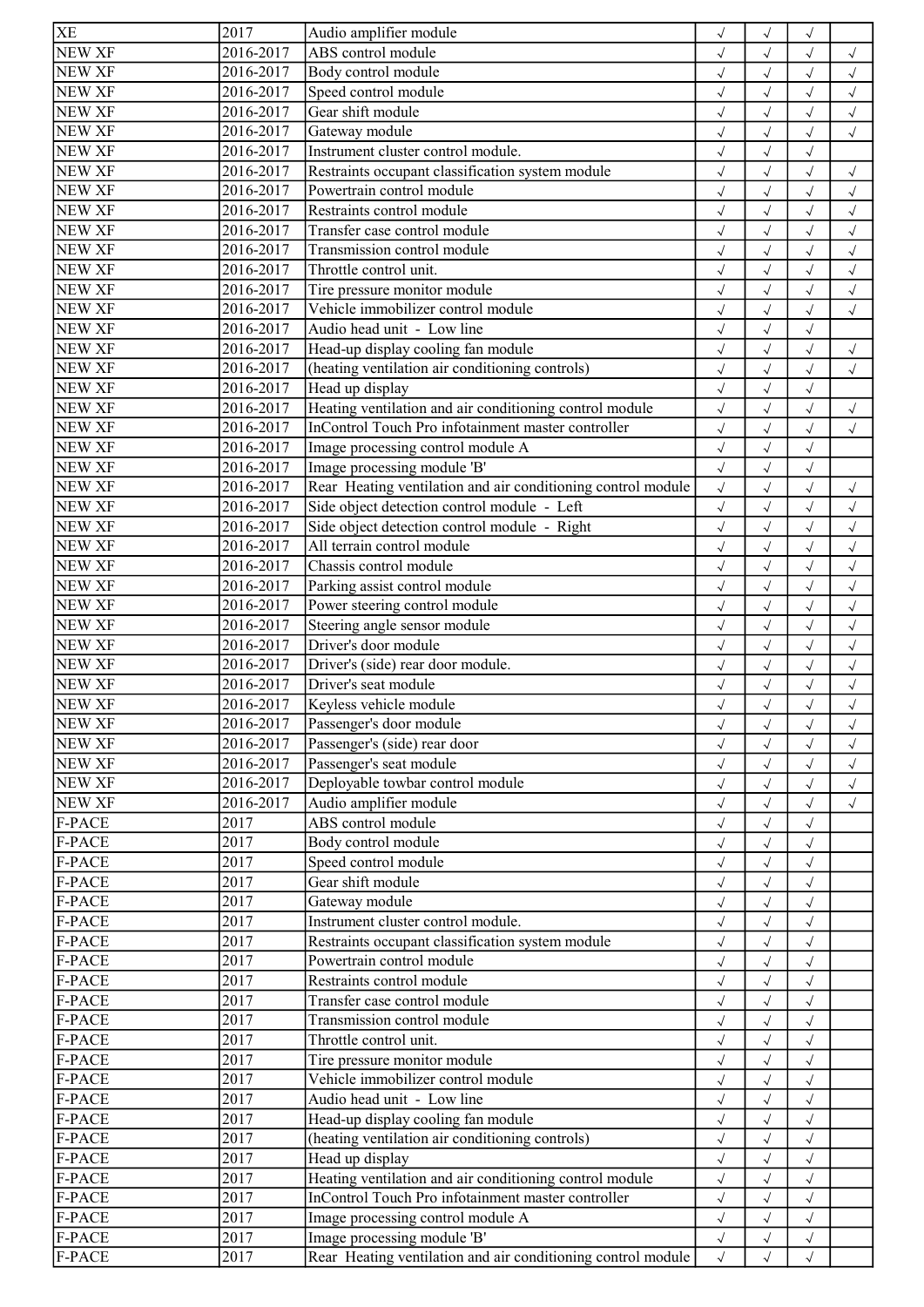| F-PACE               | 2017      | Side object detection control module - Left                | $\checkmark$ | $\checkmark$ | $\checkmark$ |              |
|----------------------|-----------|------------------------------------------------------------|--------------|--------------|--------------|--------------|
| F-PACE               | 2017      | Side object detection control module - Right               | $\sqrt{}$    | $\sqrt{ }$   | $\sqrt{ }$   |              |
| <b>F-PACE</b>        | 2017      | All terrain control module                                 | $\sqrt{}$    | $\sqrt{ }$   | $\sqrt{ }$   |              |
| F-PACE               | 2017      | Chassis control module                                     | $\sqrt{ }$   | $\sqrt{ }$   | $\sqrt{2}$   |              |
| F-PACE               | 2017      | Parking assist control module                              | $\checkmark$ | $\checkmark$ | $\checkmark$ |              |
| F-PACE               | 2017      | Power steering control module                              | $\sqrt{ }$   | $\sqrt{}$    | $\sqrt{ }$   |              |
| F-PACE               | 2017      | Steering angle sensor module                               | $\sqrt{ }$   | $\sqrt{}$    | $\sqrt{ }$   |              |
| F-PACE               | 2017      | Driver's door module                                       |              |              |              |              |
|                      |           |                                                            | $\sqrt{}$    | $\sqrt{2}$   | $\checkmark$ |              |
| F-PACE               | 2017      | Driver's (side) rear door module.                          | $\sqrt{2}$   | $\sqrt{2}$   | $\checkmark$ |              |
| F-PACE               | 2017      | Driver's seat module                                       | $\sqrt{}$    | $\sqrt{}$    | $\sqrt{ }$   |              |
| F-PACE               | 2017      | Keyless vehicle module                                     | $\sqrt{}$    | $\sqrt{}$    | $\sqrt{ }$   |              |
| <b>F-PACE</b>        | 2017      | Passenger's door module                                    | $\sqrt{}$    | $\sqrt{}$    | $\sqrt{ }$   |              |
| F-PACE               | 2017      | Passenger's (side) rear door                               | $\sqrt{2}$   | $\checkmark$ | $\sqrt{ }$   |              |
| F-PACE               | 2017      | Passenger's seat module                                    | $\sqrt{ }$   | $\sqrt{}$    | $\sqrt{ }$   |              |
| F-PACE               | 2017      | Rear gate / trunk module                                   | $\sqrt{ }$   | $\sqrt{ }$   | $\checkmark$ |              |
| F-PACE               | 2017      | Deployable towbar control module                           | $\checkmark$ | $\sqrt{2}$   | $\checkmark$ |              |
| F-PACE               | 2017      | Audio amplifier module                                     | $\sqrt{}$    | $\checkmark$ |              |              |
| F-Type               | 2016-2017 | Body control module                                        | $\sqrt{}$    | $\sqrt{2}$   |              | $\checkmark$ |
| F-Type               | 2016-2017 | Gear shift module                                          | $\sqrt{}$    | $\sqrt{ }$   | $\sqrt{ }$   | $\sqrt{}$    |
| F-Type               | 2016-2017 | Gateway module                                             |              | $\sqrt{}$    |              |              |
|                      | 2016-2017 |                                                            | $\checkmark$ |              |              | $\sqrt{}$    |
| $F-Type$             |           | Headlamp control module                                    | $\sqrt{2}$   | $\sqrt{ }$   | $\sqrt{}$    | $\sqrt{ }$   |
| F-Type               | 2016-2017 | Instrument cluster control module.                         | $\checkmark$ | $\sqrt{}$    | $\checkmark$ | $\sqrt{ }$   |
| $\sqrt{F-T}$ ype     | 2016-2017 | Powertrain control module                                  | $\checkmark$ | $\sqrt{}$    | $\sqrt{ }$   | $\sqrt{ }$   |
| F-Type               | 2016-2017 | Powertrain control module                                  | $\checkmark$ | $\checkmark$ |              | $\checkmark$ |
| F-Type               | 2016-2017 | Rear differential control module                           | $\sqrt{2}$   | $\checkmark$ |              | $\sqrt{2}$   |
| F-Type               | 2016-2017 | Transfer case control module                               | $\sqrt{ }$   | $\checkmark$ |              | $\checkmark$ |
| F-Type               | 2016-2017 | Transmission control module                                | $\sqrt{}$    | $\checkmark$ | $\sqrt{ }$   | $\sqrt{ }$   |
| F-Type               | 2016-2017 | Throttle control unit.                                     | $\checkmark$ | $\sqrt{ }$   | $\sqrt{ }$   | $\checkmark$ |
| $F-Type$             | 2016-2017 | Tire pressure monitor module                               | $\checkmark$ | $\sqrt{}$    | $\sqrt{2}$   | $\checkmark$ |
| $\sqrt{F-Type}$      | 2016-2017 | Vehicle immobilizer control module                         | $\checkmark$ | $\checkmark$ | $\sqrt{ }$   | $\checkmark$ |
| $F-Type$             | 2016-2017 | ABS control module                                         | $\sqrt{ }$   | $\sqrt{}$    | $\sqrt{ }$   | $\sqrt{ }$   |
| $\overline{F-T}$ ype | 2016-2017 | All terrain control module                                 | $\sqrt{}$    | $\sqrt{}$    | $\sqrt{ }$   | $\checkmark$ |
| F-Type               | 2016-2017 | Chassis control module                                     | $\sqrt{}$    | $\sqrt{2}$   | $\sqrt{}$    | $\checkmark$ |
|                      | 2016-2017 |                                                            |              |              |              |              |
| $F-Type$             |           | Folding top control module                                 | $\sqrt{ }$   | $\checkmark$ | $\checkmark$ | $\checkmark$ |
| F-Type               | 2016-2017 | Image processing control module A                          | $\sqrt{}$    | $\sqrt{}$    | $\sqrt{ }$   |              |
| $F-Type$             | 2016-2017 | Restraints occupant classification system module           | $\sqrt{}$    | $\sqrt{ }$   | $\sqrt{}$    | $\sqrt{}$    |
| F-Type               | 2016-2017 | Parking assist control module                              | $\sqrt{ }$   | $\sqrt{}$    |              | $\sqrt{}$    |
| F-Type               | 2016-2017 | Parking brake control module                               | $\checkmark$ | $\sqrt{ }$   | $\sqrt{ }$   | $\sqrt{ }$   |
| $\sqrt{F}$ -Type     | 2016-2017 | Power steering control module                              | $\sqrt{ }$   | $\sqrt{}$    | $\sqrt{ }$   | $\sqrt{}$    |
| F-Type               | 2016-2017 | Restraints control module                                  | $\sqrt{}$    | $\sqrt{}$    | $\sqrt{ }$   | $\sqrt{ }$   |
| F-Type               | 2016-2017 | Steering angle sensor module                               | $\checkmark$ | $\checkmark$ |              | $\checkmark$ |
| F-Type               | 2016-2017 | Driver's door module                                       |              | $\sqrt{2}$   |              | $\sqrt{2}$   |
| F-Type               | 2016-2017 | Driver's seat module                                       | $\sqrt{}$    | $\checkmark$ |              | $\checkmark$ |
| F-Type               | 2016-2017 | Keyless vehicle module                                     | $\sqrt{}$    | $\sqrt{}$    |              | $\sqrt{}$    |
| F-Type               | 2016-2017 | Passenger's door module                                    | $\sqrt{}$    | $\sqrt{}$    |              | $\sqrt{}$    |
| F-Type               | 2016-2017 | Passenger's seat module                                    | $\sqrt{2}$   | $\checkmark$ |              | $\sqrt{ }$   |
| F-Type               | 2016-2017 | Rear gate / trunk module                                   | $\sqrt{}$    | $\sqrt{2}$   |              | $\checkmark$ |
| F-Type               | 2016-2017 | Audio head unit - Low line                                 |              |              |              |              |
|                      |           |                                                            | $\sqrt{}$    | $\sqrt{}$    | $\sqrt{ }$   |              |
| F-Type               | 2016-2017 | Connect and view module                                    | $\checkmark$ | $\sqrt{2}$   | $\checkmark$ | $\checkmark$ |
| F-Type               | 2016-2017 | Front control/display interface module (high level display | $\sqrt{}$    | $\sqrt{2}$   |              | $\sqrt{2}$   |
| F-Type               | 2016-2017 | (heating ventilation air conditioning controls)            | $\sqrt{ }$   |              |              | $\checkmark$ |
| F-Type               | 2016-2017 | Heating ventilation and air conditioning control module    | $\sqrt{}$    | $\sqrt{}$    | $\sqrt{ }$   | $\sqrt{}$    |
| F-Type               | 2016-2017 | Image processing module 'B'                                | $\checkmark$ | $\sqrt{}$    | $\sqrt{ }$   |              |
| $\sqrt{F-Type}$      | 2016-2017 | Navigation control module                                  | $\sqrt{}$    | $\sqrt{}$    | $\sqrt{ }$   |              |
| $\sqrt{F-T}$ ype     | 2016-2017 | Side object detection control module - Left                | $\sqrt{}$    | $\sqrt{}$    | $\sqrt{ }$   | $\checkmark$ |
| $\sqrt{F-T}$ ype     | 2016-2017 | Side object detection control module - Right               | $\sqrt{}$    | $\checkmark$ | $\sqrt{ }$   | $\sqrt{}$    |
| F-Type               | 2016-2017 | Audio amplifier module                                     | $\sqrt{}$    | $\sqrt{}$    | $\sqrt{ }$   | $\sqrt{}$    |
| F-Type               | 2016-2017 | Audio front control module                                 | $\sqrt{}$    | $\sqrt{}$    |              | $\checkmark$ |
| F-Type               | 2016-2017 | Digital audio broadcast module                             | $\sqrt{}$    | $\sqrt{}$    |              | $\checkmark$ |
| F-Type               | 2016-2017 | Navigation control module                                  | $\sqrt{}$    | $\sqrt{}$    | $\sqrt{ }$   | $\sqrt{}$    |
| F-Type               | 2016-2017 | Satellite audio unit module.                               |              |              |              |              |
|                      |           |                                                            | $\sqrt{}$    | $\sqrt{}$    | $\sqrt{ }$   | $\sqrt{}$    |
| F-Type               | 2016-2017 | Television module                                          | $\sqrt{}$    | $\sqrt{}$    | $\sqrt{ }$   |              |
| XJ                   | 2016      | ABS control module                                         | $\sqrt{ }$   | $\sqrt{}$    | $\sqrt{ }$   | $\sqrt{}$    |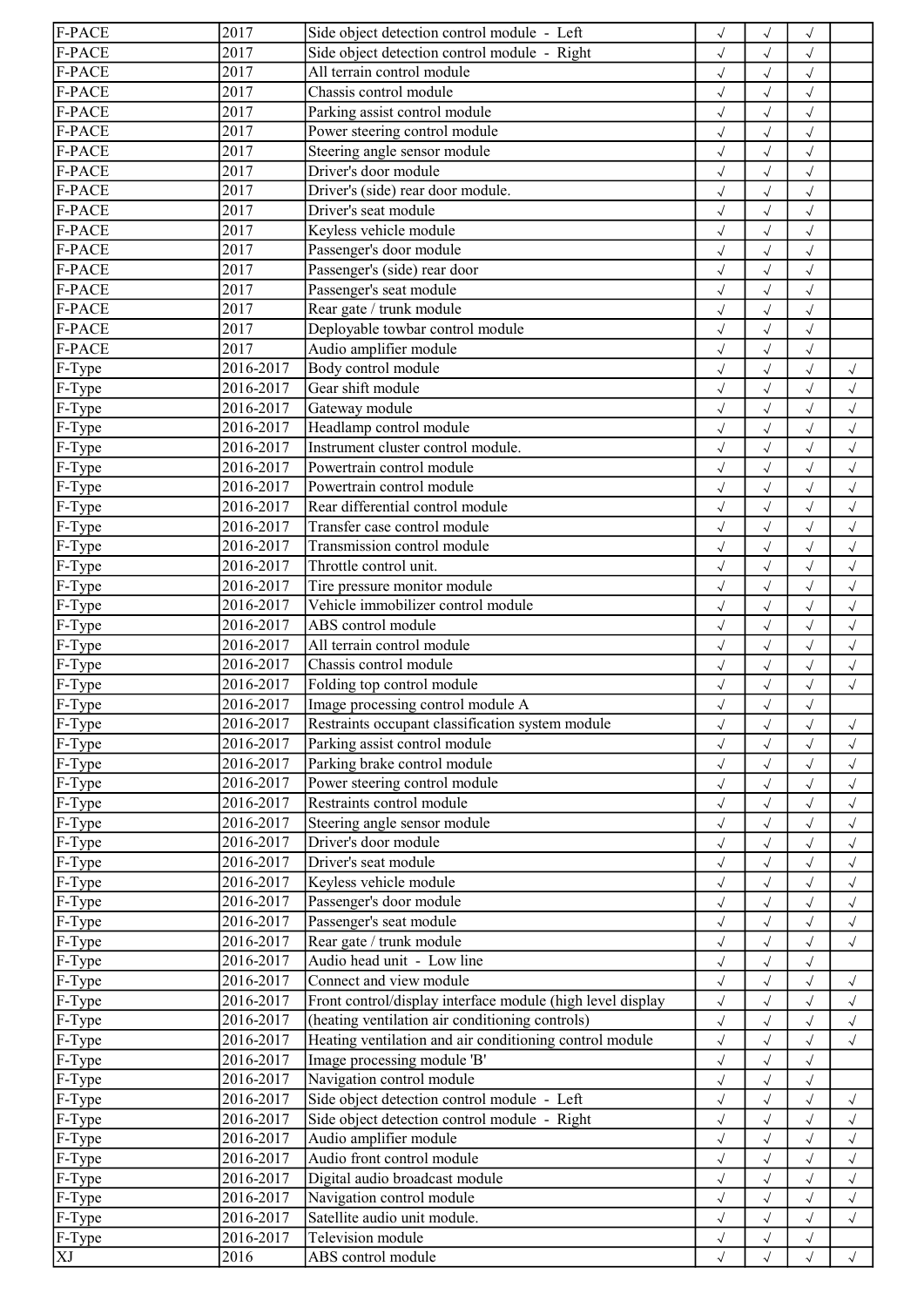| 지지지 지지 지지지지 지지 시 시 시 지지                   | 2016              | Body control module                                          | $\sqrt{ }$ | $\sqrt{}$    | $\sqrt{}$    | $\sqrt{}$  |
|-------------------------------------------|-------------------|--------------------------------------------------------------|------------|--------------|--------------|------------|
|                                           | 2016              | Speed control module                                         | $\sqrt{ }$ | $\sqrt{}$    | $\sqrt{ }$   | $\sqrt{ }$ |
|                                           | 2016              | Gear shift module                                            | $\sqrt{ }$ | $\sqrt{}$    | $\sqrt{ }$   | $\sqrt{ }$ |
|                                           | 2016              | Gateway module                                               | $\sqrt{ }$ | $\sqrt{}$    | $\sqrt{ }$   | $\sqrt{ }$ |
|                                           | 2016              | Headlamp control module                                      | $\sqrt{ }$ | $\sqrt{ }$   | $\sqrt{ }$   | $\sqrt{ }$ |
|                                           | 2016              | Restraints occupant classification system module             | $\sqrt{ }$ | $\sqrt{}$    | $\sqrt{}$    | $\sqrt{ }$ |
|                                           | 2016              | Parking brake control module                                 | $\sqrt{ }$ | $\sqrt{}$    | $\sqrt{ }$   | $\sqrt{ }$ |
|                                           | 2016              | Powertrain control module                                    | $\sqrt{ }$ | $\sqrt{}$    | $\sqrt{}$    | $\sqrt{ }$ |
|                                           | 2016              | Restraints control module                                    | $\sqrt{2}$ | $\sqrt{}$    | $\sqrt{}$    | $\sqrt{ }$ |
|                                           | 2016              | Rear differential control module                             | $\sqrt{2}$ | $\sqrt{}$    | $\sqrt{}$    | $\sqrt{ }$ |
|                                           | 2016              | Transfer case control module                                 | $\sqrt{ }$ | $\checkmark$ | $\checkmark$ | $\sqrt{ }$ |
|                                           | 2016              | Transmission control module                                  | $\sqrt{ }$ | $\sqrt{}$    | $\sqrt{}$    | $\sqrt{2}$ |
|                                           | 2016              | Throttle control unit.                                       | $\sqrt{ }$ | $\sqrt{}$    | $\sqrt{}$    | $\sqrt{ }$ |
|                                           | 2016              | Tire pressure monitor module                                 | $\sqrt{ }$ | $\sqrt{}$    | $\sqrt{}$    | $\sqrt{}$  |
|                                           | 2016              | Vehicle immobilizer control module                           | $\sqrt{ }$ | $\sqrt{}$    | $\sqrt{}$    | $\sqrt{ }$ |
|                                           | 2016              | InControl Touch Pro infotainment master controller           | $\sqrt{ }$ | $\sqrt{}$    | $\sqrt{}$    | $\sqrt{}$  |
|                                           | 2016              | (heating ventilation air conditioning controls)              | $\sqrt{ }$ | $\sqrt{2}$   | $\sqrt{}$    | $\sqrt{ }$ |
|                                           | 2016              | Heating ventilation and air conditioning control module      | $\sqrt{ }$ | $\sqrt{}$    | $\sqrt{}$    | $\sqrt{ }$ |
|                                           | 2016              | Instrument cluster control module.                           | $\sqrt{ }$ | $\sqrt{}$    | $\sqrt{ }$   | $\sqrt{ }$ |
|                                           | 2016              | Image processing module 'B'                                  | $\sqrt{ }$ | $\sqrt{}$    | $\sqrt{ }$   |            |
|                                           | 2016              | Rear Heating ventilation and air conditioning control module | $\sqrt{ }$ | $\sqrt{}$    | $\sqrt{}$    | $\sqrt{}$  |
|                                           | 2016              | Side object detection control module - Left                  | $\sqrt{ }$ | $\checkmark$ | $\sqrt{}$    | $\sqrt{ }$ |
| $\overline{\text{XJ}}$                    | 2016              | Side object detection control module - Right                 | $\sqrt{ }$ | $\checkmark$ | $\sqrt{2}$   | $\sqrt{ }$ |
| $\overline{\text{XJ}}$                    | 2016              | Chassis control module                                       | $\sqrt{ }$ | $\sqrt{}$    | $\sqrt{}$    | $\sqrt{ }$ |
| $\overline{\mathrm{XJ}}$                  | $\sqrt{2016}$     | Parking assist control module                                | $\sqrt{ }$ | $\sqrt{}$    | $\sqrt{}$    | $\sqrt{ }$ |
|                                           | $\sqrt{2016}$     | Power steering control module                                | $\sqrt{ }$ | $\sqrt{}$    | $\sqrt{}$    | $\sqrt{ }$ |
|                                           | 2016              | Steering angle sensor module                                 | $\sqrt{2}$ | $\sqrt{}$    | $\sqrt{}$    | $\sqrt{ }$ |
|                                           | $\overline{2016}$ | Vehicle dynamics control module                              | $\sqrt{ }$ | $\sqrt{2}$   | $\sqrt{2}$   | $\sqrt{ }$ |
|                                           | 2016              | Driver's door module                                         | $\sqrt{2}$ | $\sqrt{}$    | $\sqrt{2}$   | $\sqrt{2}$ |
|                                           | 2016              | Driver's seat module                                         | $\sqrt{2}$ | $\sqrt{ }$   | $\sqrt{2}$   | $\sqrt{2}$ |
|                                           | $\sqrt{2016}$     | Keyless vehicle module                                       | $\sqrt{2}$ | $\sqrt{ }$   | $\sqrt{2}$   | $\sqrt{2}$ |
|                                           | $\sqrt{2016}$     | Passenger's door module                                      | $\sqrt{ }$ | $\sqrt{ }$   | $\sqrt{}$    | $\sqrt{ }$ |
|                                           | 2016              | Passenger's seat module                                      | $\sqrt{ }$ | $\sqrt{2}$   | $\sqrt{ }$   | $\sqrt{2}$ |
| KI XI XI XI<br>XI XI XI XI<br>XI XI XI XI | 2016              | Rear gate / trunk module                                     | $\sqrt{ }$ | $\sqrt{}$    | $\sqrt{2}$   | $\sqrt{2}$ |
|                                           | $\sqrt{2016}$     | Rear seat - Control module -                                 | $\sqrt{ }$ | $\sqrt{ }$   | $\sqrt{ }$   | $\sqrt{2}$ |
| $\overline{XJ}$                           | 2016              | Rear seat - Control module -                                 | $\sqrt{ }$ | $\sqrt{}$    | $\sqrt{}$    | $\sqrt{}$  |
| $\overline{XJ}$                           | 2016              | Audio amplifier module                                       |            |              |              |            |

## Special functions

 $\overline{\phantom{a}}$ 

| Jaguar F-type | 2014      | Seat cushion replacement                                          |
|---------------|-----------|-------------------------------------------------------------------|
| Jaguar F-type | 2014      | Driver's memory seat calibration.                                 |
| Jaguar F-type | 2014      | <b>Brake bleed</b>                                                |
| Jaguar F-type | 2014      | Steering angle sensor calibration                                 |
| Jaguar F-type | 2014      | Longitudinal accelerometer calibration.                           |
| Jaguar F-type | 2014      | Tire pressure sensor replacement.                                 |
| Jaguar F-type | 2014      | Service interval reset.                                           |
| Jaguar F-type | 2014      | Powertrain control module adaption clear.                         |
| Jaguar F-type | 2014      | Oil service counter reset                                         |
| Jaguar F-type | 2014      | Transmission control module adaptation clear.                     |
| Jaguar F-type | 2014      | Headlamp control module system calibration                        |
| Jaguar F-type | 2014      | Driver's side - Door glass window calibration                     |
| Jaguar F-type | 2014      | Passenger's side - Door glass window calibration                  |
| Jaguar F-type | 2014      | Tire pressure monitor sensor identification display               |
| Jaguar F-type | 2014      | Battery replacement                                               |
| Jaguar F-type | 2014      | Odometer calibration                                              |
| Jaguar F-type | 2014      | Injector valve test                                               |
| Jaguar F-type | 2014      | Parking brake pad replacement - Release to service position       |
| Jaguar F-type | 2014      | Parking brake pad replacement - Exit maintenance mode application |
| Jaguar F-type | 2014      | Parking brake activation                                          |
| Jaguar XF     | 2008-2009 | Seat cushion replacement                                          |
| Jaguar XF     | 2008-2009 | Driver's memory seat calibration.                                 |
| Jaguar XF     | 2008-2009 | Brake bleed                                                       |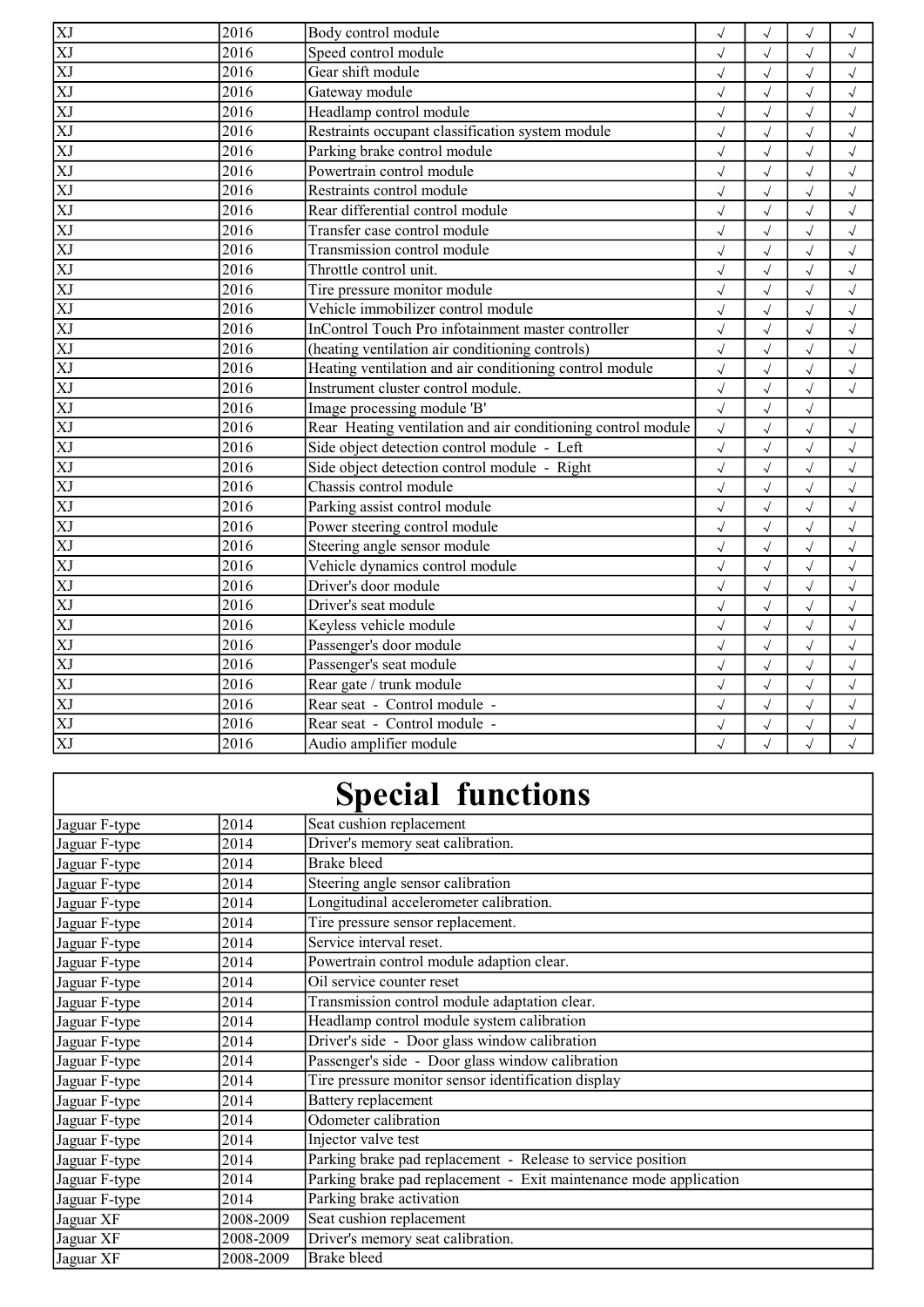| Jaguar XF | 2008-2009 | Tire pressure sensor replacement.                                                   |
|-----------|-----------|-------------------------------------------------------------------------------------|
| Jaguar XF | 2008-2009 | Tire pressure monitor confirmation application.                                     |
| Jaguar XF | 2008-2009 | Diesel particulate filter dynamic regeneration                                      |
| Jaguar XF | 2008-2009 | Diesel particulate filter replacement                                               |
| Jaguar XF | 2008-2009 | Powertrain control module adaption clear.                                           |
| Jaguar XF | 2008-2009 | Oil service counter reset                                                           |
| Jaguar XF | 2008-2009 | Transmission control module adaptation clear.                                       |
| Jaguar XF | 2008-2009 | Headlamp control module system calibration                                          |
| Jaguar XF | 2008-2009 | Driver's side - Door glass window calibration                                       |
| Jaguar XF | 2008-2009 | Passenger's side - Door glass window calibration                                    |
| Jaguar XF | 2008-2009 | Battery replacement                                                                 |
| Jaguar XF | 2008-2009 | Odometer calibration                                                                |
| Jaguar XF | 2008-2009 | Parking brake release to service position                                           |
| Jaguar XF | 2008-2009 | Tire pressure monitor receiver calibration.                                         |
| Jaguar XF | 2008-2009 | Diesel particulate filter fuel related component replacement                        |
| Jaguar XF | 2010-2011 | Seat cushion replacement                                                            |
| Jaguar XF | 2010-2011 | Driver's memory seat calibration.                                                   |
| Jaguar XF | 2010-2011 | <b>Brake bleed</b>                                                                  |
| Jaguar XF | 2010-2011 | Tire pressure sensor replacement.                                                   |
| Jaguar XF | 2010-2011 | Tire pressure monitor confirmation application.                                     |
| Jaguar XF | 2010-2011 | Diesel particulate filter dynamic regeneration                                      |
| Jaguar XF | 2010-2011 | Diesel particulate filter replacement                                               |
| Jaguar XF | 2010-2011 | Powertrain control module adaption clear.                                           |
| Jaguar XF | 2010-2011 | Oil service counter reset                                                           |
| Jaguar XF | 2010-2011 | Transmission control module adaptation clear.                                       |
| Jaguar XF | 2010-2011 | Headlamp control module system calibration                                          |
| Jaguar XF | 2010-2011 | Driver's side - Door glass window calibration                                       |
| Jaguar XF | 2010-2011 | Passenger's side - Door glass window calibration                                    |
| Jaguar XF | 2010-2011 | Reset water in fuel detection                                                       |
| Jaguar XF | 2010-2011 | Throttle valve actuator                                                             |
| Jaguar XF | 2010-2011 | Exhaust gas recirculation valve                                                     |
| Jaguar XF | 2010-2011 | Injector replacement                                                                |
| Jaguar XF | 2010-2011 | Oxygen sensor                                                                       |
| Jaguar XF | 2010-2011 | Oxidation catalyst                                                                  |
| Jaguar XF | 2010-2011 | <b>Battery</b> replacement                                                          |
| Jaguar XF | 2010-2011 | Rest of world - Service interval options                                            |
| Jaguar XF | 2010-2011 | Odometer calibration                                                                |
| Jaguar XF | 2010-2011 | Parking brake release to service position                                           |
| Jaguar XF | 2010-2011 | Tire pressure monitor receiver calibration.                                         |
| Jaguar XF | 2012      | Seat cushion replacement                                                            |
|           | 2012      | Driver's memory seat calibration.                                                   |
| Jaguar XF |           | <b>Brake bleed</b>                                                                  |
| Jaguar XF | 2012      |                                                                                     |
| Jaguar XF | 2012      | Tire pressure sensor replacement.<br>Diesel particulate filter dynamic regeneration |
| Jaguar XF | 2012      |                                                                                     |
| Jaguar XF | 2012      | Diesel particulate filter replacement                                               |
| Jaguar XF | 2012      | Powertrain control module adaption clear.<br>Oil service counter reset              |
| Jaguar XF | 2012      |                                                                                     |
| Jaguar XF | 2012      | Transmission control module adaptation clear.<br>Yaw rate sensor calibration.       |
| Jaguar XF | 2012      |                                                                                     |
| Jaguar XF | 2012      | Headlamp control module system calibration                                          |
| Jaguar XF | 2012      | Driver's side - Door glass window calibration                                       |
| Jaguar XF | 2012      | Passenger's side - Door glass window calibration                                    |
| Jaguar XF | 2012      | Reset water in fuel detection<br>Turbine shut-off valve                             |
| Jaguar XF | 2012      |                                                                                     |
| Jaguar XF | 2012      | Throttle valve actuator                                                             |
| Jaguar XF | 2012      | Exhaust gas recirculation valve                                                     |
| Jaguar XF | 2012      | Injector replacement                                                                |
| Jaguar XF | 2012      | Oxygen sensor                                                                       |
| Jaguar XF | 2012      | Oxidation catalyst                                                                  |
| Jaguar XF | 2012      | Battery replacement                                                                 |
| Jaguar XF | 2012      | Rest of world - Service interval options                                            |
| Jaguar XF | 2012      | Odometer calibration                                                                |
| Jaguar XF | 2012      | Diesel particulate filter differential pressure sensor replacement                  |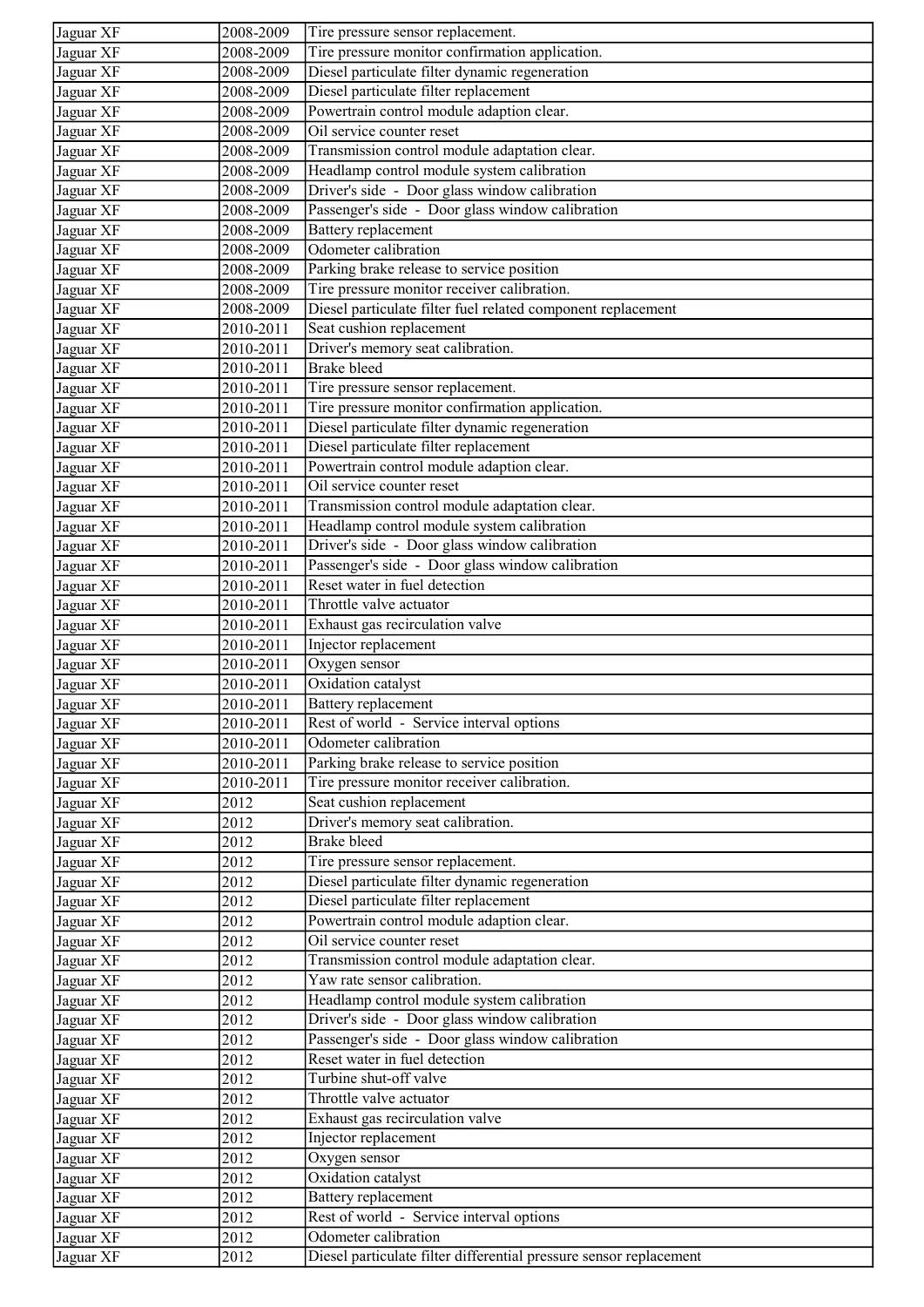| Jaguar XF              | 2012                     | Diesel fueling adaption re-initialization                                              |
|------------------------|--------------------------|----------------------------------------------------------------------------------------|
| Jaguar XF              | 2012                     | Parking brake release to service position                                              |
| Jaguar XF              | 2012                     | Tire pressure monitor receiver calibration.                                            |
| Jaguar XF              | 2013-2015                | Seat cushion replacement                                                               |
| Jaguar XF              | $\overline{2013 - 2015}$ | Driver's memory seat calibration.                                                      |
| Jaguar XF              | 2013-2015                | <b>Brake bleed</b>                                                                     |
| Jaguar XF              | 2013-2015                | Tire pressure sensor replacement.                                                      |
| Jaguar XF              | 2013-2015                | Service interval reset.                                                                |
| Jaguar XF              | 2013-2015                | Diesel particulate filter dynamic regeneration                                         |
| Jaguar XF              | 2013-2015                | Diesel particulate filter replacement                                                  |
| Jaguar XF              | 2013-2015                | Powertrain control module adaption clear.                                              |
| Jaguar XF              | 2013-2015                | Oil service counter reset                                                              |
| Jaguar XF              | 2013-2015                | Transmission control module adaptation clear.                                          |
| Jaguar XF              | 2013-2015                | Yaw rate sensor calibration.                                                           |
| Jaguar XF              | 2013-2015                | Headlamp control module system calibration                                             |
| Jaguar XF              | 2013-2015                | Driver's side - Door glass window calibration                                          |
| Jaguar XF              | 2013-2015                | Reset water in fuel detection                                                          |
| Jaguar XF              | 2013-2015                | Turbine shut-off valve                                                                 |
| Jaguar XF              | 2013-2015                | Throttle valve actuator                                                                |
| Jaguar XF              | 2013-2015                | Exhaust gas recirculation valve                                                        |
| Jaguar XF              | 2013-2015                | Injector replacement                                                                   |
| Jaguar XF              | 2013-2015                |                                                                                        |
| Jaguar XF              |                          | Oxygen sensor<br>Oxidation catalyst                                                    |
| Jaguar XF              | 2013-2015<br>2013-2015   | <b>Battery</b> replacement                                                             |
|                        |                          | Rest of world - Service interval options                                               |
| Jaguar XF              | 2013-2015                | Odometer calibration                                                                   |
| Jaguar XF              | 2013-2015                |                                                                                        |
| Jaguar XF              | 2013-2015                | Diesel fueling adaption re-initialization<br>Parking brake release to service position |
| Jaguar XF              | 2013-2015                | Tire pressure monitor receiver calibration.                                            |
| Jaguar XF              | 2013-2015                | Injector valve test                                                                    |
| Jaguar XF              | 2013-2015                |                                                                                        |
| Jaguar XF              | 2013-2015                | Throttle valve actuator replacement                                                    |
| New XK                 |                          | 2006.5-2009 Seat cushion replacement<br>2006.5-2009 Tire pressure sensor replacement.  |
| New XK                 |                          | 2006.5-2009 Tire pressure monitor confirmation application.                            |
| New XK                 |                          |                                                                                        |
| New XK                 |                          | 2006.5-2009 Powertrain control module adaption clear.                                  |
| New XK                 |                          | 2006.5-2009 Transmission control module adaptation clear.                              |
| New XK                 |                          | 2006.5-2009 Yaw rate sensor calibration.                                               |
| New XK                 |                          | 2006.5-2009 Driver's side - Door glass window calibration                              |
| New XK                 |                          | 2006.5-2009 Passenger's side - Door glass window calibration                           |
| New XK                 |                          | 2006.5-2009 Odometer calibration                                                       |
| New XK                 |                          | 2006.5-2009 Lateral accelerometer calibration.                                         |
| New XK                 |                          | 2006.5-2009 Pressure sensor calibration.                                               |
| New XK                 |                          | 2006.5-2009 Parking brake release to service position                                  |
| New XK                 |                          | 2006.5-2009 Tire pressure monitor receiver calibration.                                |
| New XK                 | 2010-2014                | Seat cushion replacement                                                               |
| New XK                 | 2010-2014                | Driver's memory seat calibration.                                                      |
| New XK                 | 2010-2014                | <b>Brake</b> bleed                                                                     |
| New XK                 | 2010-2014                | Tire pressure sensor replacement.                                                      |
| New XK                 | 2010-2014                | Tire pressure monitor confirmation application.                                        |
| New XK                 | 2010-2014                | Powertrain control module adaption clear.                                              |
| New XK                 | 2010-2014                | Oil service counter reset                                                              |
| New XK                 | 2010-2014                | Transmission control module adaptation clear.                                          |
| New XK                 | 2010-2014                | Driver's side - Door glass window calibration                                          |
| New XK                 | 2010-2014                | Passenger's side - Door glass window calibration                                       |
| New XK                 | 2010-2014                | Tire pressure monitor sensor identification display                                    |
| New XK                 | 2010-2014                | Battery replacement                                                                    |
| New XK                 | 2010-2014                | Odometer calibration                                                                   |
| New XK                 | 2010-2014                | Parking brake release to service position                                              |
| New XK                 | 2010-2014                | Tire pressure monitor receiver calibration.                                            |
| S-Type 2002 model year | 2006-2008                | Yaw rate sensor calibration.                                                           |
| onwards                |                          |                                                                                        |
| S-Type 2002 model year | 2006-2008                | Reset the oil service counter.                                                         |
| onwards                |                          |                                                                                        |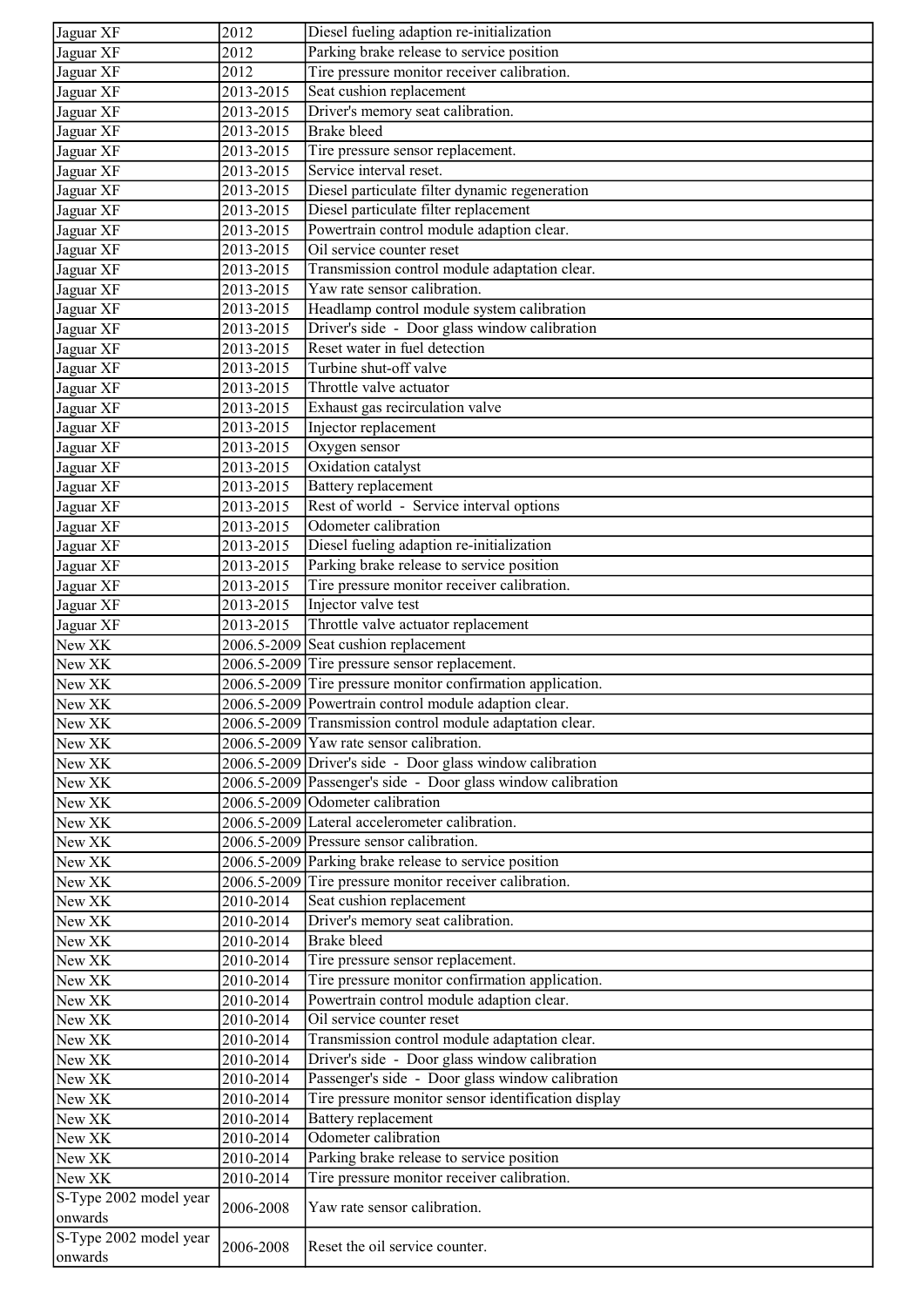| $\overline{XJ}$ range $(X350)$ | 2006                                  | Reset the oil service counter.                                                       |
|--------------------------------|---------------------------------------|--------------------------------------------------------------------------------------|
| $XJ$ range $(X350)$            | 2006                                  | Tire pressure monitor receiver calibration.                                          |
| $XJ$ range $(X350)$            | 2008-2009                             | Yaw rate sensor calibration.                                                         |
| $XJ$ range $(X350)$            | 2008-2009                             | Reset the oil service counter.                                                       |
| XJ range(X350)                 | 2008-2009                             | Tire pressure monitor receiver calibration.                                          |
| $XJ$ range $(X350)$            | 2008-2009                             | Parking brake release to service position                                            |
| $XJ$ range $(X350)$            | 2008-2009                             | Lateral accelerometer calibration.                                                   |
| $XJ$ range $(X350)$            | 2008-2009                             | Pressure sensor calibration.                                                         |
| $XJ$ range $(X351)$            | 2010-2012                             | Seat cushion replacement                                                             |
| $XJ$ range $(X351)$            | 2010-2012                             | Driver's memory seat calibration.                                                    |
| $XJ$ range $(X351)$            | 2010-2012                             | <b>Brake bleed</b>                                                                   |
| $XJ$ range $(X351)$            | 2010-2012                             | Tire pressure sensor replacement.                                                    |
| $XJ$ range $(X351)$            | 2010-2012                             | Service interval reset.                                                              |
| $XJ$ range $(X351)$            | 2010-2012                             | Diesel particulate filter dynamic regeneration                                       |
| $XJ$ range $(X351)$            | 2010-2012                             | Diesel particulate filter replacement                                                |
| $XJ$ range $(X351)$            | 2010-2012                             | Powertrain control module adaption clear.                                            |
| $XJ$ range $(X351)$            | 2010-2012                             | Oil service counter reset                                                            |
| $XJ$ range $(X351)$            | 2010-2012                             | Transmission control module adaptation clear.                                        |
| $XJ$ range $(X351)$            | 2010-2012                             | Headlamp control module system calibration                                           |
| XJ range(X351)                 | 2010-2012                             | Driver's side - Door glass window calibration                                        |
| $XJ$ range $(X351)$            | 2010-2012                             | Passenger's side - Door glass window calibration                                     |
| $XJ$ range $(X351)$            | 2010-2012                             | Sunroof calibration                                                                  |
| $XJ$ range $(X351)$            | 2010-2012                             | Tire pressure monitor sensor identification display                                  |
| $XJ$ range $(X351)$            | 2010-2012                             | Reset water in fuel detection                                                        |
| $XJ$ range $(X351)$            | 2010-2012                             | Turbine shut-off valve                                                               |
| $XJ$ range $(X351)$            | 2010-2012                             | Throttle valve actuator                                                              |
| $XJ$ range $(X351)$            | 2010-2012                             | Exhaust gas recirculation valve                                                      |
| $XJ$ range $(X351)$            | 2010-2012                             | Exhaust gas recirculation valve                                                      |
| $XJ$ range $(X351)$            | 2010-2012                             | Injector replacement                                                                 |
| $XJ$ range $(X351)$            | 2010-2012                             | Oxygen sensor                                                                        |
| $\overline{XJ}$ range(X351)    | 2010-2012                             | Oxidation catalyst                                                                   |
| $XJ$ range $(X351)$            | 2010-2012                             | <b>Battery</b> replacement                                                           |
| $\overline{XJ}$ range $(X351)$ | 2010-2012                             | Rest of world - Service interval options                                             |
| $XJ$ range $(X351)$            | 2010-2012                             | Parking brake release to service position                                            |
| $XJ$ range $(X351)$            | 2013-2015                             | Seat cushion replacement                                                             |
| $XJ$ range $(X351)$            | 2013-2015                             | Driver's memory seat calibration.                                                    |
| $XJ$ range $(X351)$            | 2013-2015                             | <b>Brake bleed</b>                                                                   |
| XJ range(X351)                 | 2013-2015                             | Tire pressure sensor replacement.                                                    |
| $XJ$ range $(X351)$            | 2013-2015                             | Service interval reset.                                                              |
| $XJ$ range $(X351)$            | 2013-2015                             | Diesel particulate filter dynamic regeneration                                       |
| XJ range(X351)                 | 2013-2015                             | Diesel particulate filter replacement                                                |
| $XJ$ range $(X351)$            | 2013-2015                             | Powertrain control module adaption clear.                                            |
| $XJ$ range $(X351)$            | 2013-2015                             | Oil service counter reset                                                            |
| $XJ$ range $(X351)$            | 2013-2015                             | Transmission control module adaptation clear.                                        |
| $XJ$ range $(X351)$            | 2013-2015                             | Yaw rate sensor calibration.                                                         |
| $XJ$ range $(X351)$            | 2013-2015                             | Headlamp control module system calibration                                           |
| $XJ$ range $(X351)$            | 2013-2015                             | Driver's side - Door glass window calibration                                        |
| $XJ$ range $(X351)$            | 2013-2015                             | Passenger's side - Door glass window calibration                                     |
| $XJ$ range $(X351)$            | 2013-2015                             | Sunroof calibration                                                                  |
| $XJ$ range $(X351)$            | 2013-2015                             | Tire pressure monitor sensor identification display<br>Reset water in fuel detection |
| $XJ$ range $(X351)$            | 2013-2015                             | Turbine shut-off valve                                                               |
| $XJ$ range $(X351)$            | 2013-2015                             | Throttle valve actuator                                                              |
| $XJ$ range $(X351)$            | 2013-2015                             | Exhaust gas recirculation valve                                                      |
| $XJ$ range $(X351)$            | 2013-2015                             | Injector replacement                                                                 |
| $XJ$ range $(X351)$            | 2013-2015                             |                                                                                      |
| $XJ$ range $(X351)$            | 2013-2015                             | Oxygen sensor<br>Oxidation catalyst                                                  |
| $XJ$ range $(X351)$            | 2013-2015                             | Battery replacement                                                                  |
| $XJ$ range $(X351)$            | 2013-2015                             | Rest of world - Service interval options                                             |
| $XJ$ range $(X351)$            | 2013-2015                             | Odometer calibration                                                                 |
| $XJ$ range $(X351)$            | 2013-2015<br>$\overline{2013} - 2015$ | Parking brake release to service position                                            |
| $XJ$ range $(X351)$            |                                       | Injector valve test                                                                  |
| $XJ$ range $(X351)$            | 2013-2015                             |                                                                                      |
| $XJ$ range $(X351)$            | 2013-2015                             | Throttle valve actuator replacement                                                  |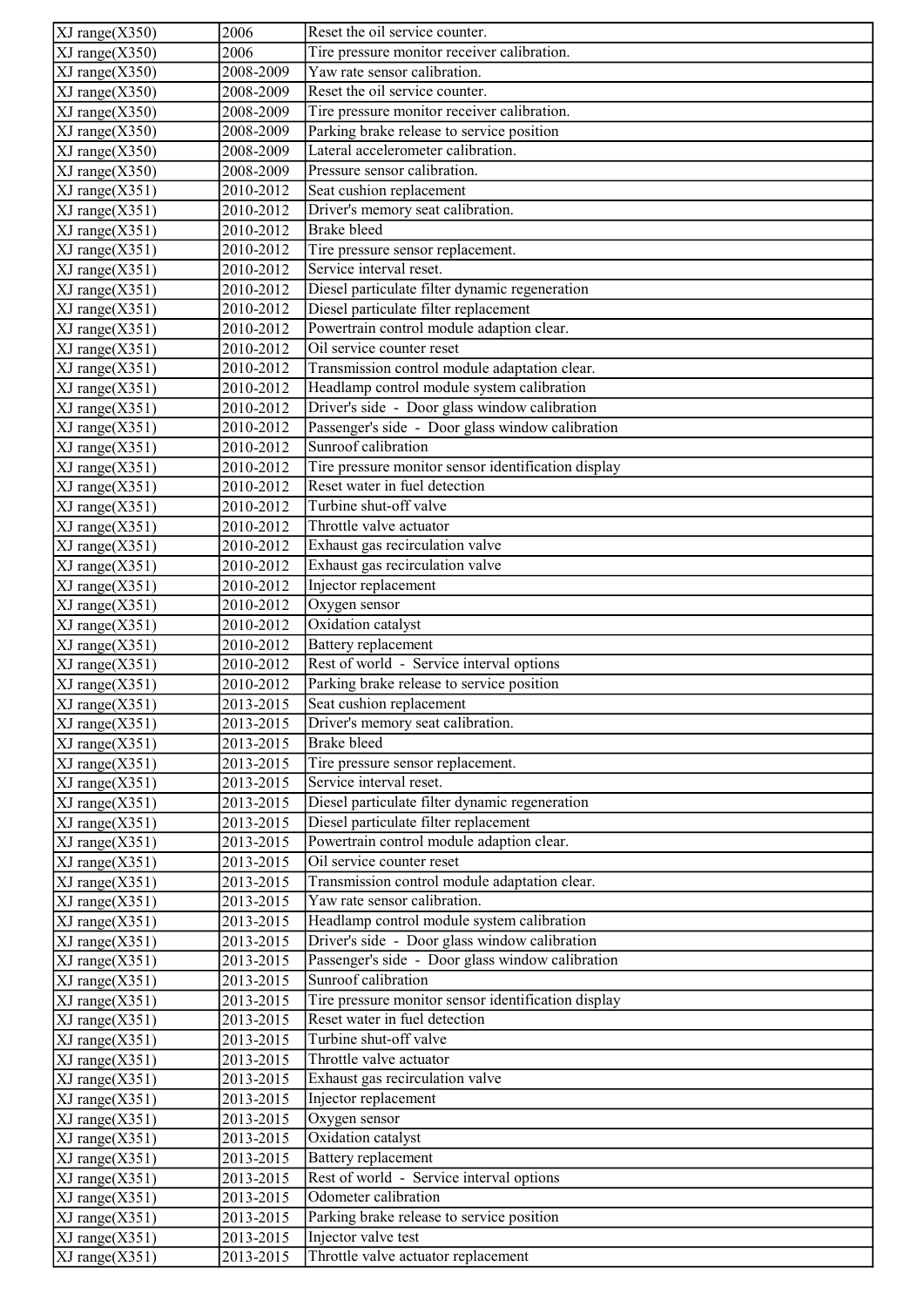| $\sqrt{X-Type}$            | 2004-2009 | Steering angle sensor calibration                                  |
|----------------------------|-----------|--------------------------------------------------------------------|
| X-Type                     | 2004-2009 | Transmission control module adaptation clear.                      |
| <b>XE</b>                  | 2016      | Auto oil reset                                                     |
| <b>XE</b>                  | 2016      | Service interval reset                                             |
| $\overline{\text{XE}}$     | 2016      | Oil service counter reset                                          |
| $\ensuremath{\mathbf{XE}}$ | 2016      | Replace brake pads -operating guide                                |
| XE                         | 2016      | Parking brake pad replacement - Release to service position        |
| $\overline{\text{XE}}$     | 2016      | Parking brake pad replacement - Exit maintenance mode application  |
| $\overline{\text{XE}}$     | 2016      | Parking brake activation                                           |
| <b>XE</b>                  | 2016      | <b>Battery</b> replacement                                         |
| <b>XE</b>                  | 2016      | Throttle valve actuator replacement                                |
| $\overline{\text{XE}}$     | 2016      | Tire pressure monitor sensor identification display                |
| $\mathbf{X}\mathbf{E}$     | 2016      | Diesel particulate filter differential pressure sensor replacement |
| <b>XE</b>                  | 2016      | Diesel particulate filter dynamic regeneration                     |
| $\overline{\text{XE}}$     | 2016      | Diesel particulate filter replacement                              |
| XE                         | 2016      | Steering column calibration                                        |
| <b>XE</b>                  | 2016      | Power steering soft-lock end stops reset routine                   |
| <b>XE</b>                  | 2016      | Lock steering tune to vehicle                                      |
| <b>XE</b>                  | 2016      | Throttle valve actuator                                            |
| <b>XE</b>                  | 2016      | Tire Pressure Sensor Replacement                                   |
|                            |           |                                                                    |
| NEW XF                     | 2016-2017 | Auto oil reset<br>Service interval reset                           |
| NEW XF                     | 2016-2017 |                                                                    |
| NEW XF                     | 2016-2017 | Oil service counter reset                                          |
| <b>NEW XF</b>              | 2016-2017 | Replace brake pads -operating guide                                |
| NEW XF                     | 2016-2017 | Parking brake pad replacement - Release to service position        |
| NEW XF                     | 2016-2017 | Parking brake pad replacement - Exit maintenance mode application  |
| <b>NEW XF</b>              | 2016-2017 | Parking brake activation                                           |
| NEW XF                     | 2016-2017 | Battery replacement                                                |
| <b>NEW XF</b>              | 2016-2017 | Throttle valve actuator replacement                                |
| NEW XF                     | 2016-2017 | Tire pressure monitor sensor identification display                |
| <b>NEW XF</b>              | 2016-2017 | Diesel particulate filter differential pressure sensor replacement |
| <b>NEW XF</b>              | 2016-2017 | Diesel particulate filter dynamic regeneration                     |
| <b>NEW XF</b>              | 2016-2017 | Diesel particulate filter replacement                              |
| NEW XF                     | 2016-2017 | Steering column calibration                                        |
| <b>NEW XF</b>              | 2016-2017 | Power steering soft-lock end stops reset routine                   |
| NEW XF                     | 2016-2017 | Lock steering tune to vehicle                                      |
| NEW XF                     | 2016-2017 | Tire Pressure Sensor Replacement                                   |
| F-Type                     | 2016-2017 | Auto oil reset                                                     |
| F-Type                     | 2016-2017 | Service interval reset                                             |
| F-Type                     | 2016-2017 | Oil service counter reset                                          |
| F-Type                     | 2016-2017 | Replace brake pads -operating guide                                |
| F-Type                     | 2016-2017 | Parking brake pad replacement - Release to service position        |
| F-Type                     | 2016-2017 | Parking brake pad replacement - Exit maintenance mode application  |
| F-Type                     | 2016-2017 | Parking brake activation                                           |
| F-Type                     | 2016-2017 | <b>Battery</b> replacement                                         |
| F-Type                     | 2016-2017 | Throttle valve actuator replacement                                |
| F-Type                     | 2016-2017 | Tire pressure monitor sensor identification display                |
| F-Type                     | 2016-2017 | Diesel particulate filter differential pressure sensor replacement |
| F-Type                     | 2016-2017 | Diesel particulate filter dynamic regeneration                     |
| F-Type                     | 2016-2017 | Diesel particulate filter replacement                              |
| F-Type                     | 2016-2017 | Steering column calibration                                        |
| F-Type                     | 2016-2017 | Power steering soft-lock end stops reset routine                   |
| F-Type                     | 2016-2017 | Lock steering tune to vehicle                                      |
| F-Type                     | 2016-2017 | Throttle valve actuator                                            |
| F-Type                     | 2016-2017 | Tire Pressure Sensor Replacement                                   |
| $\mathbf{X}\mathbf{J}$     | 2016      | Auto oil reset                                                     |
| XJ                         | 2016      | Service interval reset                                             |
| XJ                         | 2016      | Oil service counter reset                                          |
| $\overline{XJ}$            | 2016      | Replace brake pads -operating guide                                |
| $\overline{\text{XJ}}$     | 2016      | Parking brake pad replacement - Release to service position        |
| $\overline{XJ}$            | 2016      | Parking brake pad replacement - Exit maintenance mode application  |
| XJ                         | 2016      | Parking brake activation                                           |
| $\overline{XJ}$            | 2016      | Battery replacement                                                |
|                            |           |                                                                    |